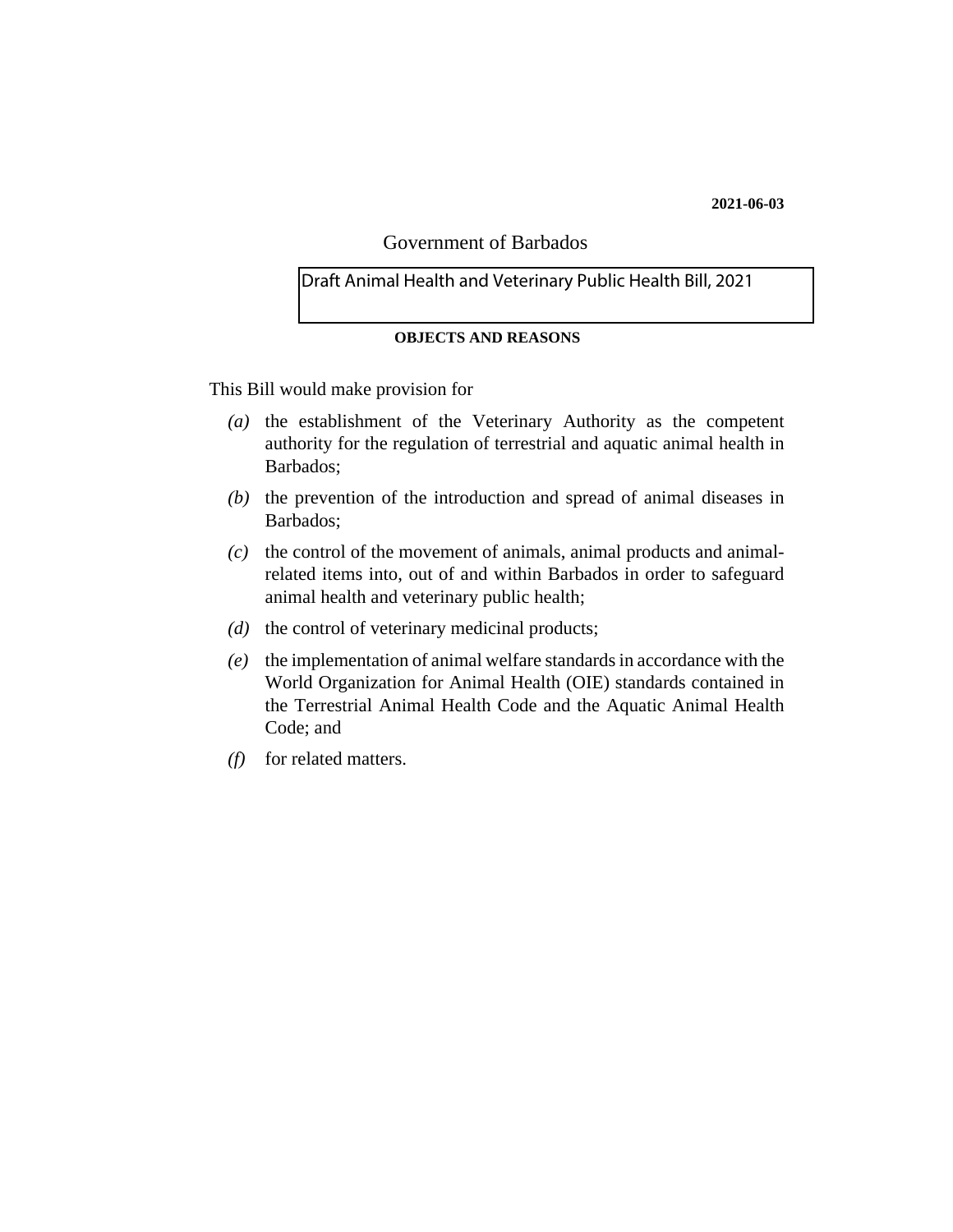# *Arrangement of Sections*

# PART I

# [PRELIMINARY](#page-9-0)

- [Short title](#page-9-0) **1.**
- [Interpretation](#page-9-0) **2.**

# PART II

# [ADMINISTRATION](#page-16-0)

- [Establishment of Veterinary Authority](#page-16-0) **3.**
- [Delegation of functions of Veterinary Authority](#page-19-0) **4.**
- [Designation of official and quality control laboratories](#page-20-0) **5.**
- [Designation of facilities](#page-20-0) **6.**
- [Appointment of inspectors](#page-20-0) **7.**
- [Identification of inspectors](#page-21-0) **8.**
- [Review and audit](#page-21-0) **9.**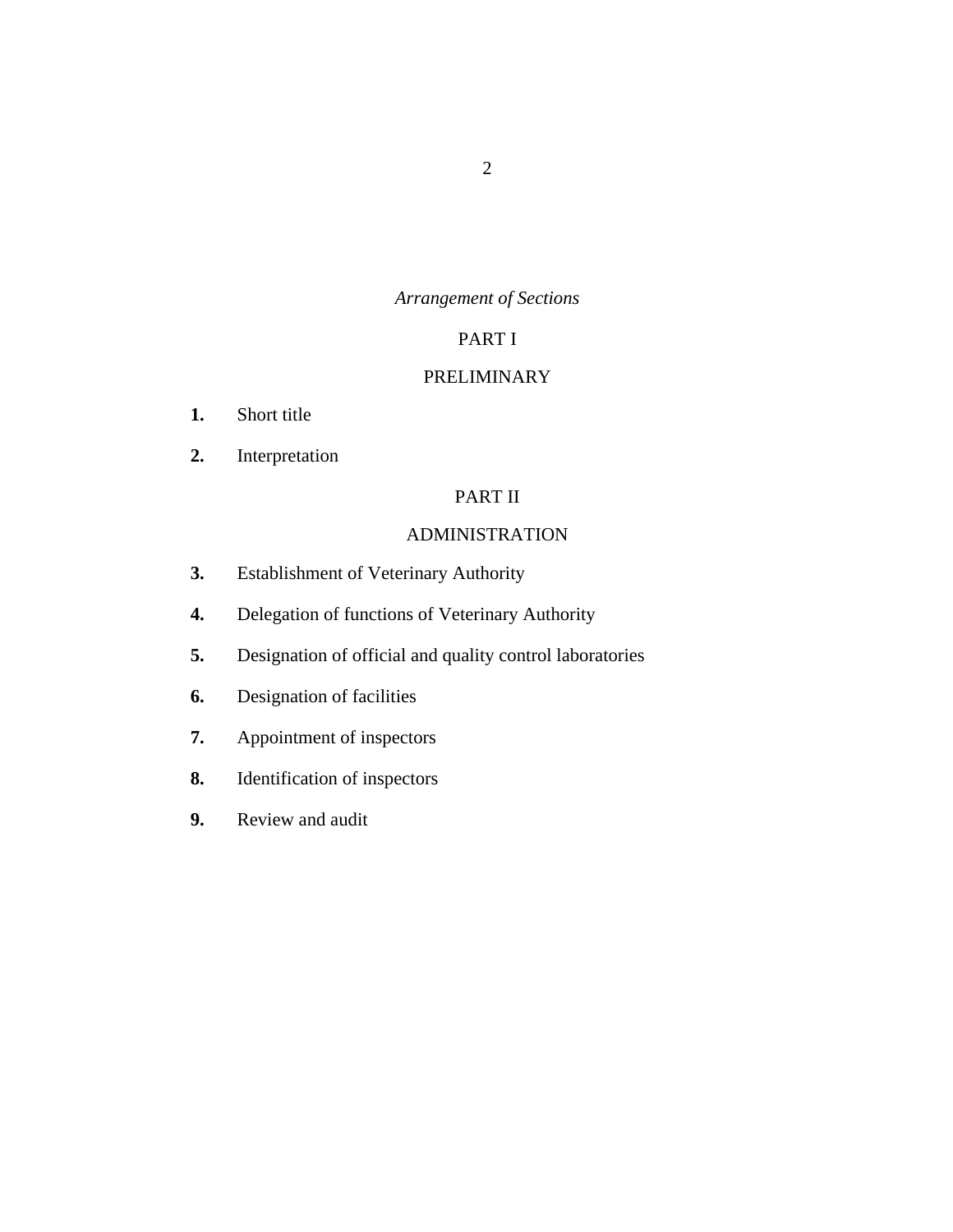## PART II

## [CONTROL OF ANIMAL DISEASES AND ZOONOSES](#page-22-0)

- [Lists of notifiable diseases](#page-22-0) **10.**
- [Surveillance and animal health status](#page-22-0) **11.**
- [Early detection system](#page-22-0) **12.**
- [Suspicion of notifiable disease](#page-23-0) **13.**
- [Declaration of infected area](#page-24-0) **14.**
- [Revocation of declaration of an infected area](#page-25-0) **15.**
- [Animal disease contingency plans](#page-25-0) **16.**
- [Declaration of animal disease emergency](#page-26-0) **17.**
- [Designation of containment zones, free zones and free compartments](#page-28-0) **18.**
- [Control measures](#page-28-0) **19.**
- [Movement permit](#page-28-0) **20.**
- [Management of animals affected by a notifiable disease](#page-30-0) **21.**
- **[Disinfection](#page-30-0) 22.**
- [Euthanising of animals infected with a notifiable disease](#page-30-0) **23.**
- [Disposal of dead animals](#page-31-0) **24.**
- [Aquaculture establishments](#page-31-0) **25.**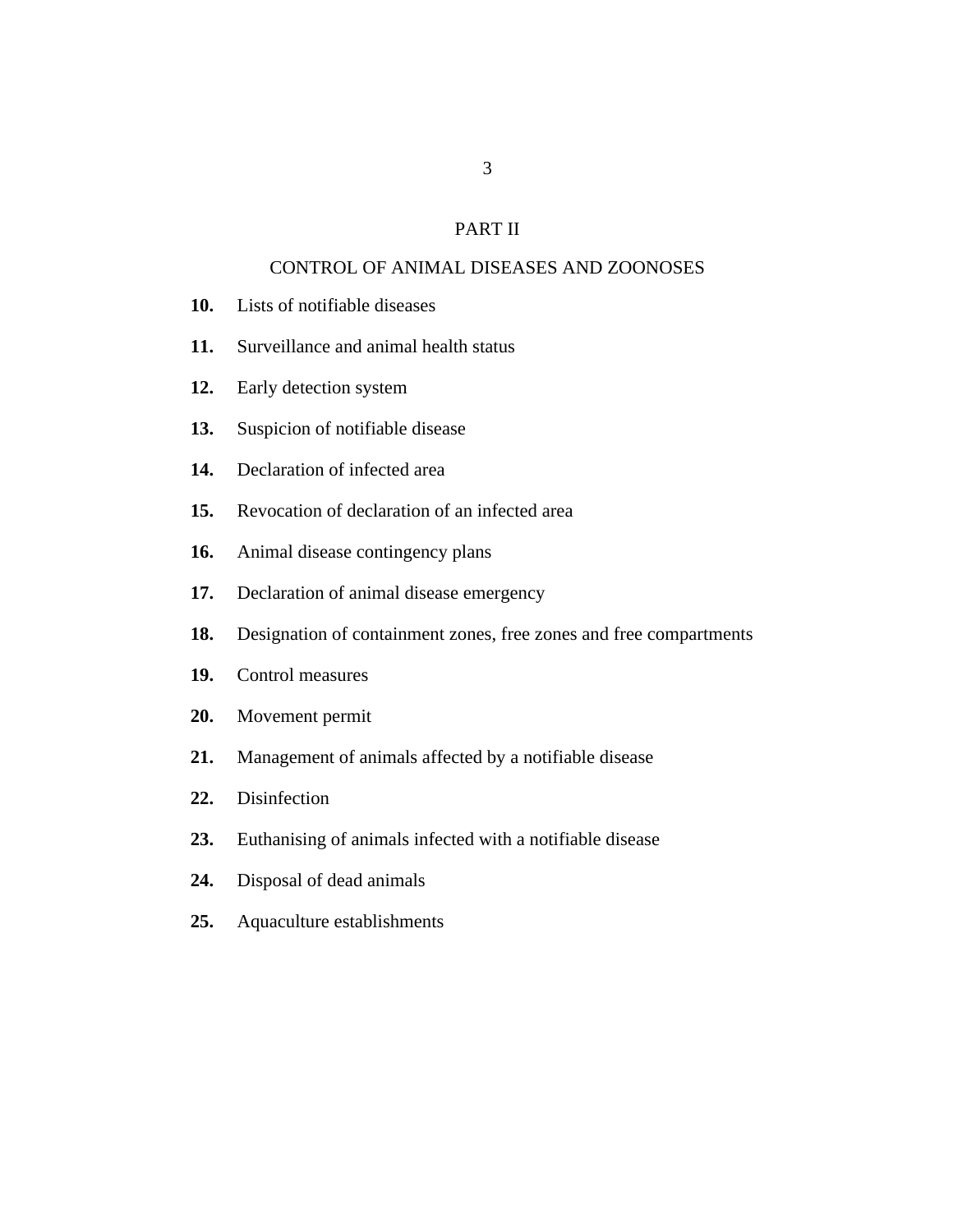[Compensation](#page-31-0) **26.**

# PART III

## [VETERINARY PUBLIC HEALTH](#page-32-0)

- [Veterinary medicinal products](#page-32-0) **27.**
- [Veterinary ante-mortem and post-mortem inspections](#page-34-0) **28.**
- [Knackeries and rendering facilities](#page-35-0) **29.**
- [Zoonotic diseases](#page-35-0) **30.**

### PART IV

## [HEALTH PROVISIONS RELATING TO ANIMAL PRODUCTION](#page-36-0)

- [Animal feed](#page-36-0) **31.**
- [Animal identification and traceability](#page-37-0) **32.**
- [Animal reproduction](#page-37-0) **33.**

### PART V

# [IMPORT, EXPORT AND TRANSIT](#page-38-0)

- [Border inspection facility](#page-38-0) **34.**
- [Restrictions on importation](#page-38-0) **35.**
- [Import requirements](#page-39-0) **36.**
- [Import permits](#page-40-0) **37.**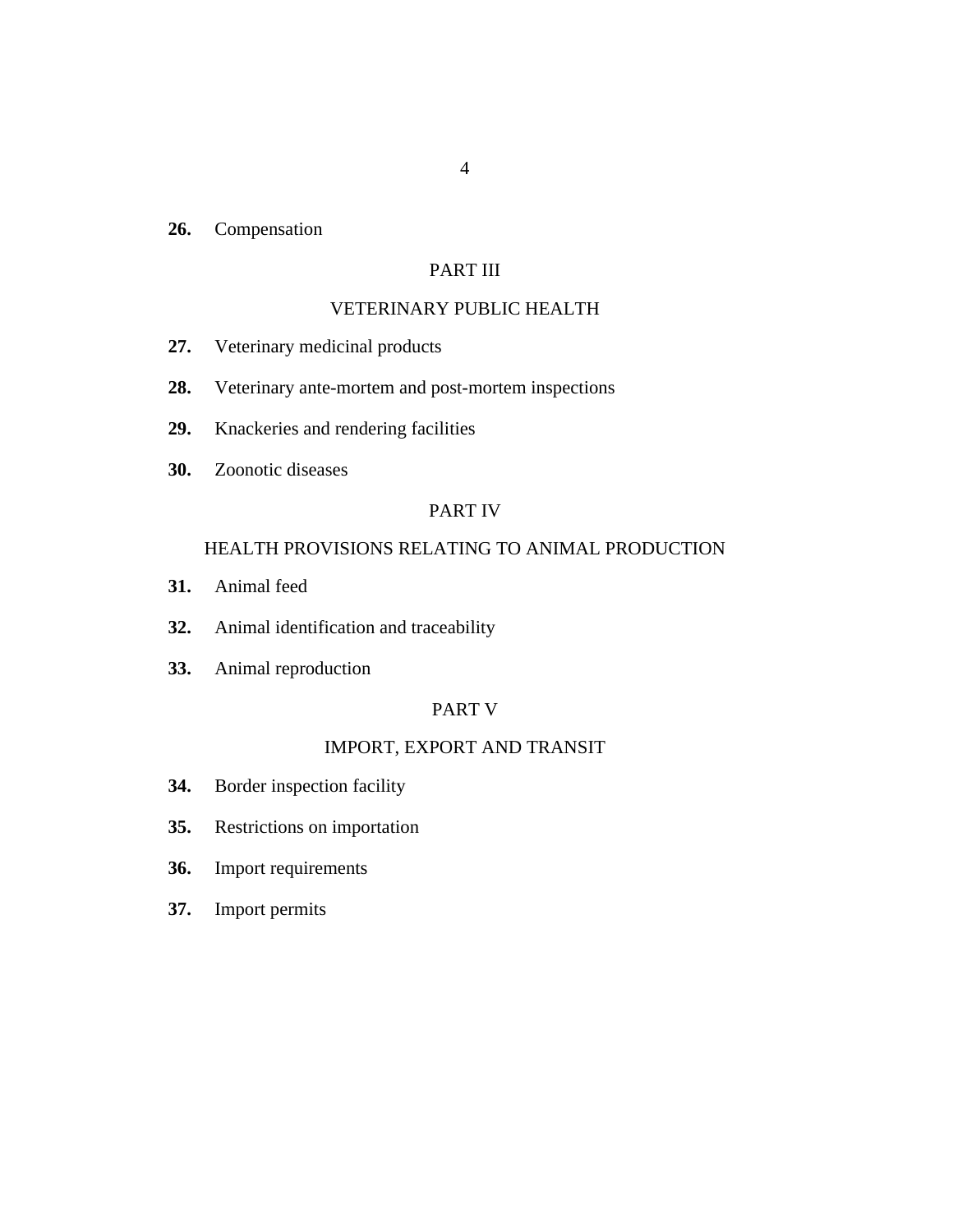- [Arrival notifications](#page-41-0) **38.**
- [Inspections of imported animals, animal products and animal-related items](#page-41-0) **39.**
- [Importer to bear cost](#page-43-0) **40.**
- [Animal health agreements](#page-43-0) **41.**
- [Animal-related items](#page-44-0) **42.**
- [Transit of animals and animal products through Barbados](#page-44-0) **43.**
- [Duty to report and detain certain imports](#page-46-0) **44.**
- [Export of animals, animal products or animal-related items](#page-46-0) **45.**
- [Quarantine stations](#page-47-0) **46.**
- [Quarantine of animals](#page-48-0) **47.**
- [Requirements for vehicles used to transit animals](#page-49-0) **48.**
- [Waste from vehicles](#page-49-0) **49.**

# PART VI

#### [ANIMAL WELFARE](#page-50-0)

- [Prohibition of cruelty and mistreatment](#page-50-0) **50.**
- [Welfare of terrestrial animals](#page-50-0) **51.**
- [Welfare of aquatic animals](#page-51-0) **52.**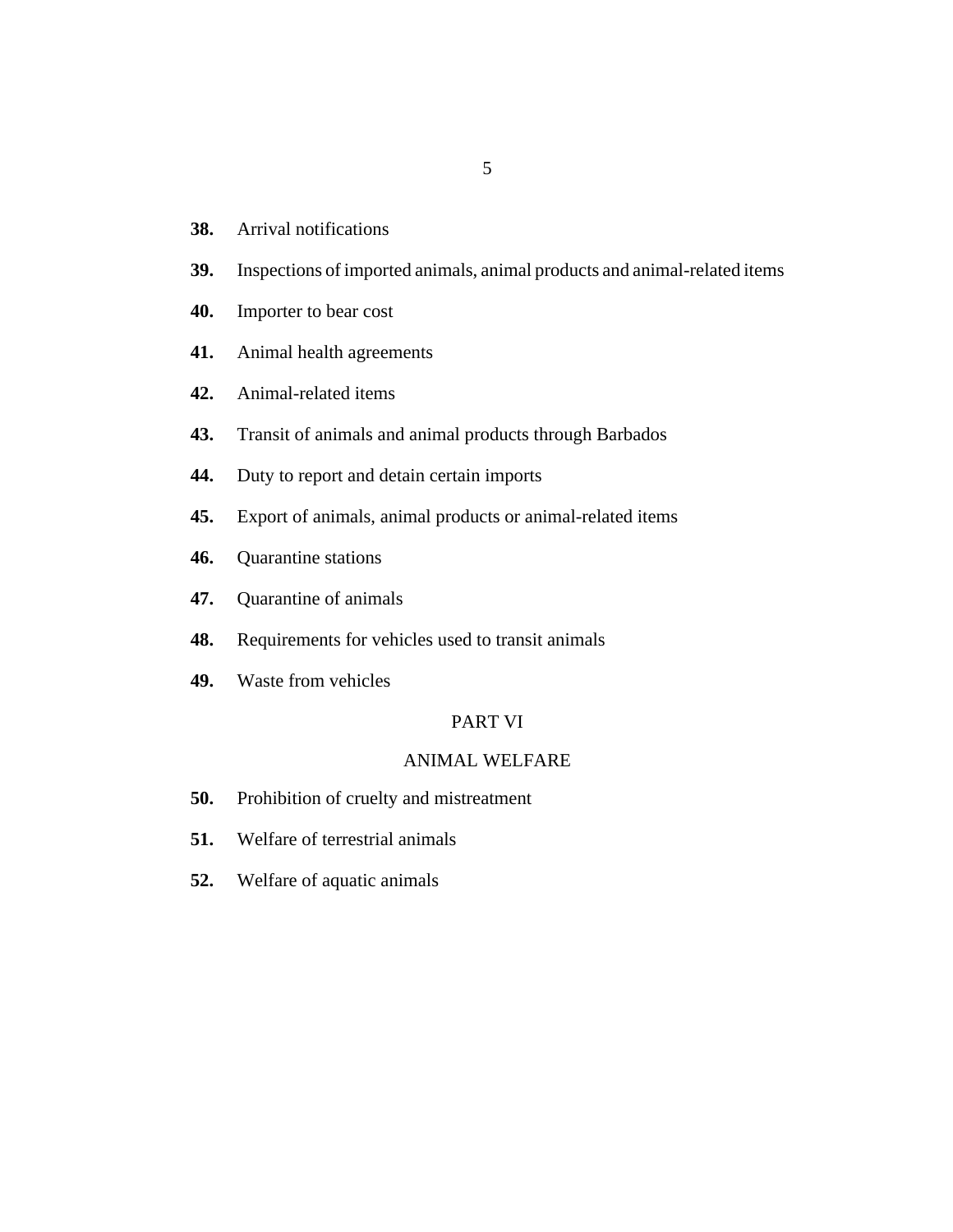## PART VII

# [MANAGEMENT OF STRAY ANIMALS](#page-52-0)

[Stray terrestrial animals](#page-52-0) **53.**

## PART IX

### [ENFORCEMENT](#page-53-0)

- [Powers of an inspector](#page-53-0) **54.**
- [Phytosanitary measures](#page-56-0) **55.**
- [Written notices](#page-56-0) **56.**
- [Seizure and removal of animals, animal products and animal-related items](#page-57-0) **57.**
- [Prohibition of interference with seized animals, animal products or animal](#page-57-0) related items **58.**
- [Detention and disposal of animal, animal product or animal-related item](#page-58-0) **59.**
- [Appeals](#page-59-0) **60.**

### PART X

### [OFFENCES AND PENALTIES](#page-59-0)

- [Offences and penalties](#page-59-0) **61.**
- [Offences by officials and penalties](#page-61-0) **62.**
- [Procedure for offences](#page-62-0) **63.**
- [Evidence](#page-62-0) **64.**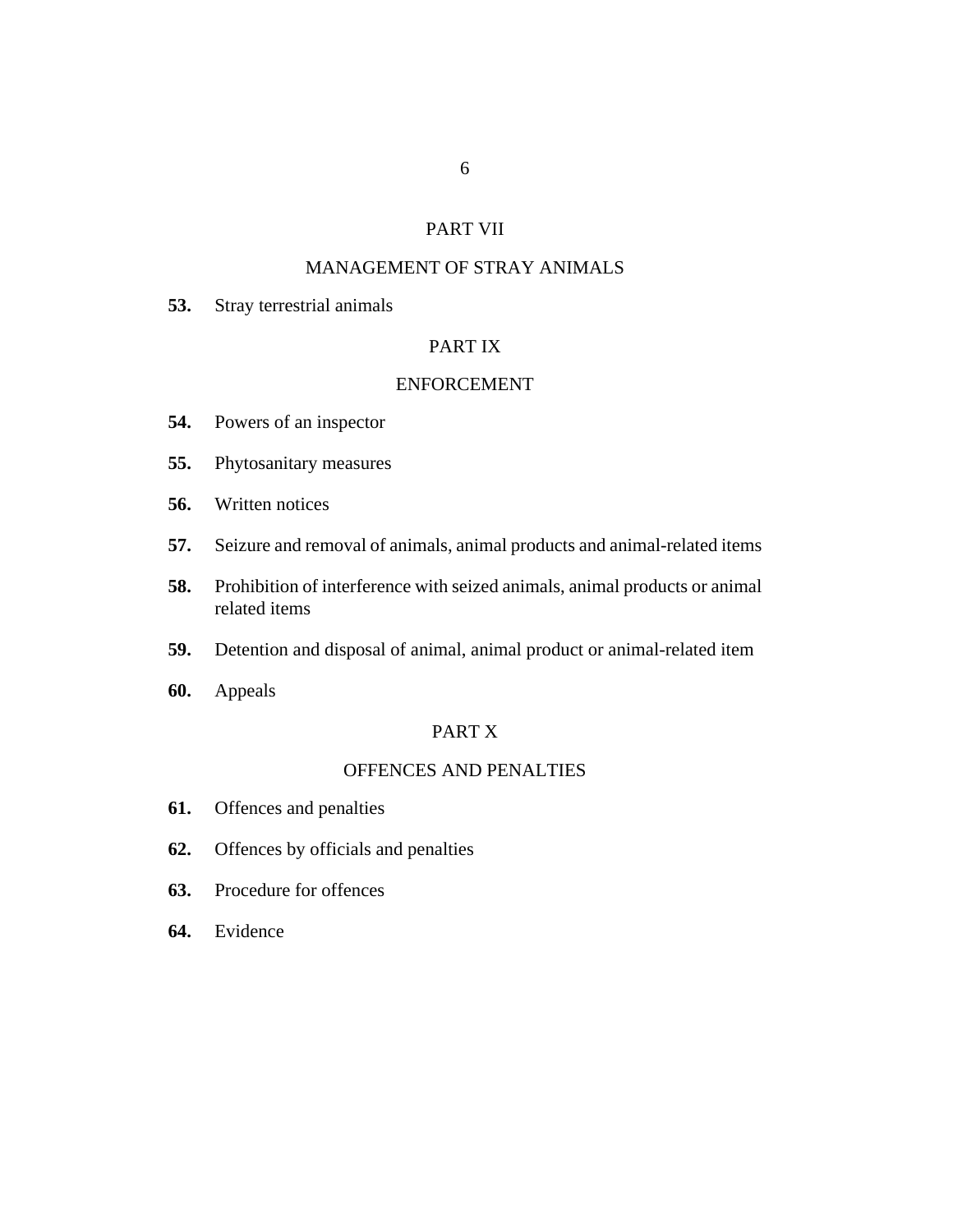- [Forfeiture](#page-62-0) **65.**
- [Limitation on liability](#page-63-0) **66.**
- [Good faith defence](#page-63-0) **67.**
- [Fixed penalty notice for prescribed offences](#page-64-0) **68.**
- [Administrative penalty](#page-66-0) **69.**
- [Unpaid administrative fine or fixed penalty to constitute a debt to the](#page-66-0) Crown **70.**
- [Powers of the Chief Veterinary Officer in administrative proceedings](#page-67-0) **71.**

# PART XI

### [MISCELLANEOUS](#page-67-0)

- [Charging of fees](#page-67-0) **72.**
- [Assistance and co-operation](#page-68-0) **73.**
- [Documents](#page-68-0) **74.**
- [Regulations](#page-68-0) **75.**
- [Amendment of Schedules](#page-70-0) **76.**
- [Repeal and savings](#page-70-0) **77.**
- [Act to bind the Crown](#page-71-0) **78.**
- [Commencement](#page-71-0) **79.**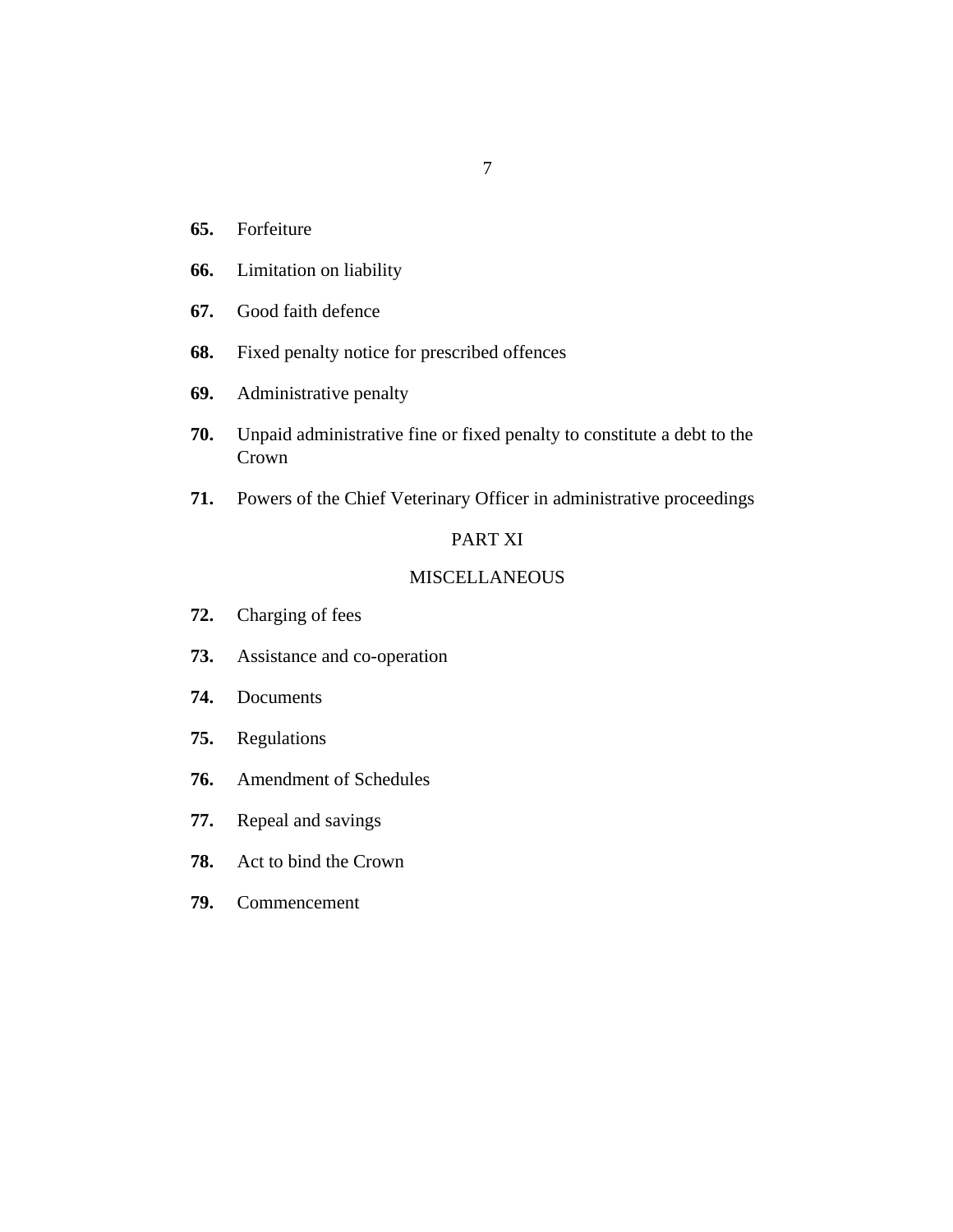# FIRST SCHEDULE

*List of notifiable animal diseases for terrestrial animal diseases*

# SECOND SCHEDULE

*List of notifiable animal diseases for aquatic animals*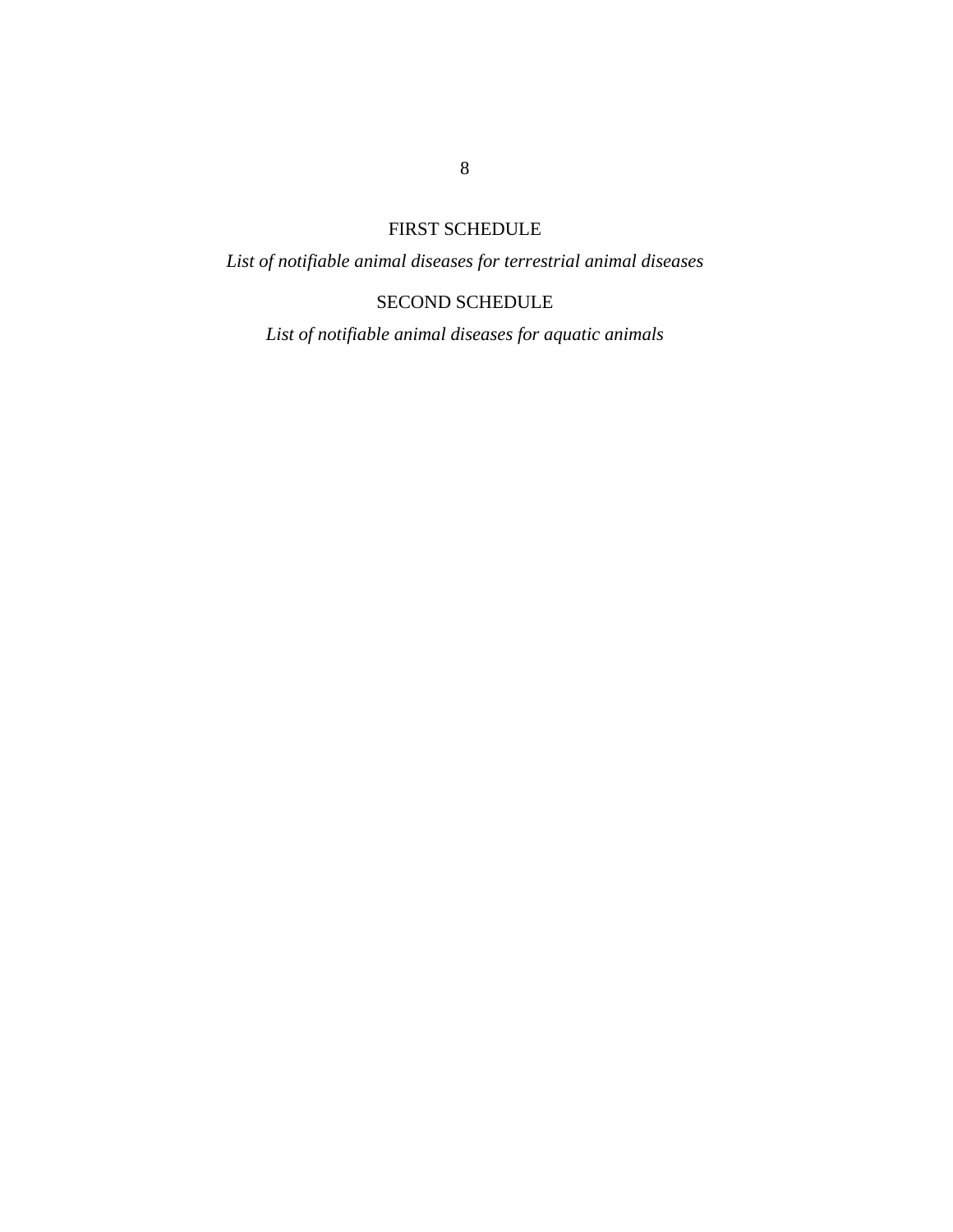### **BARBADOS**

### A Bill entitled

An Act to provide for the establishment of a Veterinary Authority to regulate terrestrial and aquatic animal health in Barbados; the prevention of the introduction and spread of animal diseases in Barbados; the control of the movement of animals, animal products and animal-related items into, out of and within Barbados; the control of veterinary medicinal products; the implementation of animal welfare standards in accordance with the World Organization for Animal Health (OIE) standards contained in the Terrestrial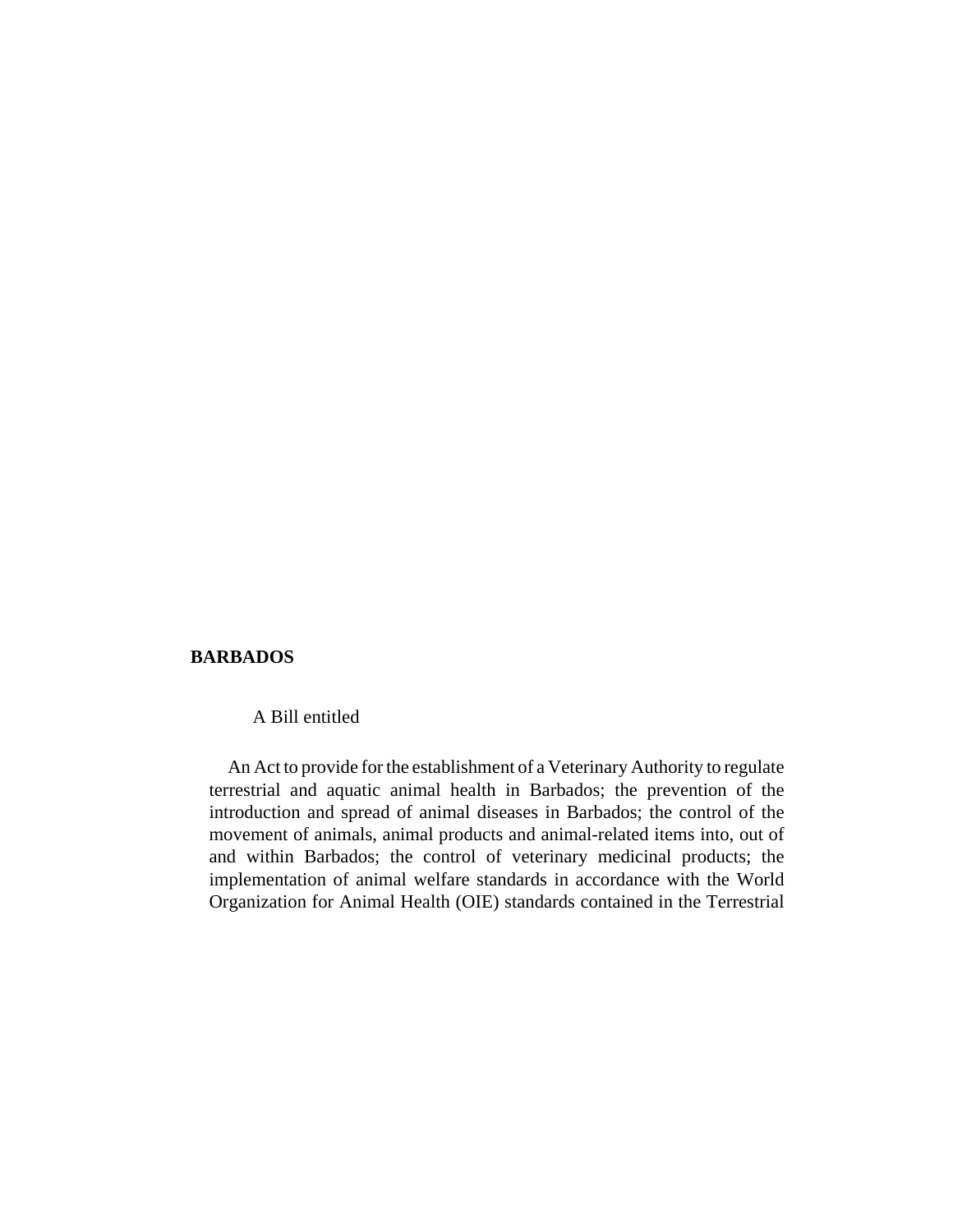<span id="page-9-0"></span>Animal Health Code and the Aquatic Animal Health Code; and for related matters.

ENACTED by the Parliament of Barbados as follows:

### PART I

## PRELIMINARY

### **Short title**

This Act may be cited as the *Animal Health and Veterinary Public Health Act, 2021*. **1.**

#### **Interpretation**

- In this Act, **2.**
- "animal" means a terrestrial or aquatic animal, including semen, ova and embryos;
- "animal feed" means any material, whether processed, semi-processed or raw, which is intended to be fed directly to an animal except a bee;
- "animal health status " means the status of a country or a zone with respect to an animal disease in accordance with the criteria listed in the OIE Code dealing with the disease;
- "animal identification" means the combination of the identification and registration of an animal individually, with a unique identifier, or collectively by its epidemiological unit or group, with unique group identifier;
- "animal products" means the derivatives of animals intended for human consumption;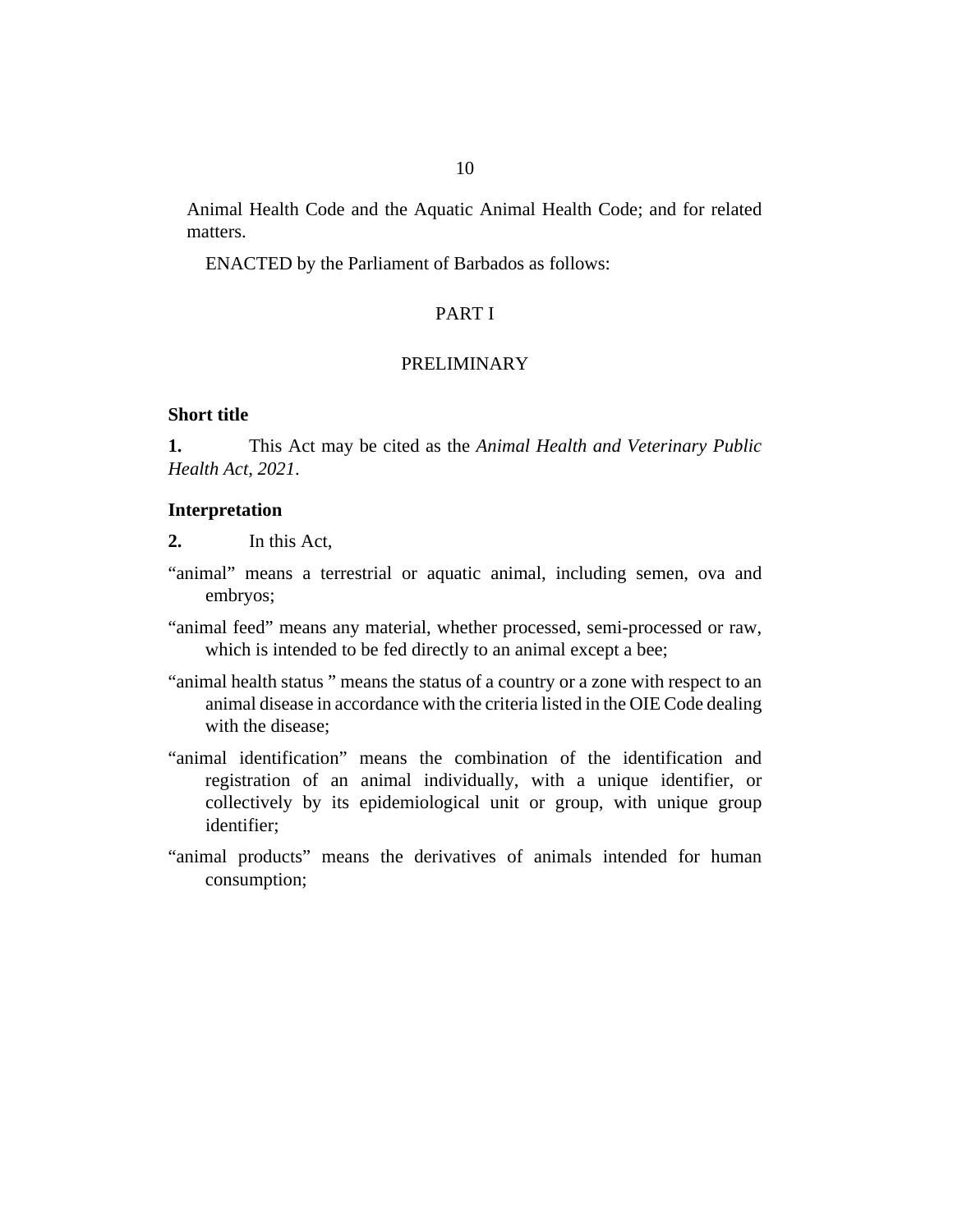"animal–related item" includes,

- animal fodder; *(a)*
- (b) litter manure or other waste;
- any packaging, container, equipment, or other appliances; or *(c)*
- (d) animals, and other objects or material capable of harbouring or spreading animal diseases;
- "animal traceability" means the ability to follow an animal or group of animals during all stages of its life until slaughter or death;
- "aquaculture establishment" means a facility in which aquatic animals for breeding, stocking or marketing are raised or kept
	- (a) for farming purposes;
	- $(b)$  for release into the aquatic environment; or
	- $(c)$  for human consumption;
- "aquatic animal" means all life stages, including eggs and gametes, of fish, molluscs crustaceans and amphibians originating from
	- an aquaculture establishment; or *(a)*
	- (b) removed from the wild, for farming purposes, release into the aquatic environment or human consumption;
- "aquatic animal health certificate" means a certificate, issued in conformity with the provisions of the OIE Aquatic Animal Health Code, describing the aquatic animal health or public health requirements that should be fulfilled prior to the export of the commodity;
- "aquatic animal product" means non-viable aquatic animals and products derived from aquatic animals, and includes fresh fish, processed whole fish or edible products of fish that have been subjected to treatment such as cooking, drying, salting, brining, smoking or freezing;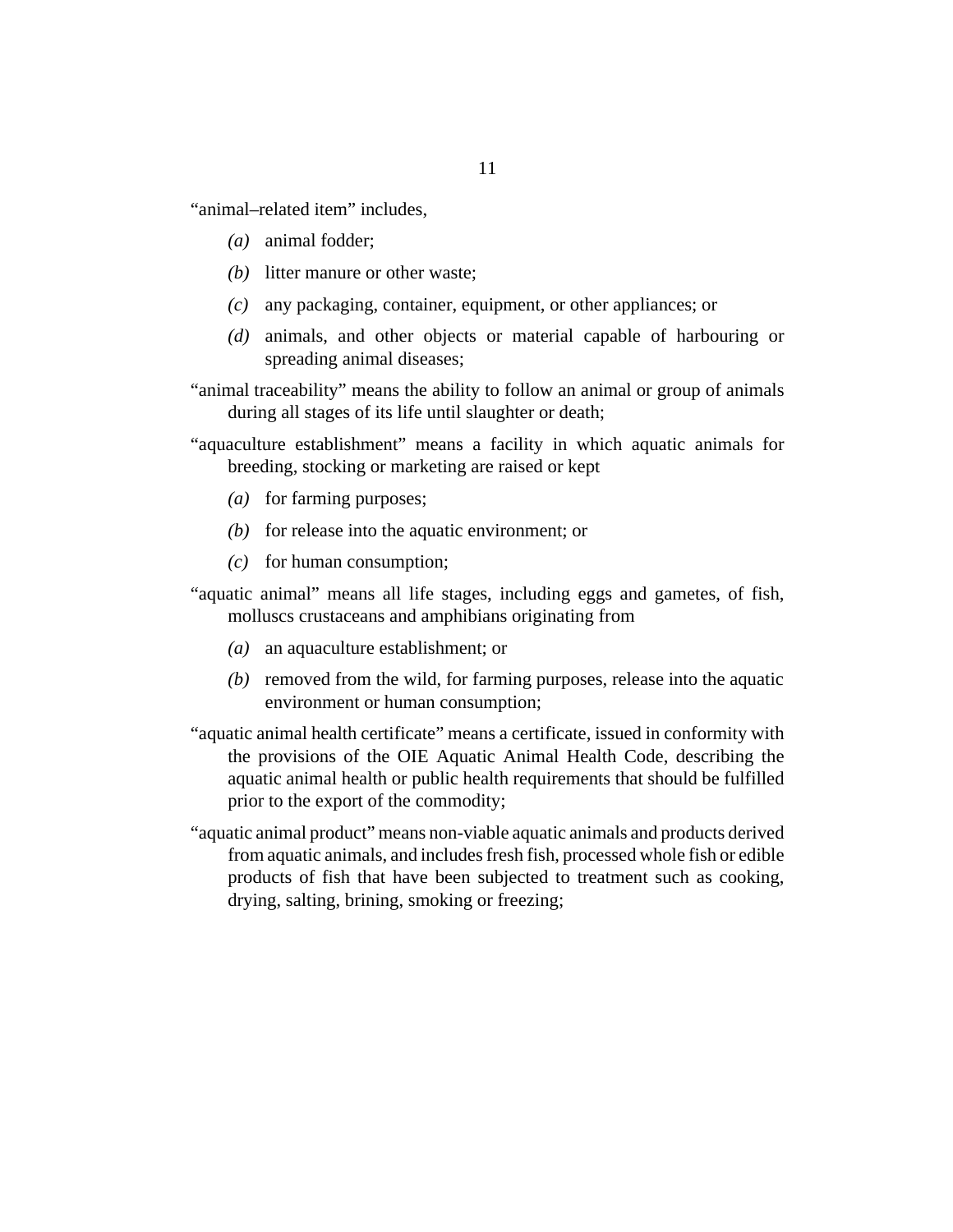"aquatic zone"

- means a clearly defined part of the aquatic environment of Barbados *(a)* containing an aquatic animal sub-population with a distinct health status with respect to a specific disease for which required surveillance, control and animal health measures are applied; and
- (b) includes an aquaculture establishment and aquaculture site;
- "border checkpoint facility" means any premises established by, or under the oversight of, the Veterinary Authority for the purposes of the entry or exit of any animal, animal product or animal-related item into or out of Barbados;
- "compartment" means an animal sub-population contained in one or more establishment under a common biosecurity management system with a distinct health status with respect to a specific disease or specific diseases for which required surveillance, control and biosecurity measures have been applied for the purpose of international trade;
- "containment zone" means a defined zone around and including suspected or infected establishments, taking into account the epidemiological factors and results of investigations, where control measures to prevent the spread of the infection are applied;
- "conveyance" means any vessel, aircraft, vehicle, cart, container, or other thing that can convey an animal, animal product or animal related item from one place to another;
- "detain" means to keep a consignment in official custody or confinement as a phytosanitary measure;
- "disease" means the clinical or pathological manifestation of infection or infestation;
- "disinfection" means the application, after thorough cleansing, of procedures intended to destroy the infectious or parasitic agents of animal diseases,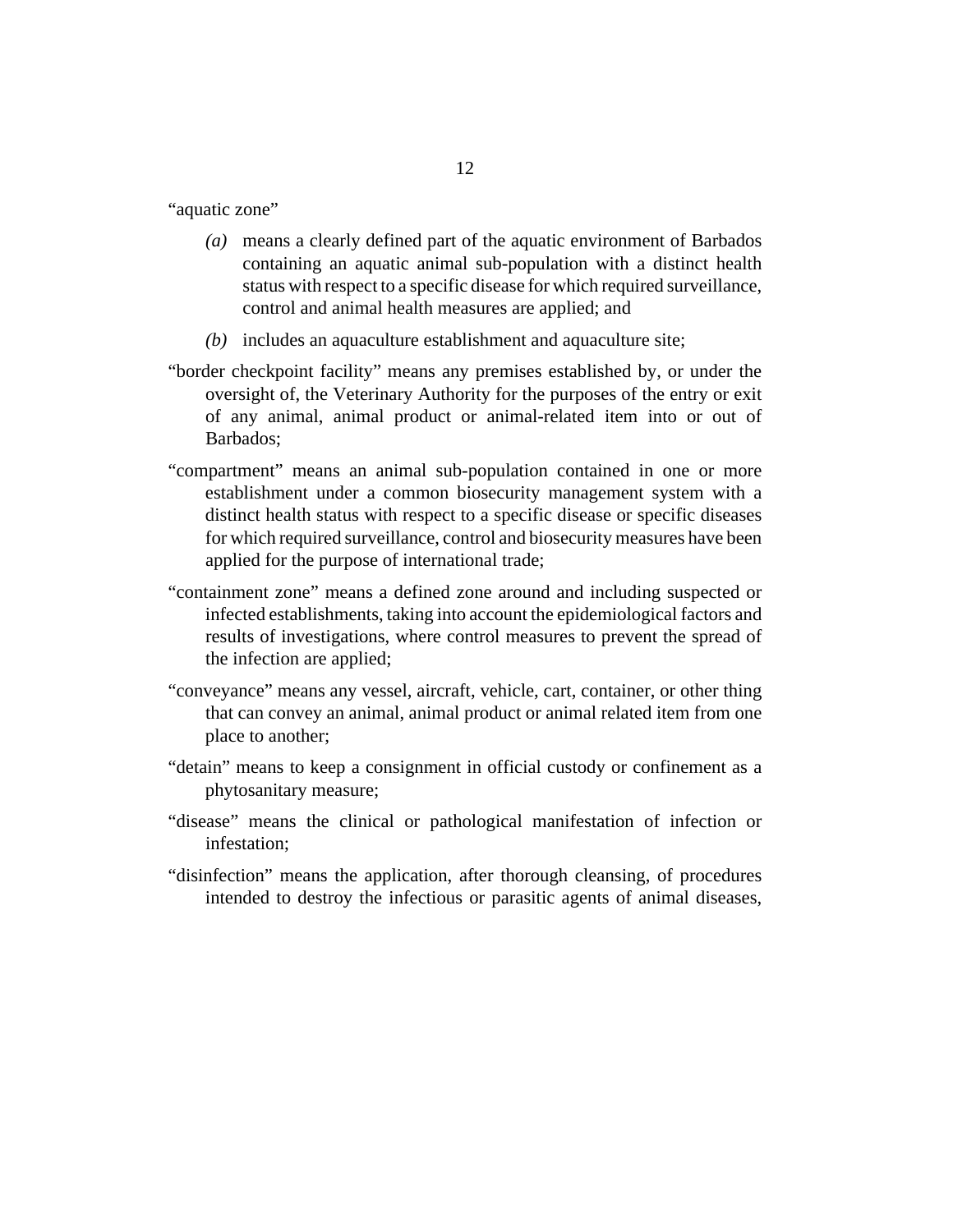including zoonoses, to premises, vehicles and any object which may have been directly or indirectly contaminated;

- "early detection system" means a system under the control of the Veterinary Authority for the timely detection and identification of an incursion or emergence of diseases or infections throughout Barbados or within a zone or compartment in Barbados;
- "emerging disease" means a new occurrence in an animal of a disease infection or infestation causing a significant impact on animal health or public health resulting from
	- a change of a known pathogenic agent or its spread to a new geographic *(a)* area or species; or
	- a previously unrecognized pathogenic agent or disease diagnosed for *(b)* the first time;

"establishment" means premises in which animals are grown, kept or slaughtered;

- "export" means to send outside Barbados to another country any animal, animal product or animal-related item by means of a conveyance;
- "exporter" means any person who, whether as owner, consignor, consignee, agent, broker or otherwise, is in possession of, or in any way is entitled to the custody or control of an animal, animal product or animal-related item to be taken out of Barbados for arrival in another country;
- "fallowing" means, for disease management purposes, an operation where an aquaculture establishment is emptied of
	- (a) the aquatic animals
		- (i) susceptible to a disease of concern; or
		- (ii) known to be capable of transferring a pathogenic agent; or
	- $(b)$  the carrying water;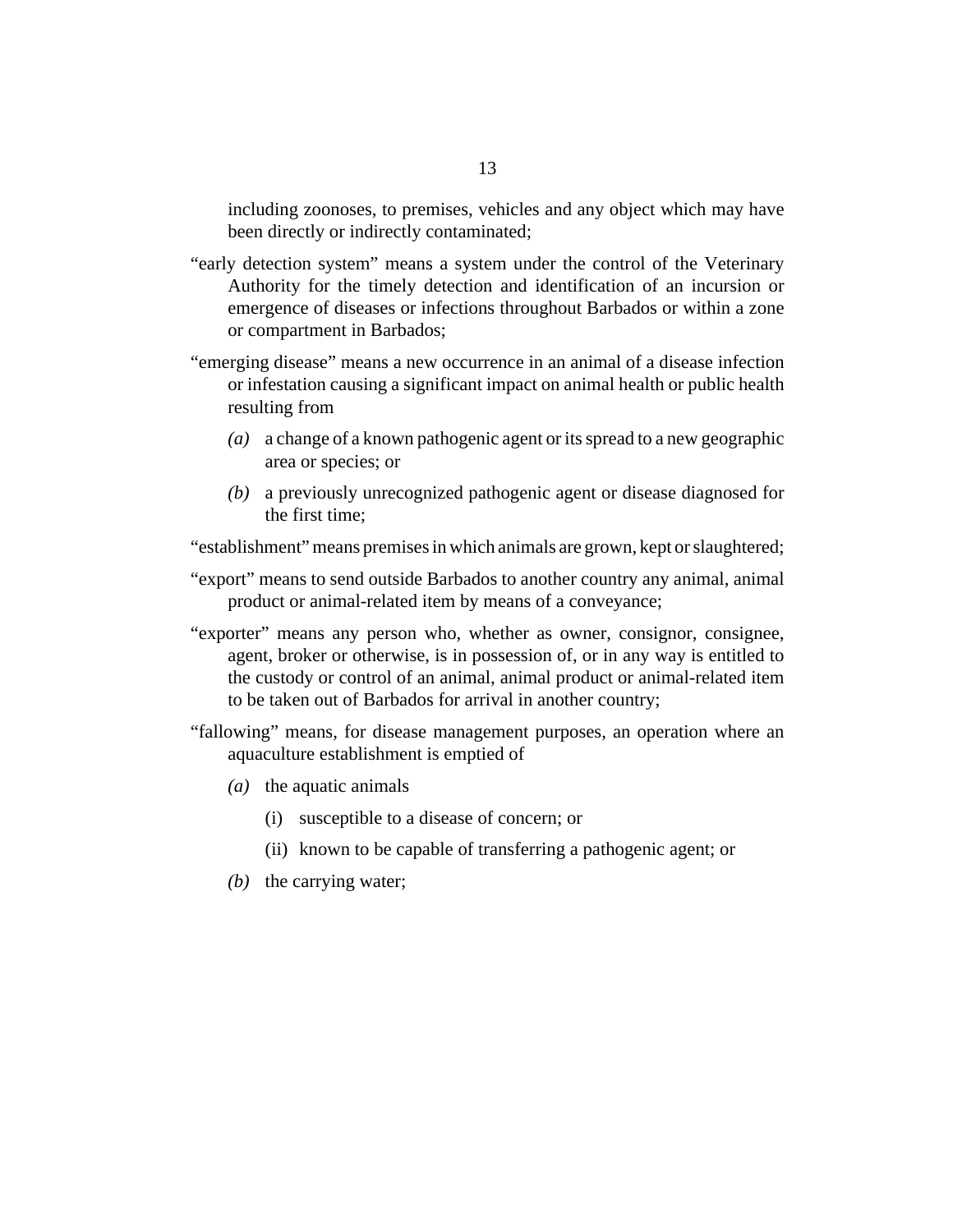- "free compartment" means a compartment in which the absence of the animal pathogen causing the disease under consideration has been demonstrated according to requirements specified by the OIE for free status, being met;
- "free zone " means a zone in which the absence of the disease under consideration has been demonstrated according to the requirements specified by the OIE for free status, being met;
- "import" means to bring into Barbados from another country any animal, animal product or animal related item by means of a conveyance; means bringing into Barbados by any means;
- "importer" means a person who, whether as owner, consignor, consignee, agent, broker or otherwise, is in possession of or in any way is entitled to the custody or control of an animal, animal product or animal-related item that is landed or is likely to be landed in Barbados from a country outside Barbados;
- "infected zone" means a zone in which a disease is diagnosed;
- "litter" means straw or any other substance commonly used as bedding or otherwise used in respect of animals;
- "Minister" means the Minister responsible for the Veterinary Authority;
- "notifiable disease" means a disease listed by the Veterinary Authority, and one that, as soon as it is detected or suspected, should be brought to the attention of the Veterinary Authority, in accordance with this Act;
- "occupier" in relation to any land or building, means the person in actual occupation thereof, or if there is no person in actual possession, the owner of the land or building;
- "official control programme" means a programme which is approved and managed or supervised by the Veterinary Authority for the purpose of controlling a vector, pathogen or disease by specific measures applied throughout Barbados, or within a zone or compartment in Barbados;
- "OIE" means the World Organization for Animal Health;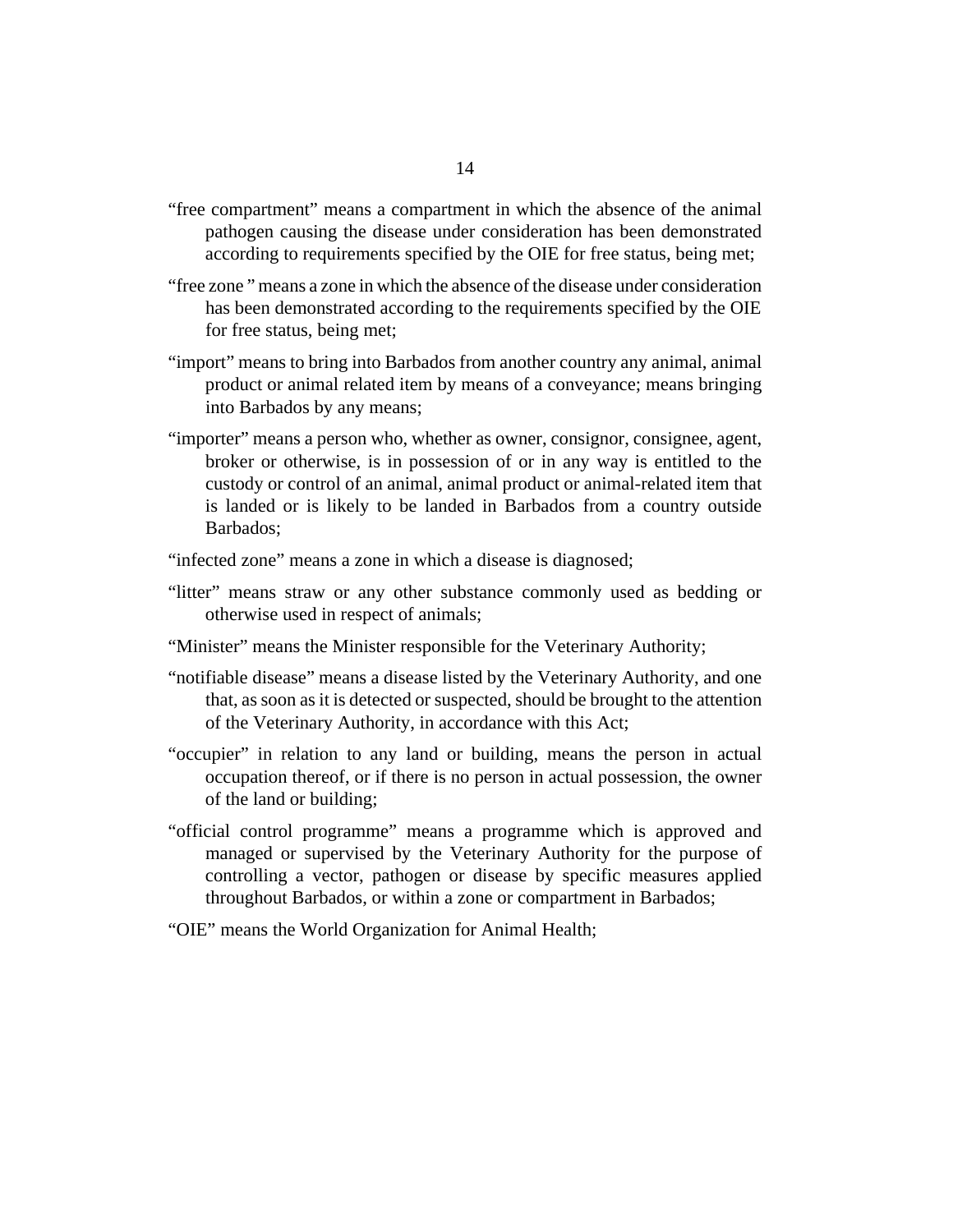- "OIE standards" means the Terrestrial Animal Health Code, the Manual of Diagnostic Tests and Vaccines for Terrestrial Animals, the Aquatic Animal Health Code and the Manual of Diagnostic Tests for Aquatic Animals, as adopted and published by the OIE;
- "owner" means a person having for the time being the possession, custody or control of an animal, animal product or animal-related item;
- "package" means any container, box, covering wrapper or other thing in which an animal or animal-related item may be imported, kept or conveyed from one point to another;
- "port of entry" means an airport or seaport;
- "port of exit" means an airport or seaport;
- "premises" includes any building or other structure, permanent or otherwise, together with the land on which the same is situated and any adjoining land employed in connection therewith which is used for activities relating to animals, animal products or animal-related items;
- "quarantine station" means an establishment under the control of the Veterinary Authority where animals are maintained in isolation with no direct or indirect contact with other animals, to prevent the transmission of a specified pathogen outside the establishment while the animals are undergoing observation for a specified length of time and, if appropriate, tested and treated;
- "re-emerging disease" means a notifiable disease that has previously been present in the country, was subject to an official control programme, was eliminated and is diagnosed as being present again;
- "risk analysis" means a process composed of hazard identification, risk assessment, risk management and risk communication;
- "risk assessment" means the processes of identifying and evaluating the risks associated with a commodity and evaluating the biological and economic consequences of those risks;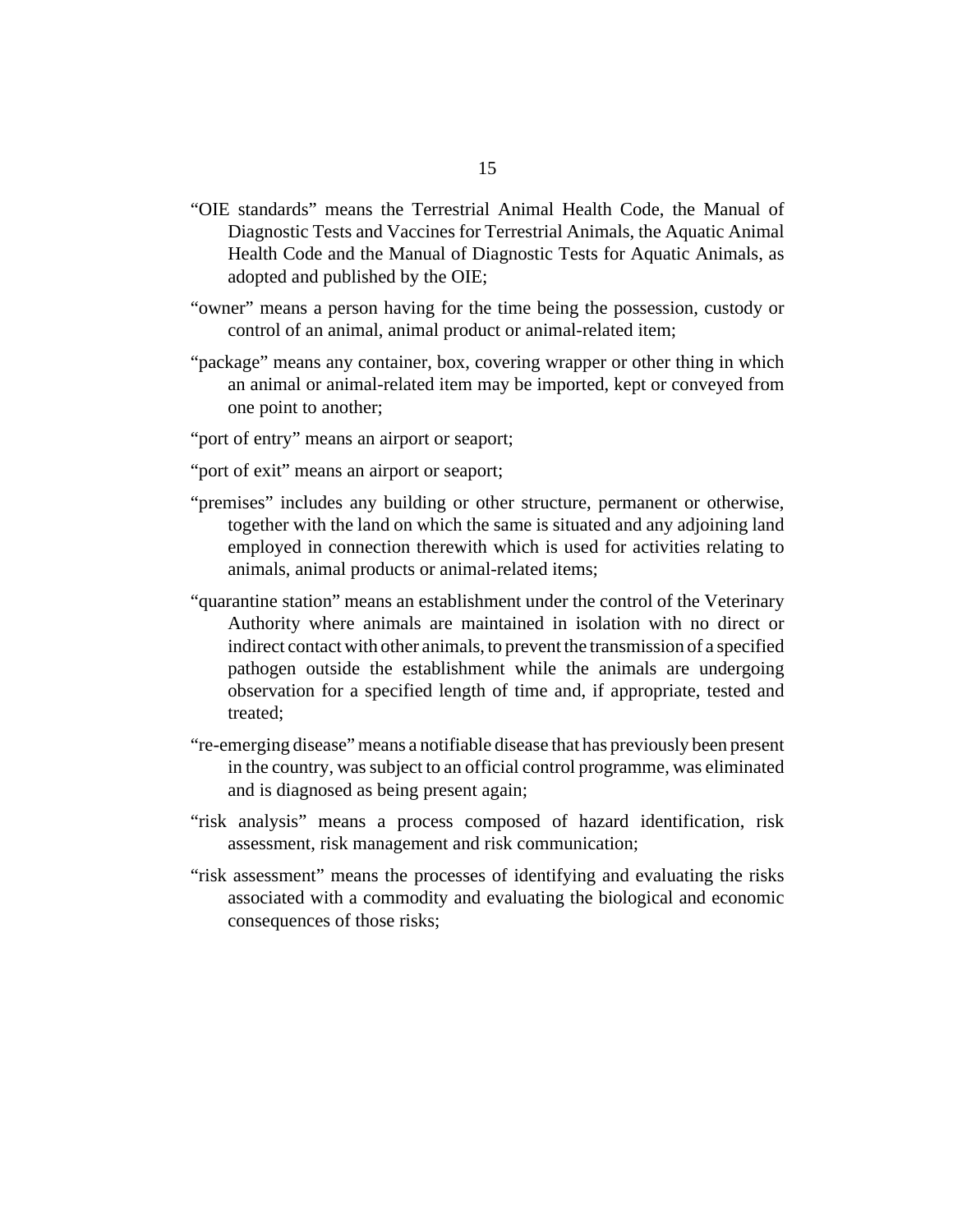"sell" includes to offer, advertise, keep, store, display, transmit, consign, convey or deliver for sale, or to exchange or dispose of to any person in any manner whether for consideration or otherwise;

"slaughterhouse" means the premises used for the slaughter of terrestrial animals for the production of meat and other products for human consumption;

- "stray animal" means an animal that
	- is not under the direct control or ownership of a person; or *(a)*
	- (b) is not prevented from roaming;

"terrestrial animal" means a mammal, bird or bee;

- "vector" means an organism that transmits pathogens or parasites from one infected animal or person to another;
- "vehicle" means any vessel, aircraft, conveyance, cart, container, motor vehicle, animal or other thing used to transport animals, animal products or animalrelated items from one place to another;
- "vessel" means any ship, aircraft or other means of travel by sea or air;
- "Veterinary Authority" means the authority established under section 3;
- "veterinary certificate" " means a certificate, issued in conformity with OIE recommendations;

"veterinary medicinal product" means any product with an approved claim

- (a) to having a prophylactic, therapeutic or diagnostic effect when administered or applied to an animal; or
- (b) to alter physiological functions when administered or applied to an animal;

"zone" means

for terrestrial animals, a clearly defined part of a territory containing *(a)* an animal sub-population with a distinct health status with respect to a specific disease for which required surveillance, control and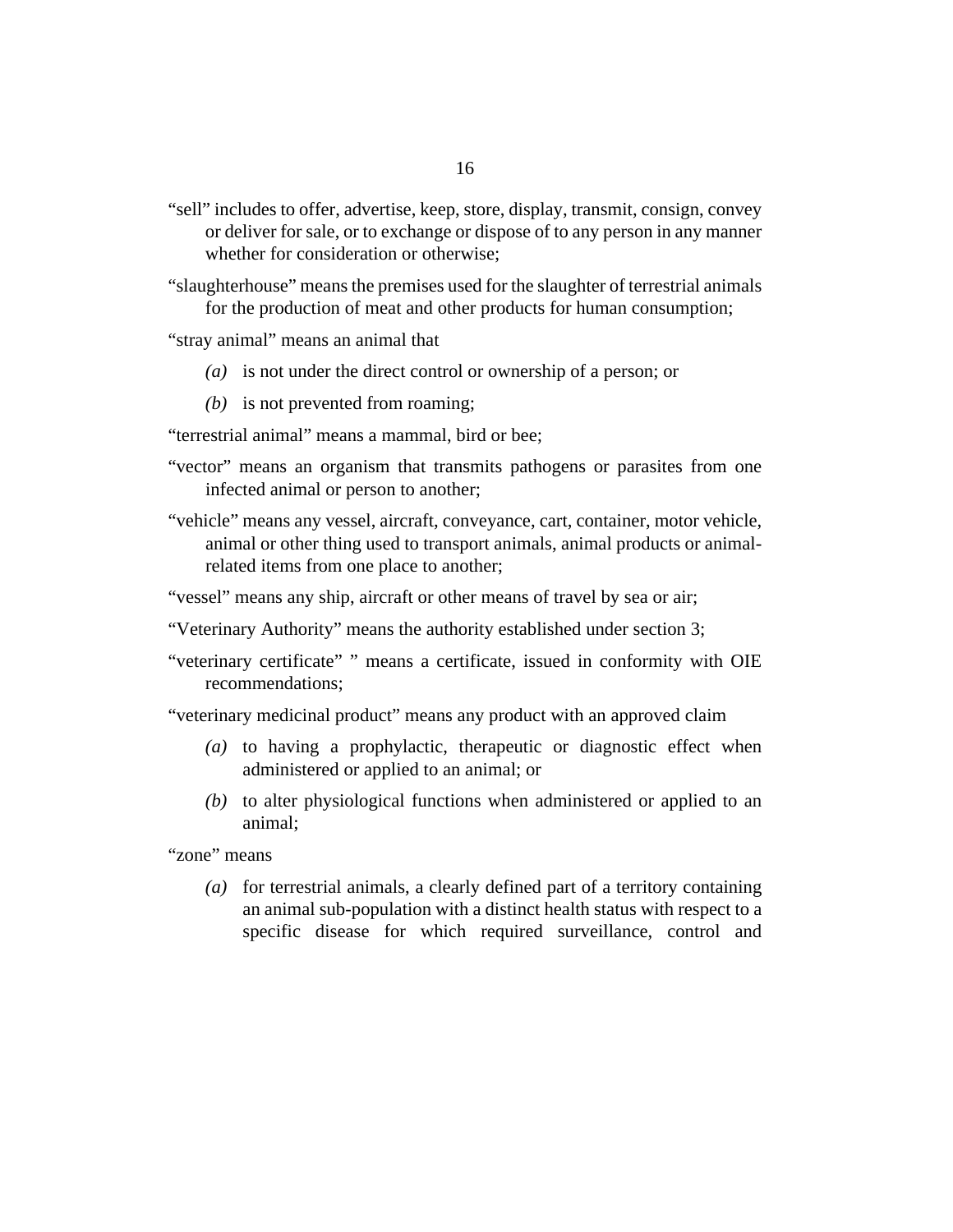- <span id="page-16-0"></span>(b) for aquatic animals, a portion of one or more countries comprising
	- an entire water catchment from the source of a waterway to the estuary or lake; (i)
	- (ii) more than one water catchment;
	- (iii) part of a water catchment from the source of a waterway to a barrier that prevents the introduction of a specific disease or diseases;
	- part of a coastal area with a precise geographical delimitation; or (iv)
	- an estuary with a precise geographical delimitation; (v)

"zoonosis" means any disease or infection which may be transmitted from animals to humans.

# PART II

### ADMINISTRATION

#### **Establishment of Veterinary Authority**

There is established a Veterinary Authority for Barbados which shall be the competent authority for the regulation of terrestrial and aquatic animal health in Barbados. **3.**(1)

The Chief Veterinary Officer shall be the head of the Veterinary Authority and shall have primary responsibility for the administration of this Act. (2)

- The functions of the Veterinary Authority are as follows: (3)
	- (a) to prevent and control the entry, establishment or spread of notifiable, emerging or re-emerging diseases listed into Barbados;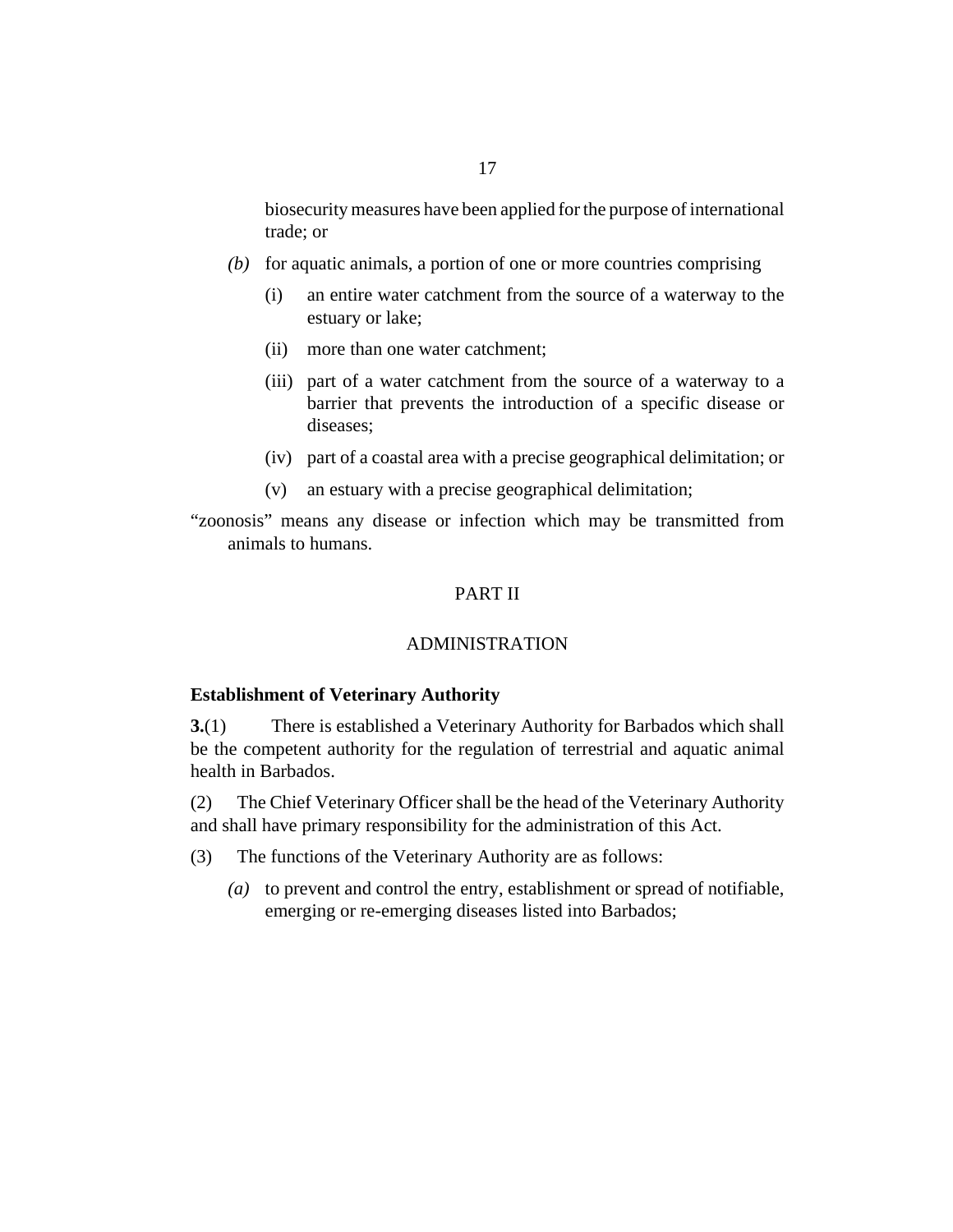- (b) to establish lists of notifiable diseases for Barbados and to keep them current;
- to carry out inspections and certification of animals, animal products *(c)* and animal-related items for export and issue a veterinary certificate relating to the health or to any period of quarantine of an animal in Barbados, and any other information as is required by a country importing an animal, animal product, or animal-related item from Barbados:
- (d) to carry out activities to detect animal diseases and maintain current information on the animal health status for Barbados;
- to carry out inspections at any place where animals are held temporarily *(e)* or permanently;
- to carry out ante-mortem and post-mortem inspections; *(f)*
- to distribute information regarding notifiable animal diseases and the *(g)* means of their prevention and control;
- (h) to establish free zones and free compartments and designate infected zones and containment zones based on disease surveillance and control activities;
- to develop a system of requirements and controls for animals and *(i)* animal products produced, imported, distributed and sold in Barbados;
- (j) to provide for the early detection of and rapid response to animal disease outbreaks;
- $(k)$  to develop and implement a system for animal identification and traceability;
- to notify the OIE of outbreaks of notifiable diseases and comply with *(l)* other international reporting requirements under regional and international bodies;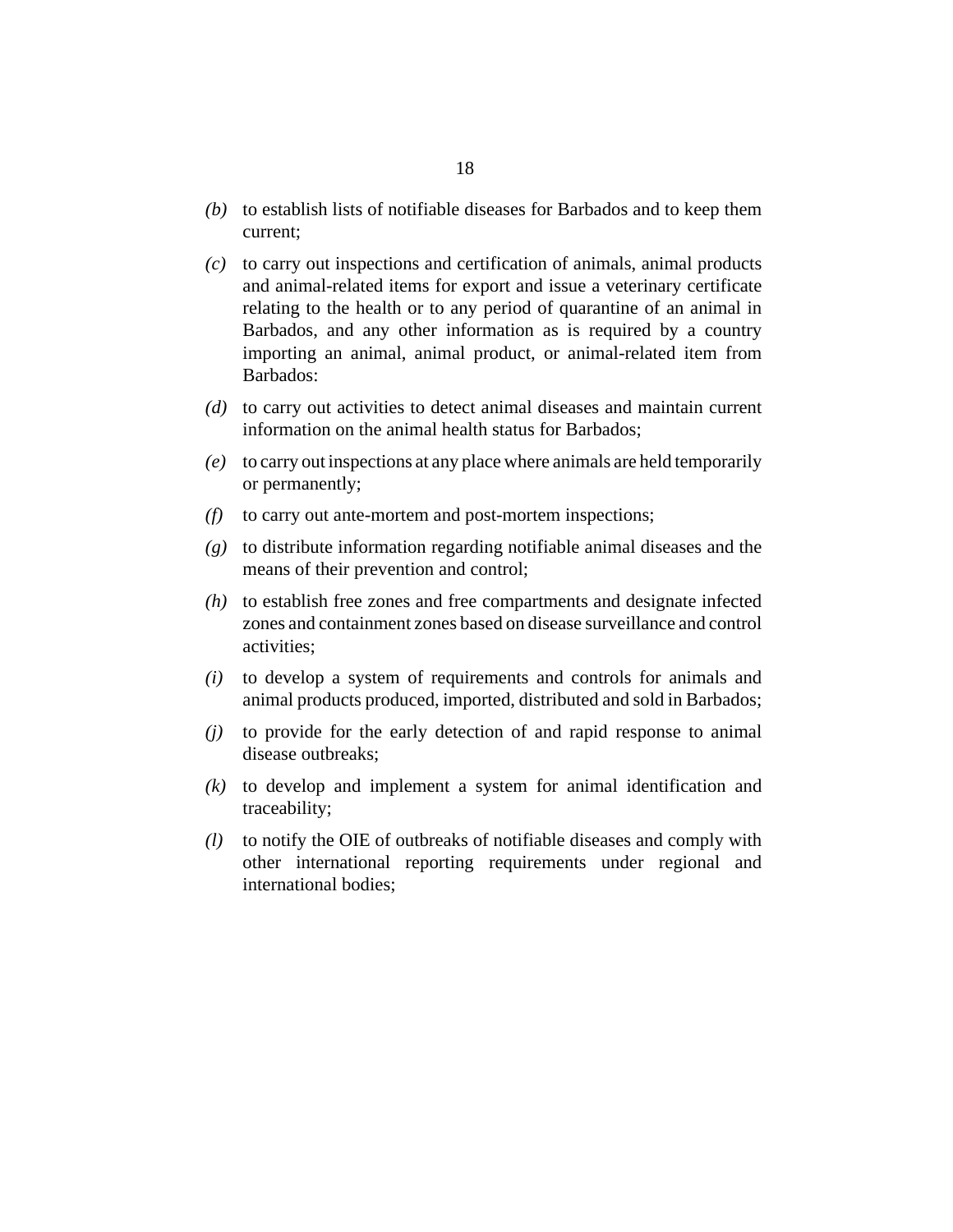- $(m)$  to participate in the work of the OIE and its subsidiary organizations, other international organizations, regional and non-governmental;
- to provide information regarding import and export regulations in force *(n)* and technical requirements the import and export for animals, animal products and animal-related items, on request, from any interested organization or person;
- to inform and collaborate with the ministry responsible for public *(o)* health, on any actions required to mitigate an animal-related risk to public health;
- to establish a system for the authorization and control of veterinary *(p)* medicinal products;
- (q) to carry out risk analyses;
- to evaluate the equivalence of sanitary measures taken by trading *(r)* partners;
- $(s)$  to impose quarantine where required;
- to prescribe animal welfare requirements; *(t)*
- to regulate animal feed, including feed ingredients of animal origin and *(u)* feed ingredients containing veterinary medicinal products;
- to ensure that government and commercial enterprises have access to *(v)* required animal health diagnostic and analytical capabilities;
- $(w)$  to train inspectors;
- $f(x)$  to develop manuals, standard operating procedures and other guidelines for the effective implementation of its duties;
- to recommend to the Minister the quarantine stations, ports of entry *(y)* and ports of exit, official and reference laboratories to be used for the purposes of this Act.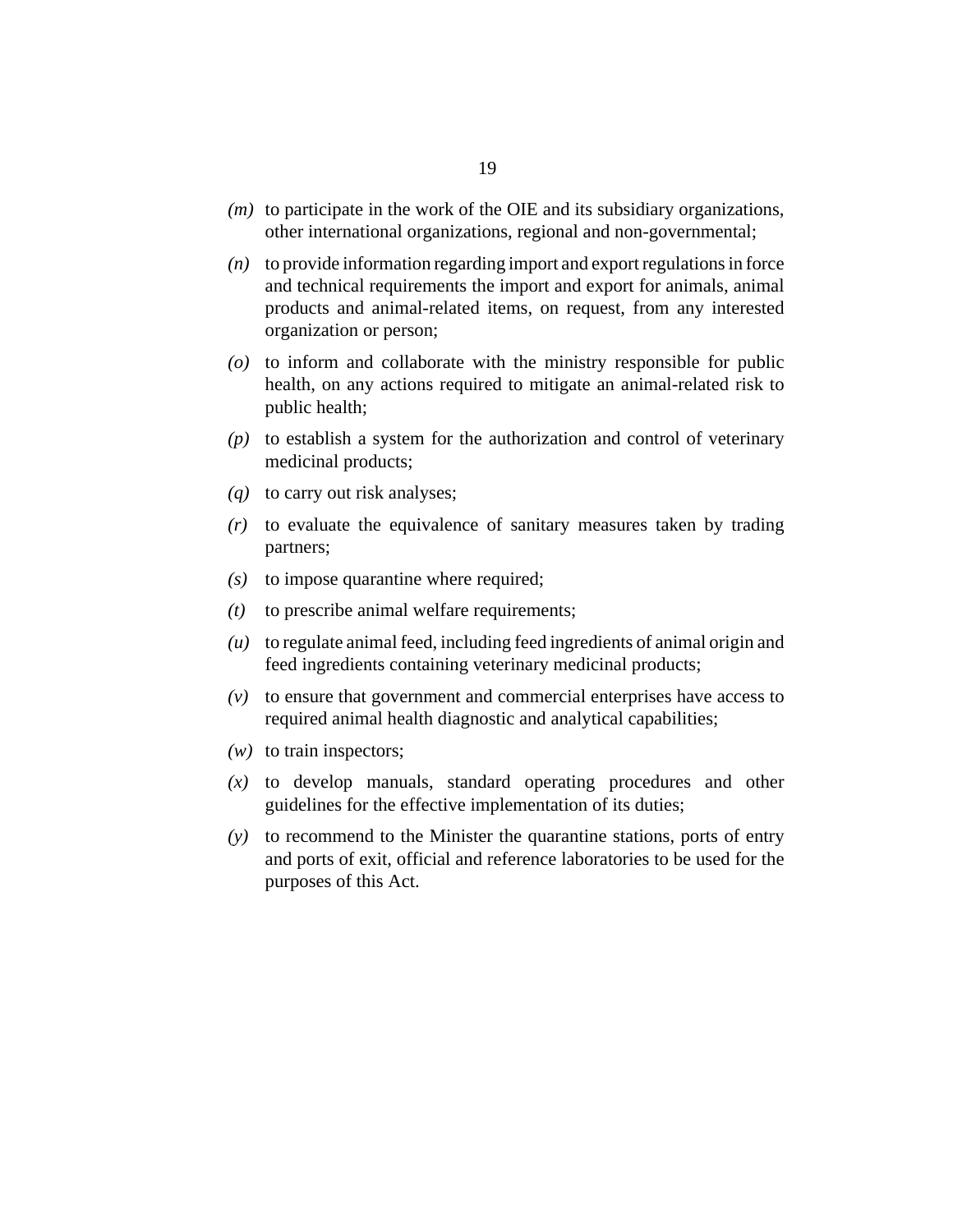#### <span id="page-19-0"></span>**Delegation of functions of Veterinary Authority**

The Chief Veterinary Officer may, by instrument in writing, with the approval of the Minister and subject to such terms and conditions as the Minister thinks fit, delegate to a public or private veterinarian, or veterinary paraprofessional subject to subsection (3), such of the functions of the Veterinary Authority as the Chief Veterinary Officer considers necessary. **4.**(1)

The terms and conditions of the instrument of delegation under subsection (1) shall include the following: (2)

- (a) the scope of any delegated functions to be performed including the duration and the geographic area to be covered by such services;
- (b) the remuneration arrangements;
- reporting and record keeping requirements; *(c)*
- (d) the means of supervision by the Veterinary Authority;
- the minimum qualifications required to perform the delegated function; *(e)* and
- the conditions of withdrawals of delegations. *(f)*
- The Chief Veterinary Officer shall not delegate the following functions: (3)
	- official liaison duties with other ministries, foreign authorities or any *(a)* responsibilities relating to notifications to trading partners;
	- (b) the approval of standards, requirements, rules or phytosanitary measures; or
	- $(c)$  the designation of emergencies, free compartments, free zones, containment zones or infected zones.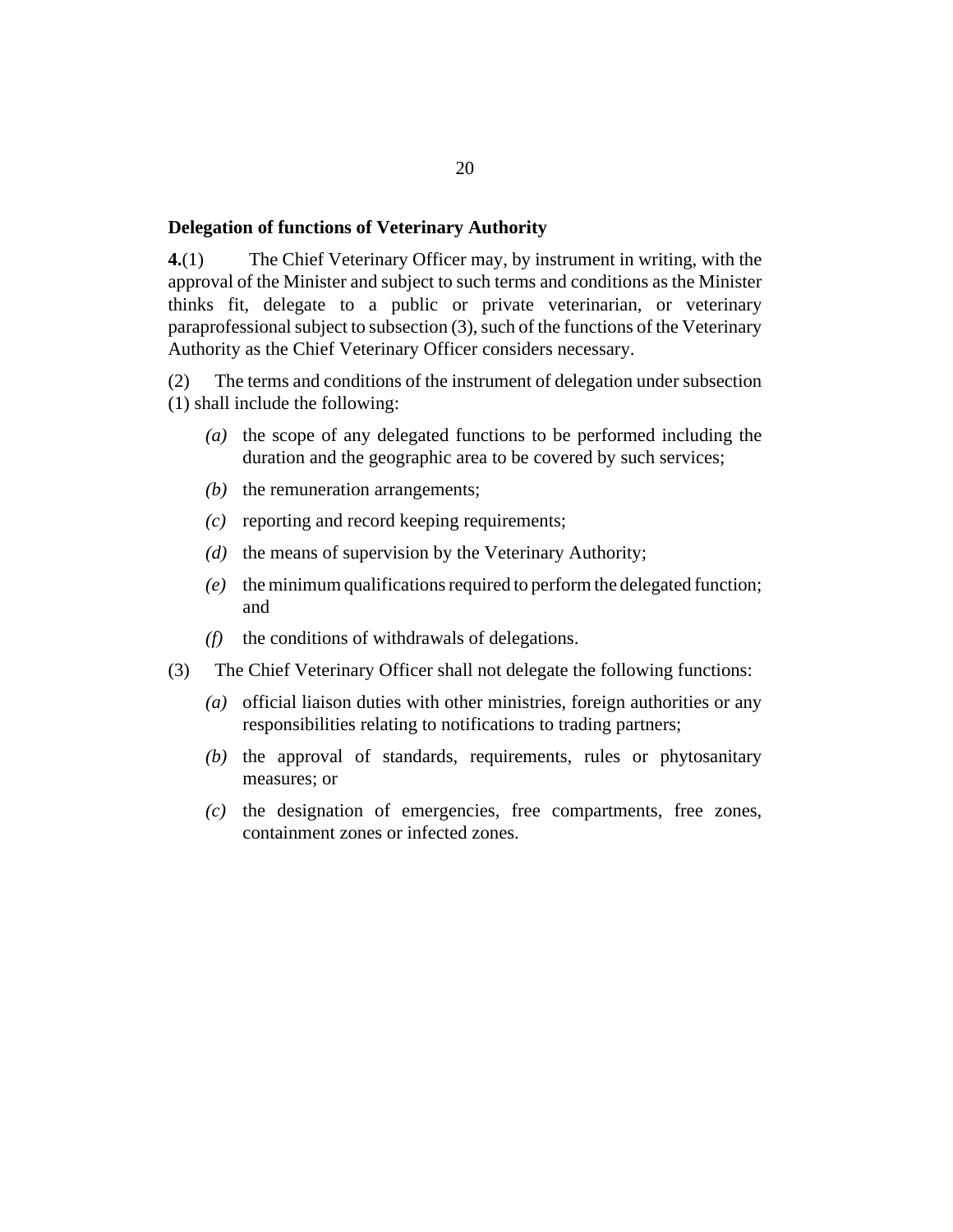### <span id="page-20-0"></span>**Designation of official and quality control laboratories**

The Minister shall, on the recommendation of the Chief Veterinary Officer, designate any diagnostic, research or other laboratory as **5.**(1)

- an official laboratory for the purposes of carrying out an analysis of *(a)* official samples under this Act;
- a reference laboratory that performs the reference analyses on which *(b)* all official analyses are based; and
- a quality control reference laboratory for conducting quality control *(c)* analyses.

A laboratory designated under subsection (1) shall be impartial and independent. (2)

### **Designation of facilities**

The Chief Veterinary Officer may, in consultation with the Minister, designate by notice areas, offices, laboratories or other premises for a specified purpose or generally for the administration of this Act and may at any time amend, cancel or reinstate any such designation. **6.**

### **Appointment of inspectors**

The Minister may, on the recommendation of the Chief Veterinary Officer by instrument in writing, appoint such persons for such periods as he thinks fit to be inspectors for the purposes of this Act. **7.**(1)

The Minister shall, on the advice of the Chief Veterinary Officer, prescribe the technical qualifications and experience required to function as an inspector. (2)

Where a person who is appointed as an inspector has any actual or reasonably perceived interest in a matter or other action to be taken by the Veterinary Authority, whether such interest is direct or indirect that interest shall be communicated to the Chief Veterinary Officer, and where such interest is in conflict with the impartiality, integrity, objectivity or independence of an (3)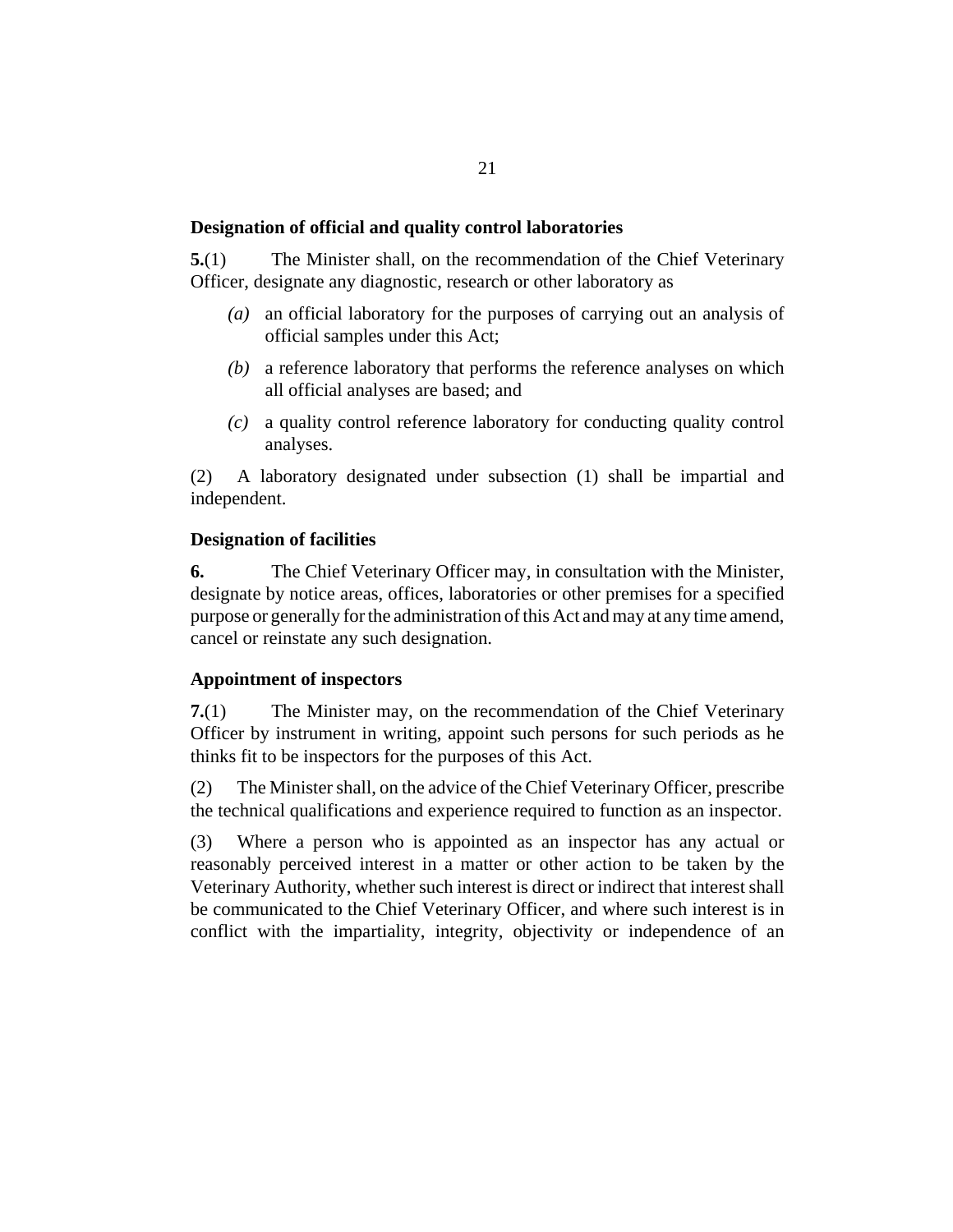<span id="page-21-0"></span>inspector, the Chief Veterinary Officer shall recommend to the Minister to withdraw the appointment of that person as an inspector.

## **Identification of inspectors**

The Chief Veterinary Officer shall issue an identification card to each person appointed as an inspector under section 7. **8.**(1)

An inspector shall have in his possession at all times the identification card issued under subsection (1) and in the course of performing an enforcement action under this Act shall produce that identification card at the request of a member of the public. (2)

### **Review and audit**

The Veterinary Authority shall arrange for its own performance to be subject to review, evaluation and audit by an external body or shall carry out a self-audit. **9.**(1)

The Veterinary Authority shall periodically review the effectiveness of the phytosanitary measures issued under this Act. (2)

The Veterinary Authority shall, with the support of the Department for Coordination of Agricultural Health and Food Control (3)

- monitor and evaluate the implementation of this Act; and *(a)*
- (b) set out the conclusions from the evaluation conducted under paragraph *(a)* in a report.

The first report prepared under this section shall be published no later than five years after this Act comes into force and thereafter shall be published at intervals not exceeding three years. (4)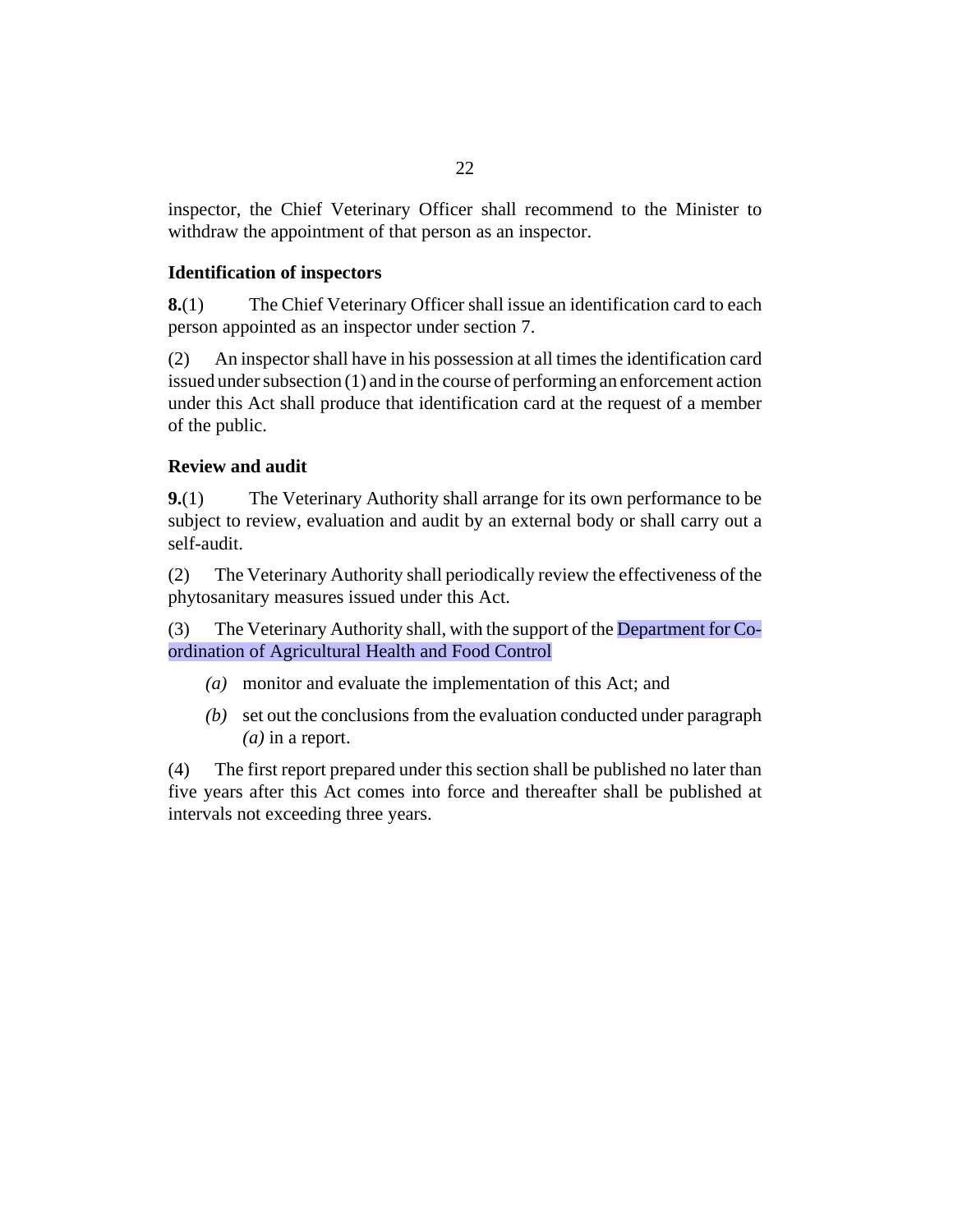# PART II

## CONTROL OF ANIMAL DISEASES AND ZOONOSES

## <span id="page-22-0"></span>**Lists of notifiable diseases**

The Veterinary Authority, based on a risk analysis, shall develop and maintain a list of notifiable diseases for **10.**

- (a) terrestrial animals, set out in the *First Schedule*; and
- (b) aquatic animals, set out in the *Second Schedule*.

## **Surveillance and animal health status**

The Veterinary Authority shall establish a surveillance system for notifiable or other animal diseases to demonstrate the absence or distribution of a disease. **11.**(1)

The Veterinary Authority shall determine, report on and make available to the public, the animal health status of Barbados with respect to animal diseases. (2)

### **Early detection system**

The Veterinary Authority shall establish an early detection system to detect animal diseases which shall have, at minimum, the following characteristics: **12.**(1)

- (a) a representative coverage of target animal populations;
- (b) an effective disease investigation and reporting system; and
- laboratories capable of diagnosing and differentiating relevant *(c)* diseases.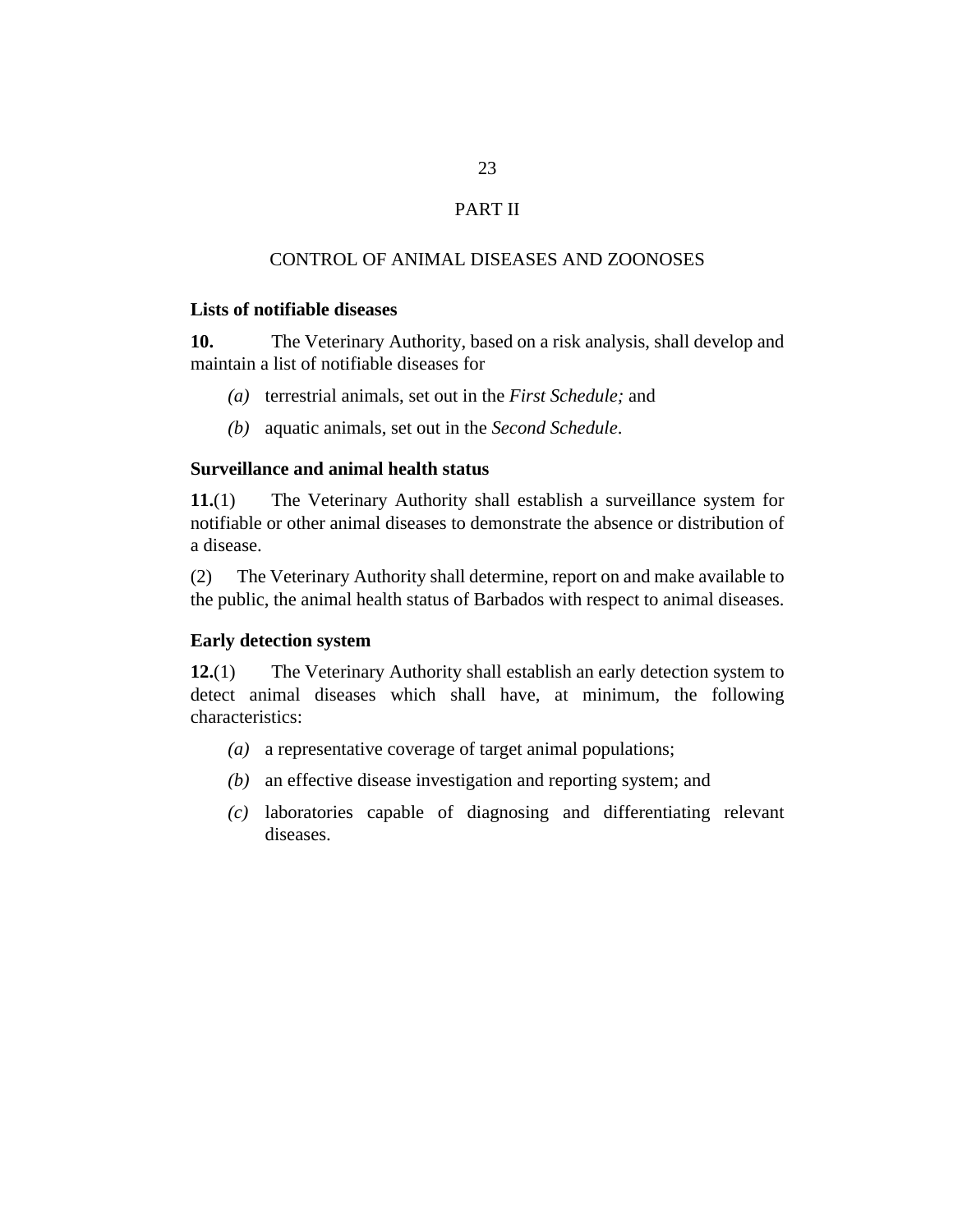<span id="page-23-0"></span>The Veterinary Authority shall establish a training programme, to detect and report unusual animal health incidents, for the following persons: (2)

- (a) veterinarians, veterinary para-professionals, livestock owners and other stakeholders involved in the management and handling of terrestrial animals; and
- fish inspectors and any other person involved in the handling of aquatic *(b)* animals,

Where a person detects or suspects the presence of a notifiable disease he shall report the disease and symptoms directly to the Veterinary Authority or to the nearest representative of the Veterinary Authority. (3)

The Veterinary Authority shall establish requirements and lines of reporting for a chain of command for the detection, response and reporting of terrestrial and aquatic animal diseases and animal health hazards. (4)

### **Suspicion of notifiable disease**

Where an inspector suspects that a notifiable disease, or an emerging disease may be present in any premises or area, he **13.**(1)

- shall issue to the owner or occupier of the premises, without delay, a *(a)* written notice that specifies the provisional measures that shall be taken in order to prevent the spread of disease; and
- may issue to the owner or occupier of any adjacent premises a written *(b)* notice that specifies the provisional measures that shall be taken in order to prevent the spread of disease; and
- shall provide a copy of any notices issued in accordance with paragraph *(c) (a)* or *(b)* to the Veterinary Authority.

Where an inspector issues a notice of provisional measures in accordance with subsection (1), that notice shall be subject to confirmation by the Chief Veterinary Officer who shall conduct an investigation that shall include the collection and testing of samples taken by the inspector. (2)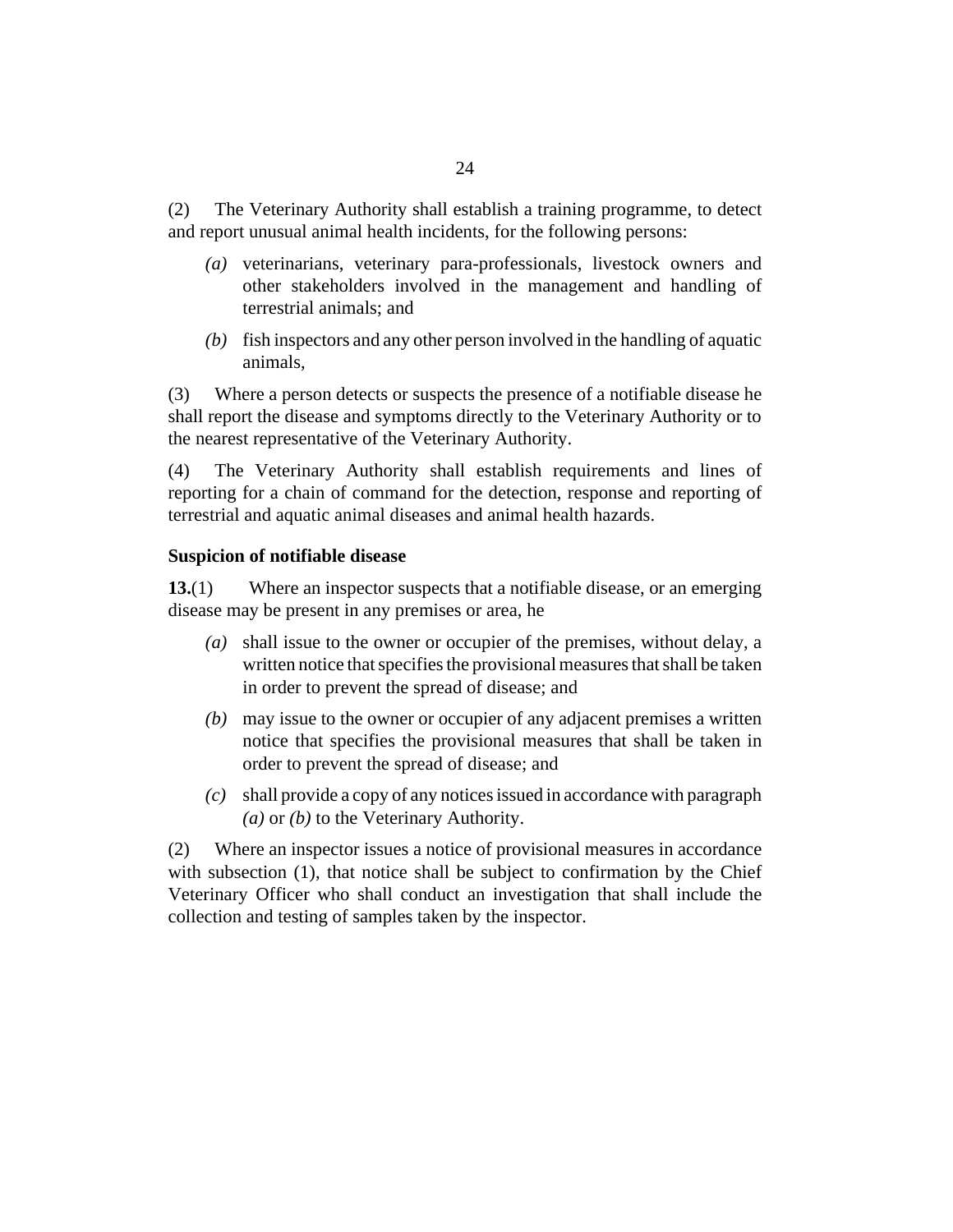<span id="page-24-0"></span>Where an inspector issues a notice of provisional measures in accordance with subsection (1), the Chief Veterinary Officer shall conduct an investigation to confirm the presence of a notifiable or emerging disease. (3)

Where the Chief Veterinary Officer confirms the presence of a notifiable disease or an emerging disease, the Veterinary Authority shall issue a written notice to the owner or person in charge of the premises stating the measures that are to be taken and the time within which those measures are to be implemented to prevent the spread of disease. (4)

#### **Declaration of infected area**

Where the presence of a notifiable disease or an emerging disease is confirmed in accordance with subsection (4) of section 13, the Minister, on the advice of the Chief Veterinary Officer shall declare that area to be infected with a specified disease by Order published in the *Official Gazette* and shall specify: **14.**(1)

- (a) the limits of the infected area and, where necessary, a buffer zone;
- $(b)$  the duties of persons in the area; and
- any restrictions or prohibitions of the movement of animal products or *(c)* animals of the species affected by the disease, into or out of, the area.

Where a declaration has been made in accordance with subsection (1), the Chief Veterinary Officer shall, as the case requires, (2)

- inform the competent authority for veterinary matters of trading *(a)* partners where required of the status of the infected area;
- notify and collaborate with the Ministry responsible for public health *(b)* in the case of zoonotic diseases;
- $r(c)$  review the issuance of any veterinary certificates in light of the requirements of countries to which Barbados exports;
- (d) suspend the issuance of veterinary certification for exports.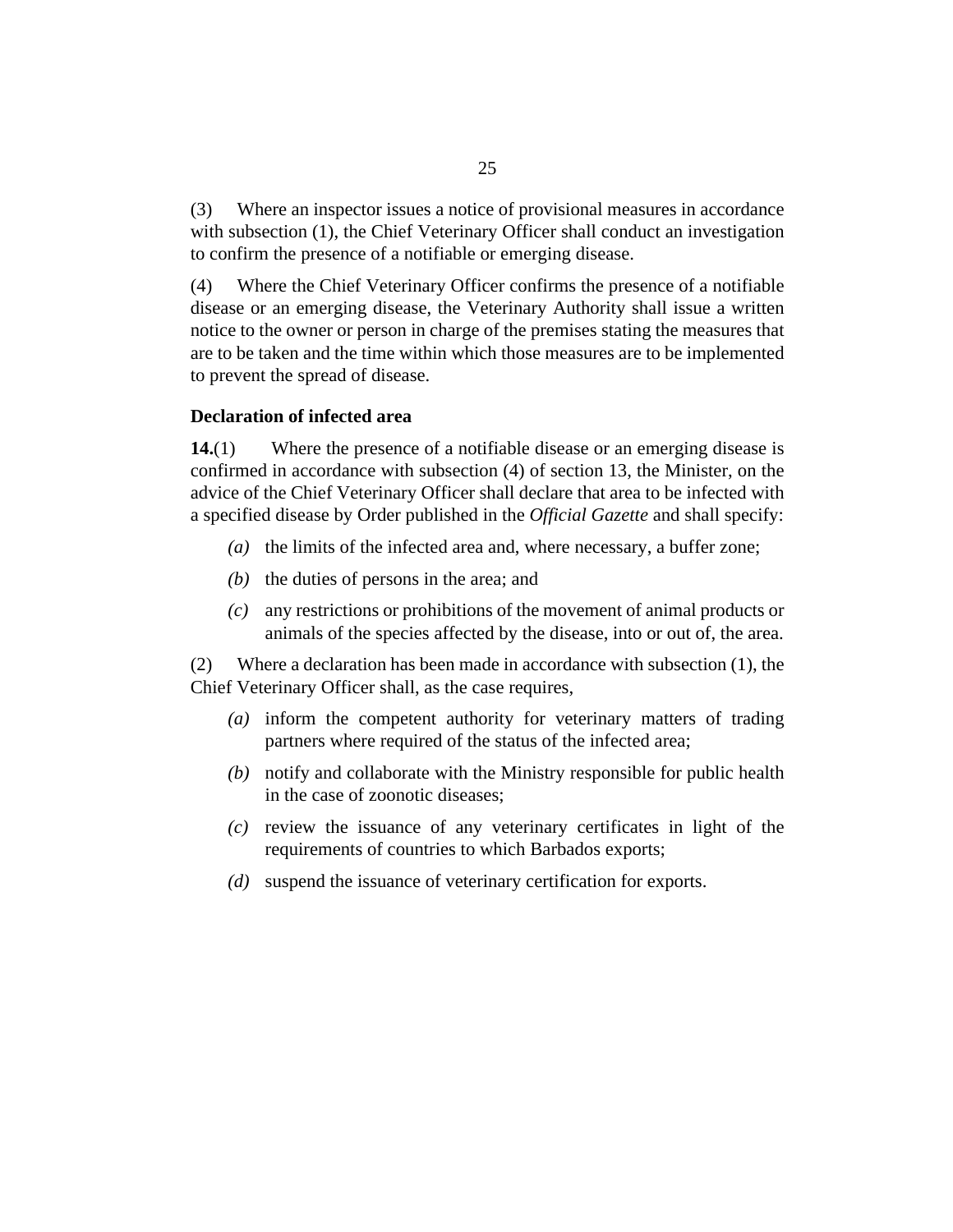<span id="page-25-0"></span>The Veterinary Authority shall carry out operational activities to contain and eradicate the disease according to the animal disease contingency plan developed in accordance with section 16. (3)

The Chief Veterinary Officer shall advise the Minister on any revisions made to the declaration including modified measures, extensions and revocations as necessary. (4)

## **Revocation of declaration of an infected area**

Where the Chief Veterinary Officer determines that the circumstances that gave rise to the declaration of an infected area are no longer present, he shall recommend to the Minister that the Order made pursuant to subsection (1) of section 14, declaring an area to be an infected area, be revoked. **15.**

### **Animal disease contingency plans**

The Veterinary Authority shall develop animal disease contingency plans for notifiable diseases. **16.**(1)

- An animal disease contingency plan for notifiable diseases shall (2)
	- be based on risk management; *(a)*
	- (b) take into account
		- the different disease control strategies available; (i)
		- the implications of the use of different control strategies; and (ii)
		- (iii) the most appropriate strategy based on different circumstances or disease outbreak scenarios.
- An animal disease contingency plan for notifiable diseases shall include (3)
	- (a) the special and temporary measures to address all identified risks to human or animal health;
	- $(t)$  the administrative and logistic organization of the institutions and persons responsible for responding to a disease outbreak;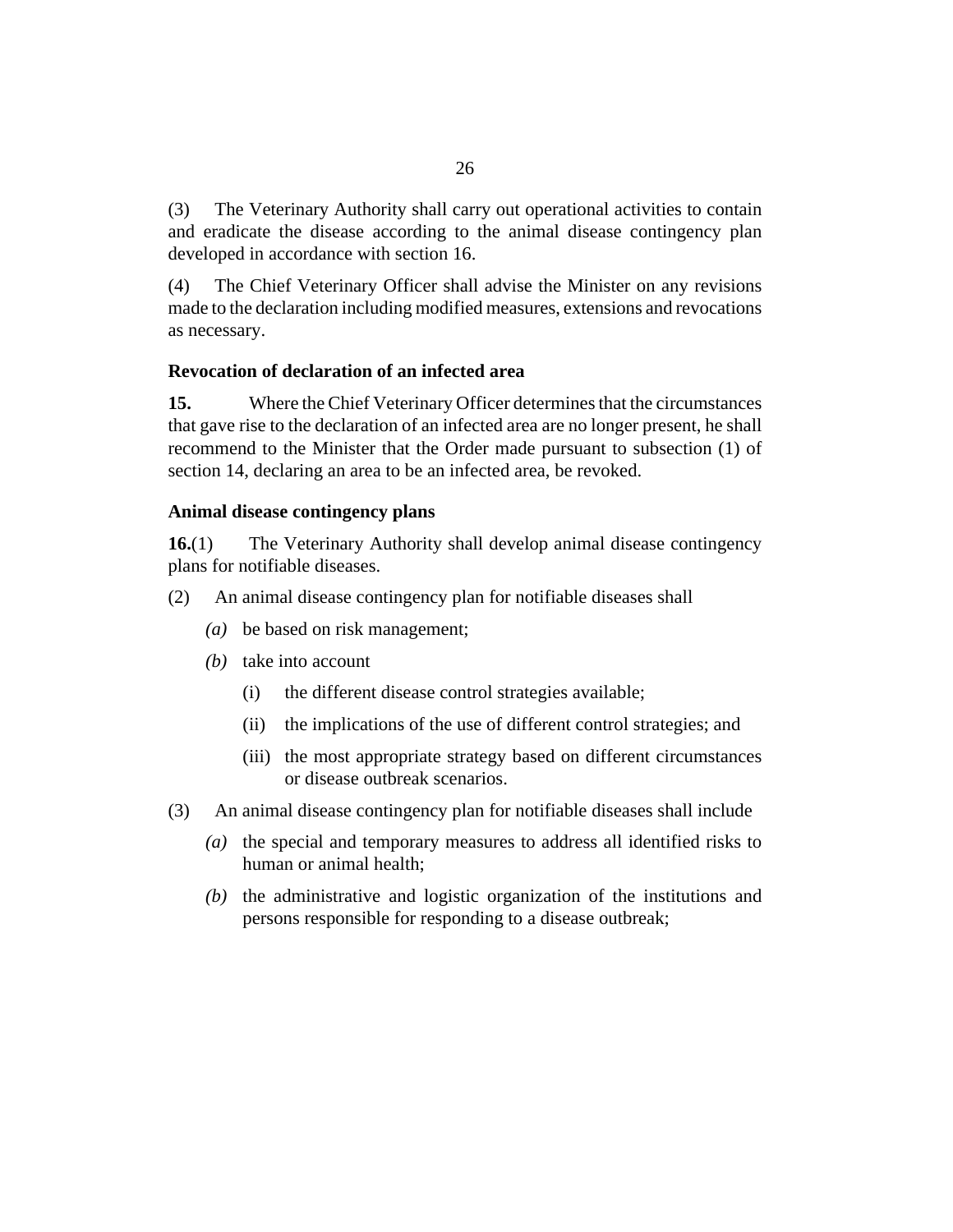- <span id="page-26-0"></span> $(c)$  the command structure for mounting a response, including the duty of the Veterinary Authority to provide technical direction and coordination and relevant information to involved entities including public and private stakeholders; and
- (d) the specific measures needed to address any risks to human or animal health, including measures for the humane destruction of animals and the disposal of carcasses and animal-parts in a biosecure manner.
- The Veterinary Authority shall (4)
	- (a) develop training programmes to ensure that the capacity for disease diagnosis and control are maintained; and
	- undertake notifiable disease simulation exercises to test the *(b)* effectiveness of the contingency plans and to maintain the readiness for an emergency disease response.

## **Declaration of animal disease emergency**

The Minister, on the advice of the Chief Veterinary Officer, shall by order declare an animal disease emergency where the Chief Veterinary Officer has confirmed that there is an outbreak of: **17.**(1)

- a notifiable disease; *(a)*
- an emerging disease; or *(b)*
- a re-emerging disease *(c)*

which requires an elevated response by the Veterinary Authority.

Subject to subsection (1), the Veterinary Authority shall implement the appropriate animal disease contingency plan. (2)

- The declaration of an animal disease emergency shall be based on (3)
	- (a) the detection of the specific notifiable diseases listed in the *First Schedule* or *Second Schedule*; or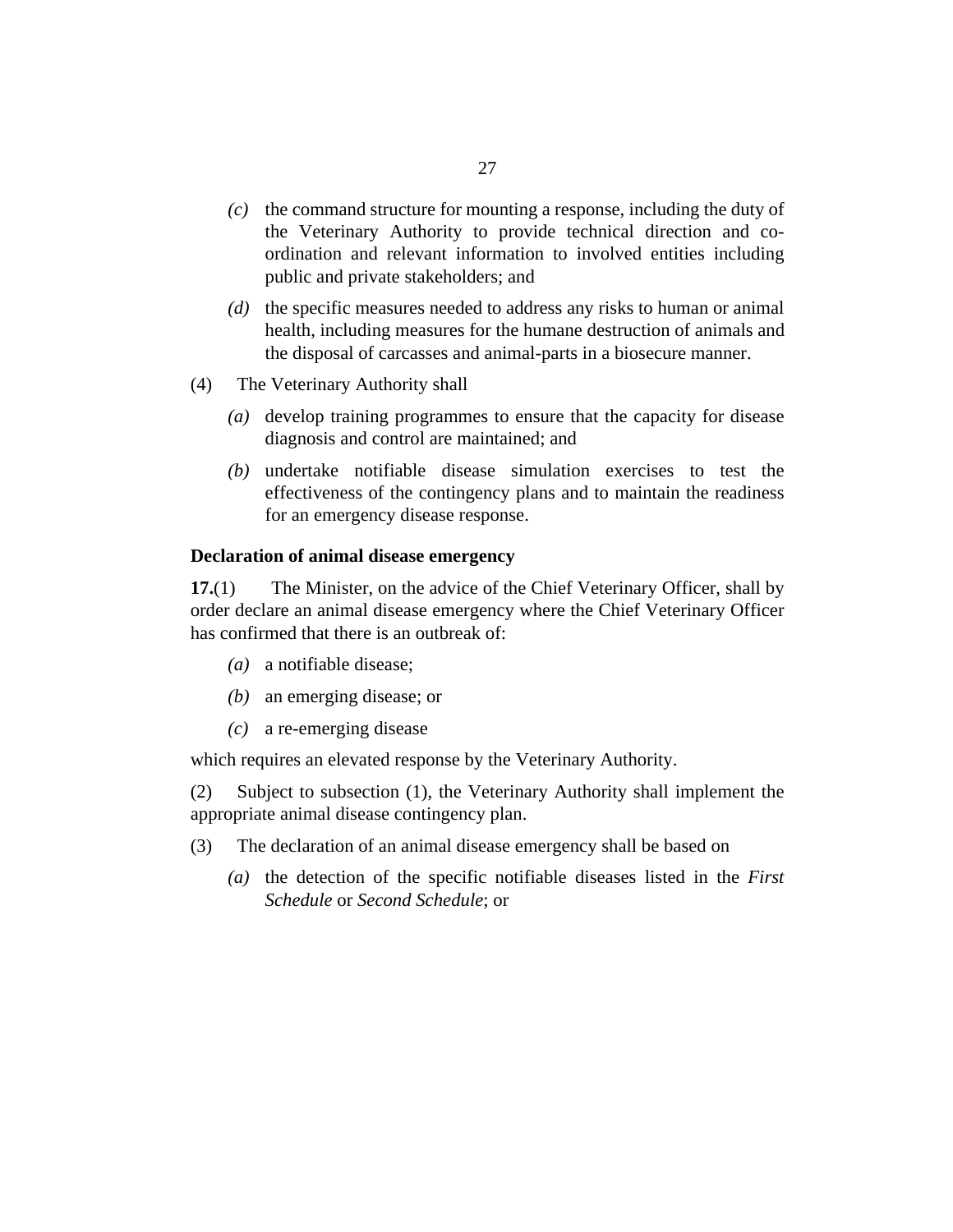- a technical evaluation carried out by the Veterinary Authority that *(b)* provides scientific justification for the elevated response.
- The declaration order of an animal disease emergency shall (4)
	- (a) initiate the activation of the relevant animal disease contingency plan;
	- $(b)$  be limited to the extent necessary to minimize the threat;
	- be for a period as shall be prescribed in the declaration; and *(c)*
	- be subject to periodic review and evaluation. *(d)*

Any animal health measures approved by the Veterinary Authority in cases of animal disease emergencies shall be (5)

- proportionate to the threat that gave rise to the declaration of the *(a)* emergency;
- published in the *Official Gazette*; and *(b)*
- disseminated by available electronic and other means to ensure that *(c)* stakeholders are informed of the risks, requirements and obligations.

The Minister shall on the advice of the Chief Veterinary Officer revoke the Order declaring an animal disease emergency where the circumstances that gave rise to the threat no longer justify the continuing status of an emergency. (6)

The Chief Veterinary Officer shall notify and collaborate with the ministry responsible for public health in the case of zoonotic diseases. (7)

The Minister shall make a request to Cabinet for emergency funds to implement response measures in accordance with the animal disease contingency plan. (8)

The Minister, on the advice of the Chief Veterinary Officer, may request assistance from ministries and departments of Government, statutory bodies and private organizations to respond to the animal disease emergency in accordance with the policies of the Veterinary Authority on the control of animal diseases. (9)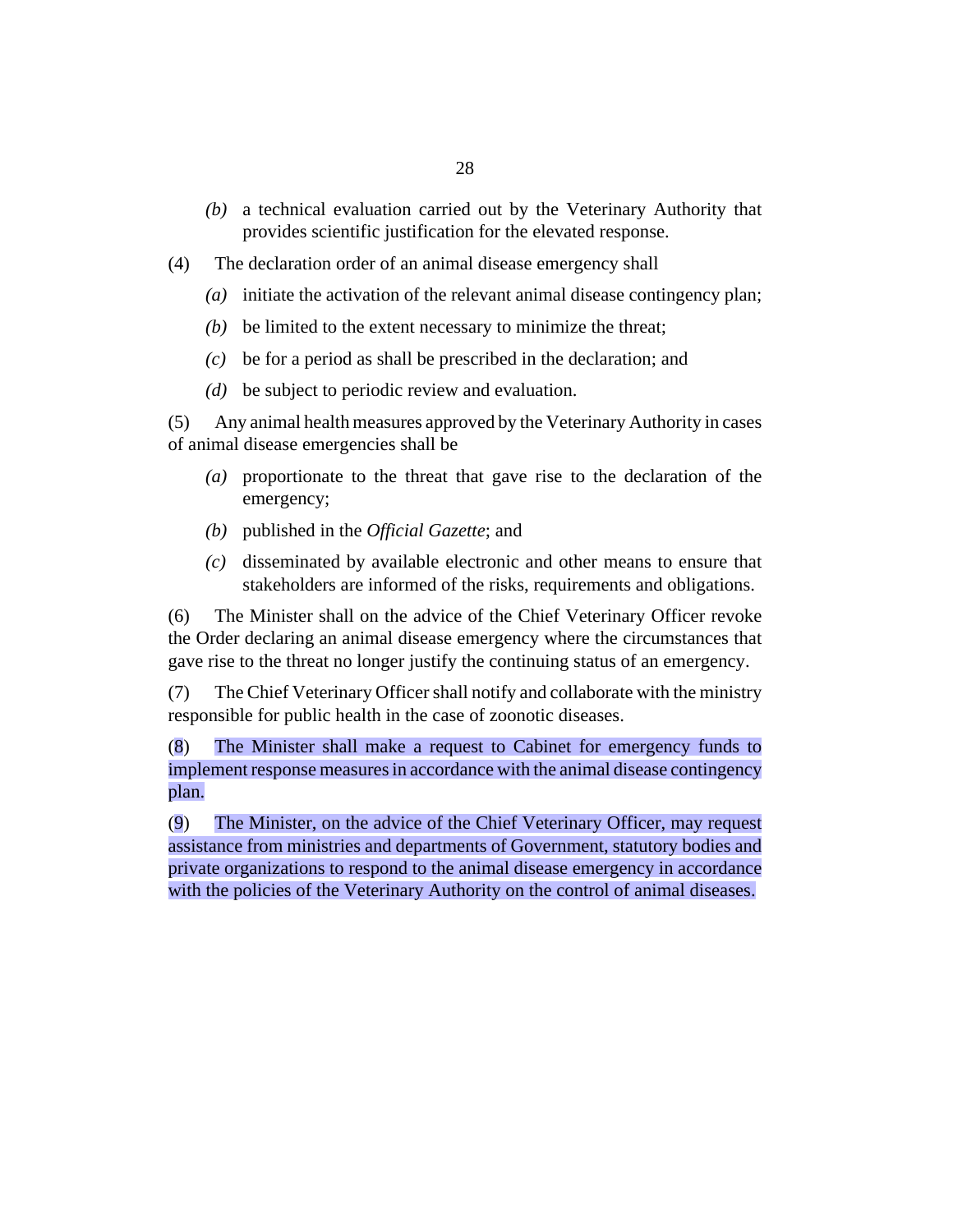### <span id="page-28-0"></span>**Designation of containment zones, free zones and free compartments**

Where the Veterinary Authority has established the necessary measures to set up a free zone, a containment zone or a free compartment, the Minister, on the advice of the Chief Veterinary Officer, shall, declare a zone to be a free zone, a free compartment or a containment zone by Order published in the *Official Gazette*. **18.**

### **Control measures**

For the purposes of controlling or eradicating animal diseases and to prevent the introduction or spread of animal diseases, the Veterinary Authority may **19.**

- prohibit or regulate the movement of animals, animal products, animal-*(a)* related items, persons and vehicles, within, into or out of an infected area or zone, free zone or containment zone;
- provide for the establishment of compartments and associated control *(b)* measures;
- seize, treat or dispose of animals, animal products or animal-related *(c)* items, or order the seizure, treatment or disposal of animals, animal products or animal-related items; or
- apply biosecurity measures including, but not limited to, sanitation and *(d)* disinfection of premises, vaccination schemes and movement control.

### **Movement permit**

- No person shall **20.**(1)
	- (a) remove from an infected area, infected zone, or containment zone, or compartment, any animal, animal product or animal-related item or other thing covered under a movement restriction or prohibition made under this Act; or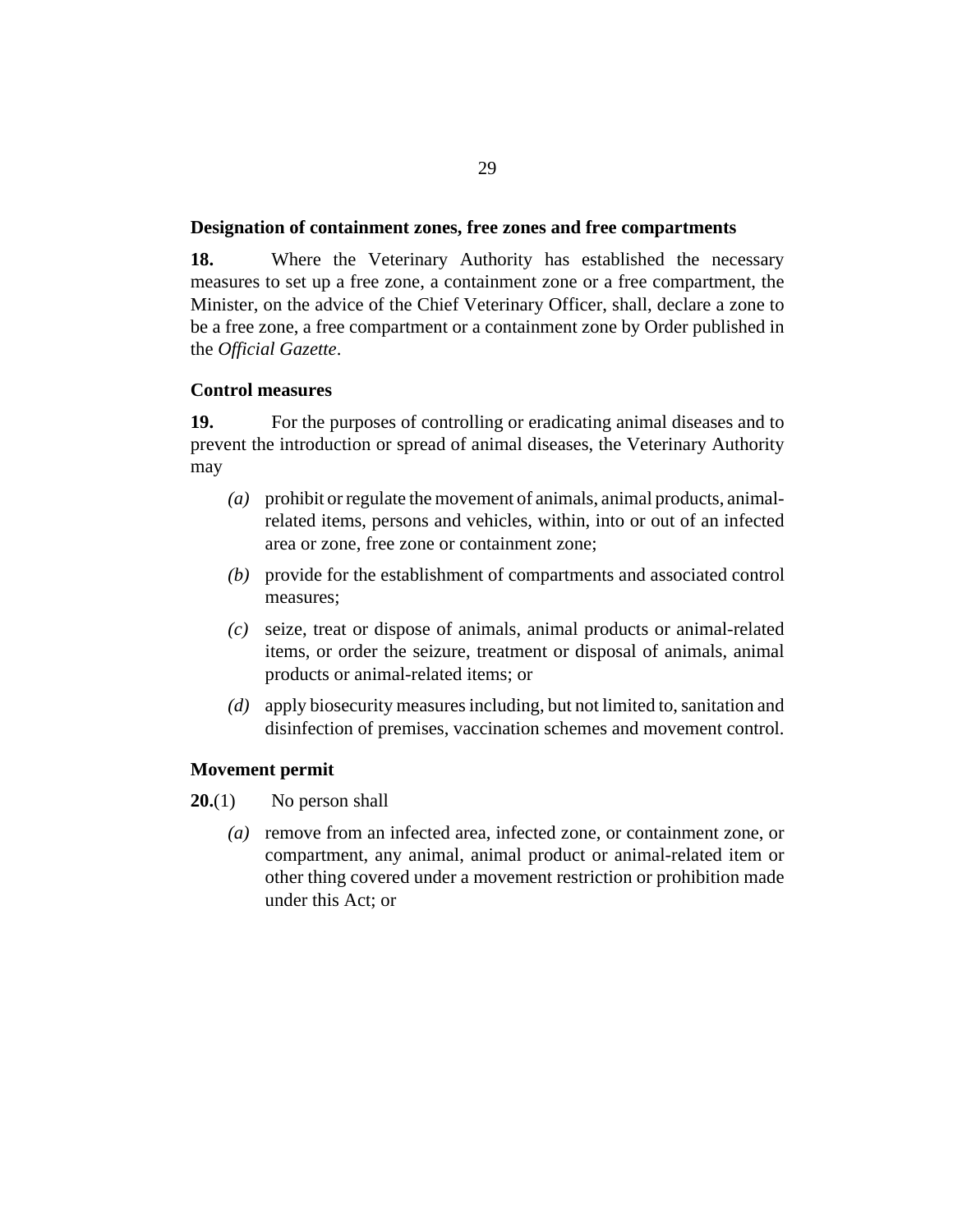(b) take into a disease-free zone or compartment, any animal, animal product or animal-related item or other thing covered under a movement restriction or prohibition made under this Act,

without a permit issued by an inspector.

Where an inspector has reasonable grounds to believe that an animal, animal product, animal-related item or other thing has been moved in contravention of subsection (1), the inspector may (2)

- seize an animal, animal product or animal-related item or other thing, *(a)* where there is an animal health risk:
- (b) return an animal, animal product or animal-related item or other thing to an infected zone, infected area, compartment or containment zone;
- remove an animal, animal product or animal-related item or other thing *(c)* from an infected zone, infected area, compartment or containment zone;
- move an animal, animal product or animal-related item or other thing *(d)* to any other place;
- require the owner of an animal, animal product or animal-related item *(e)* or other thing to return or remove it to or from an infected zone, infected area, compartment or containment zone or to move it to any other place; or
- take any other measure required to manage risks to animal or public *(f)* health.

The inspector shall issue a notice stating the measures taken under subsection (2) specifying the period within which and the manner in which the animal, animal product or animal-related item is to be returned, removed or moved. (3)

The notice issued under subsection (3) shall be served personally on the owner or the person having the possession, care or control of the animal, animal product or animal-related item or other thing. (4)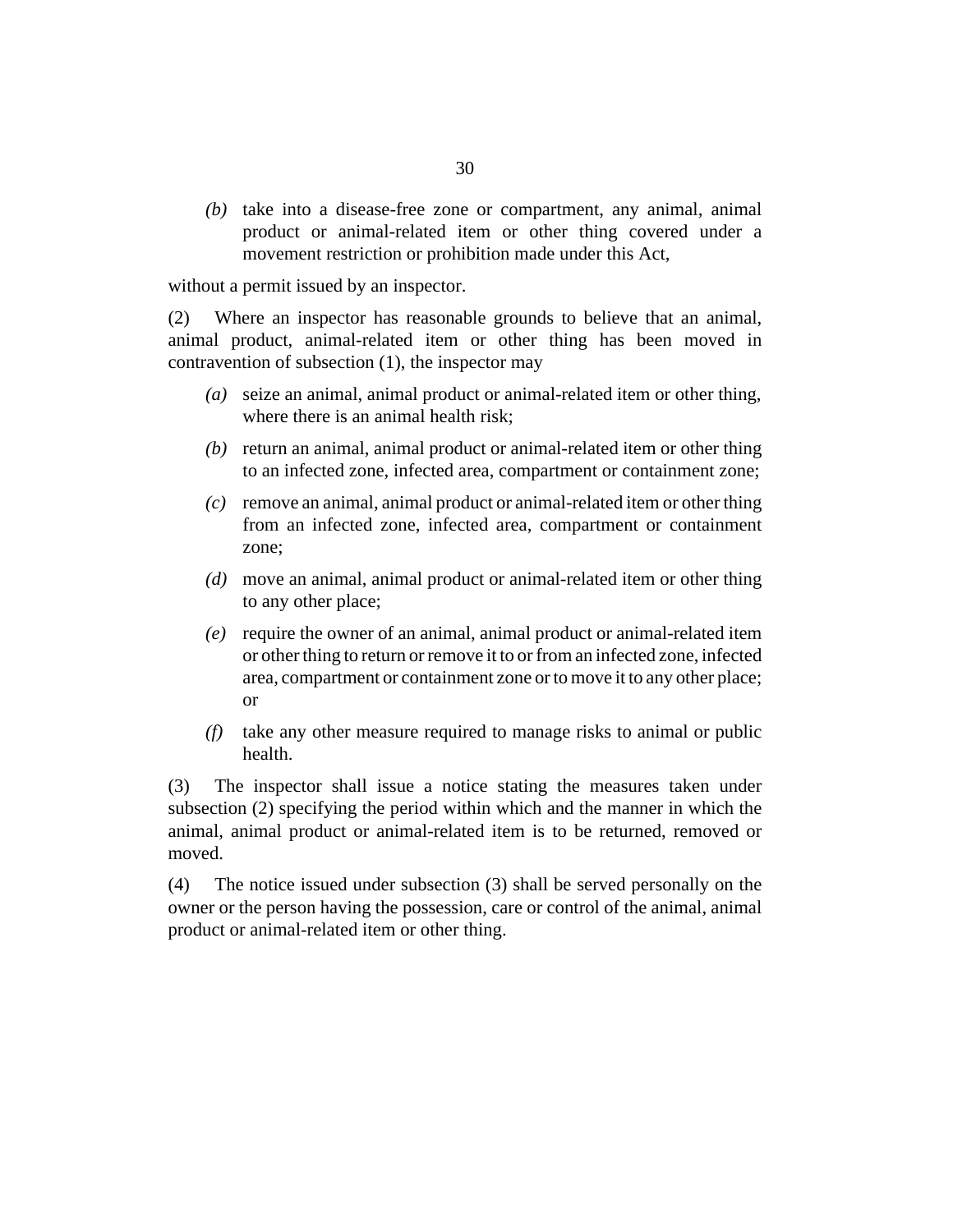#### <span id="page-30-0"></span>**Management of animals affected by a notifiable disease**

Any person having in his possession or under his care an animal that is suffering or suspected of suffering from a notifiable disease shall **21.**

- keep the animal separate from other animals which are not diseased or *(a)* suspected of being diseased; and
- (b) report the disease and symptoms directly to the Veterinary Authority or to the nearest representative of the Veterinary Authority.

### **Disinfection**

Where the Chief Veterinary Officer has confirmed the presence of a notifiable disease, the Veterinary Authority shall determine the choice of disinfectants and the procedures for disinfection. **22.**(1)

The Veterinary Authority shall choose the disinfectants and the procedure for disinfection based on the following: (2)

- ( $a$ ) the nature of the premises, including aquaculture establishments;
- $(b)$  the equipment;
- the vehicles; and *(c)*
- (*d*) any other object,

which is to be treated.

## **Euthanising of animals infected with a notifiable disease**

An inspector may cause **23.**(1)

- any animal infected or reasonably suspected of being infected with a *(a)* notifiable disease; or
- any animal which has been in the same place, facility, tank, herd, flock *(b)* or group as an animal infected or reasonably suspected of being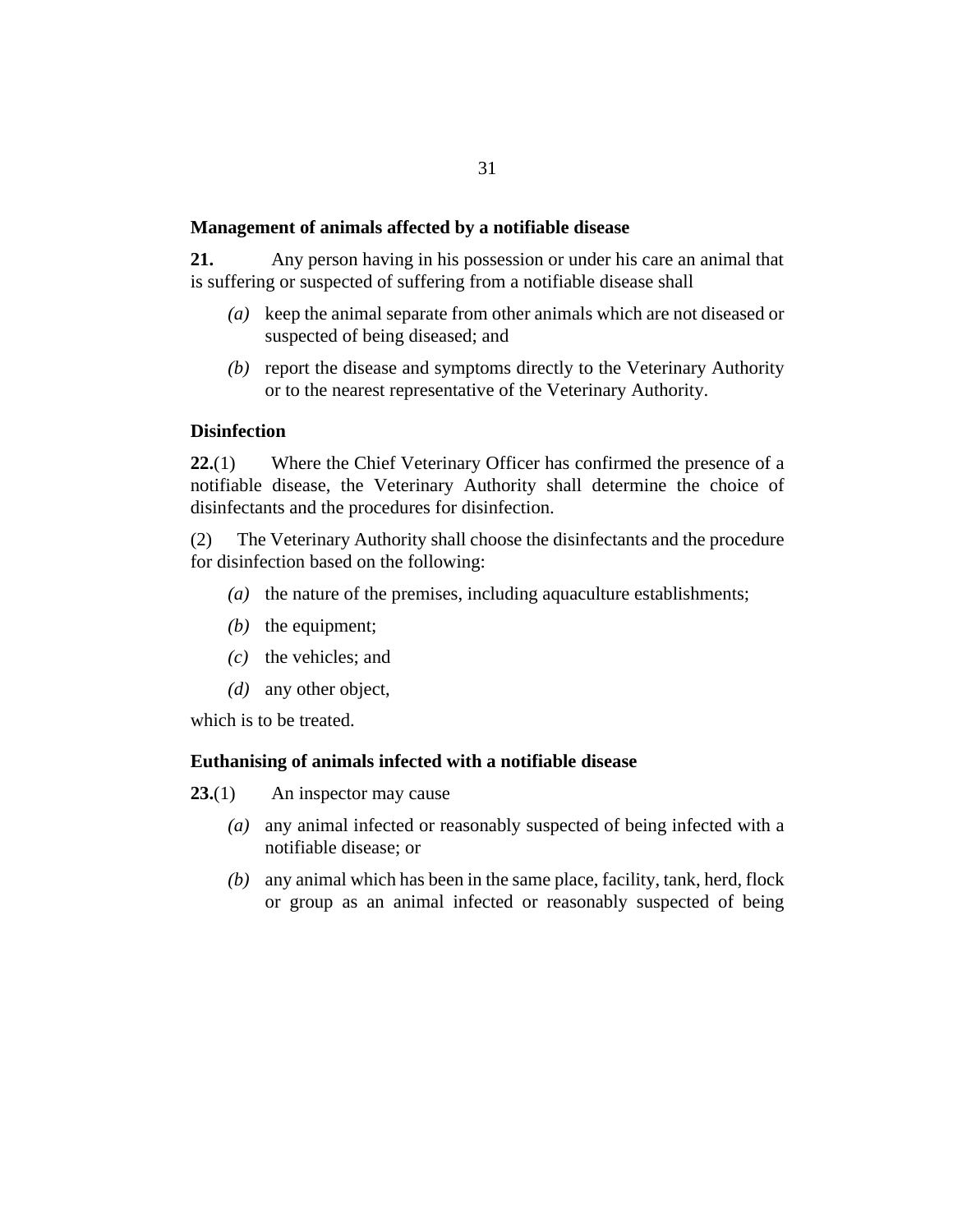infected with a notifiable disease, whether or not the place, facility, tank, or area has been declared to be an infected area or zone,

<span id="page-31-0"></span>to be humanely euthanised in order to prevent the spread of an animal disease and for that purpose the inspector may give all necessary directions.

An inspector may, for the purpose of observation and treatment, take possession of and retain any animal liable to be euthanised under this section, or order the removal of that animal to a place where control and observation may be carried out. (2)

# **Disposal of dead animals**

Any animal that is euthanised for the purpose of disease control or that dies as the result of infection with a notifiable disease, shall be destroyed, buried or otherwise properly disposed of in a manner that avoids the spread of pathogenic organisms. **24.**(1)

The destruction and disposal of an animal infected with a notifiable disease set out in subsection (1) shall be carried out as soon as practicable and in accordance with the directions issued by the Veterinary Authority. (2)

The Veterinary Authority shall collaborate with the ministries responsible for public health and the environment and any other organization, where required, for the disposal of dead animals. (3)

## **Aquaculture establishments**

The Veterinary Authority shall prescribe disease prevention and control requirements, for aquaculture establishments. **25.**

## **Compensation**

The Minister may, on the advice of the Chief Veterinary Officer, out of monies voted for that purpose by Parliament, order compensation to be paid to owners of animals destroyed in order to achieve eradication, control or prevention of the further spread in or introduction into Barbados of a notifiable **26.**(1)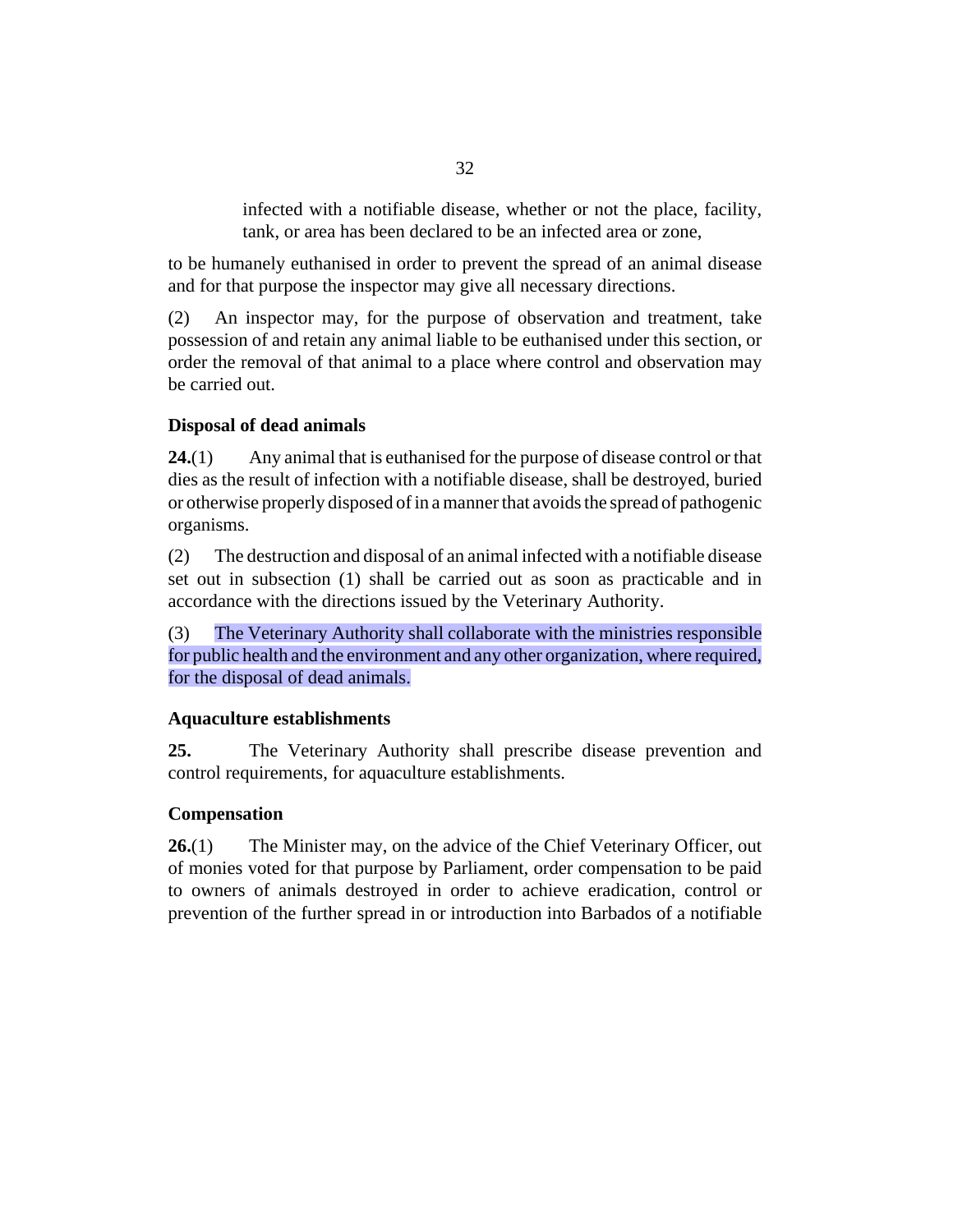<span id="page-32-0"></span>animal disease, where the owners of such animals have complied with orders and directions lawfully given, and otherwise comply with the requirements of this Act.

The amount of compensation for each animal euthanised pursuant to section 23 shall not exceed the fair market value of the animal immediately before destruction. (2)

The amount of compensation may be reduced or refused where the owner or the person having charge of the animal has been found guilty of an offence under this Act. (3)

No compensation shall be payable in respect of an animal that is imported and subsequently dies or is compulsorily euthanised while in a quarantine station. (4)

## PART III

### VETERINARY PUBLIC HEALTH

#### **Veterinary medicinal products**

No veterinary medicinal product shall be imported, offered for sale, advertised, distributed or used in Barbados unless it is registered. **27.**(1)

Notwithstanding subsection (1), the Veterinary Authority may authorize the importation, sale, advertisement distribution or use of unregistered veterinary medicinal products where (2)

- (a) there is an animal disease emergency declared under section 17 that justifies the importation, production or use of unregistered veterinary medicinal products;
- (b) the availability or affordability of registered veterinary medicinal products is recognized by the Veterinary Authority as insufficient to meet a veterinary need; or
- required for the purposes of testing, trials or research. *(c)*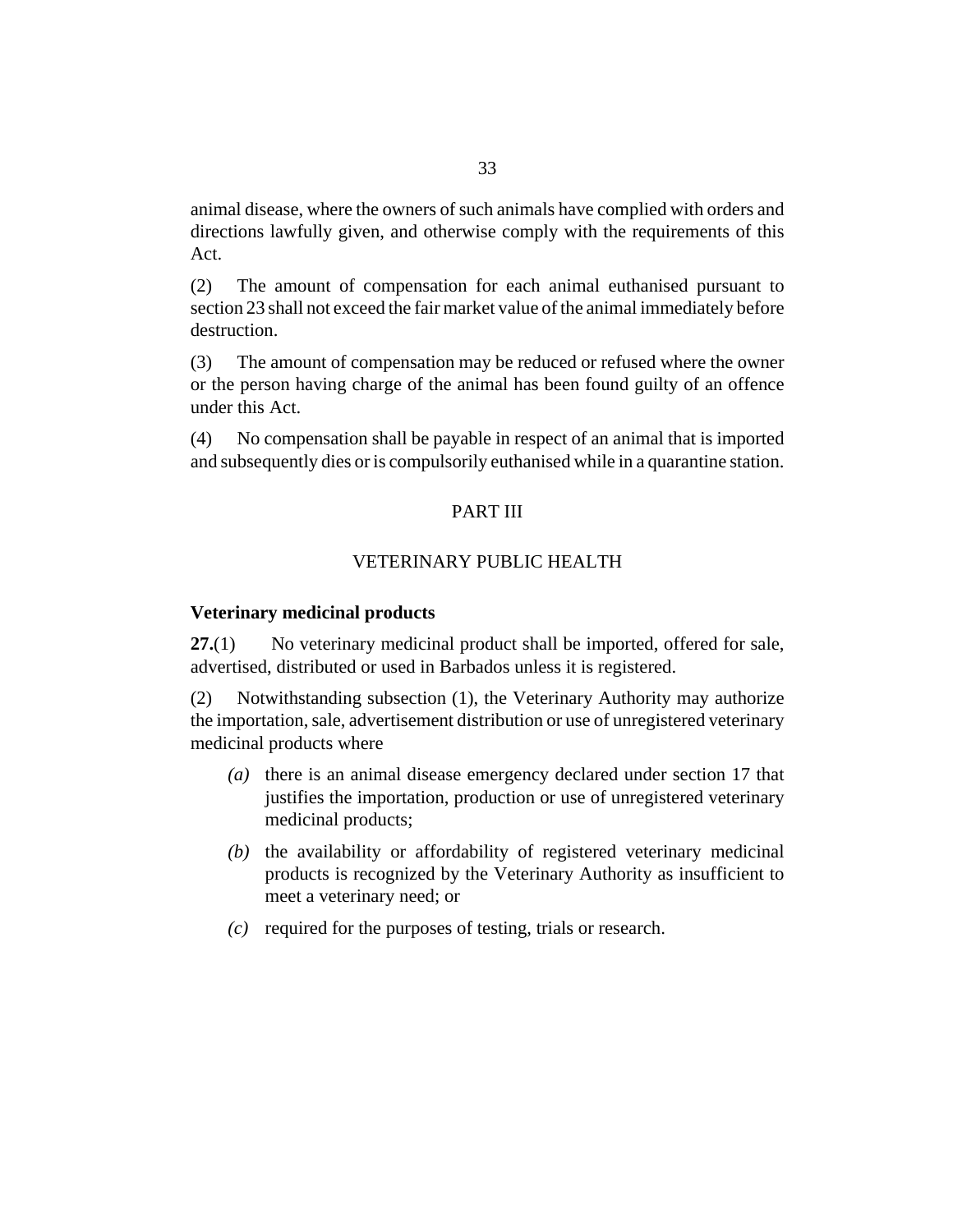The requirement of registration in subsection (1) does not apply to traditional animal remedies produced and administered in accordance with customary usage. (3)

The Veterinary Authority shall co-ordinate with the ministry responsible for public health on the registration and labelling of veterinary medicinal products. (4)

The Veterinary Authority shall determine the standards and requirements for authorized uses, the sale and prescription of veterinary medicinal products, including (5)

- the categories of professionals that are entitled to prescribe veterinary *(a)* medicinal products, the conditions and the forms to be used for veterinary prescriptions;
- permitted uses, with special attention to minimizing or phasing out *(b)* non-therapeutic uses;
- $\alpha$  the obligations in relation to record-keeping and the provision of reports to the Veterinary Authority;
- (d) the obligations in relation to record-keeping and the provision of reports to the Veterinary Authority;
- the labelling, packaging and advertising of veterinary medicinal *(e)* products;
- (f) the disposal of veterinary medicinal products and wastes from the manufacture or use of such products;
- (g) the use of manure from animals that have been treated with antimicrobials on crops;
- $(h)$  the advertising, sale, distribution and use of veterinary medicinal products; and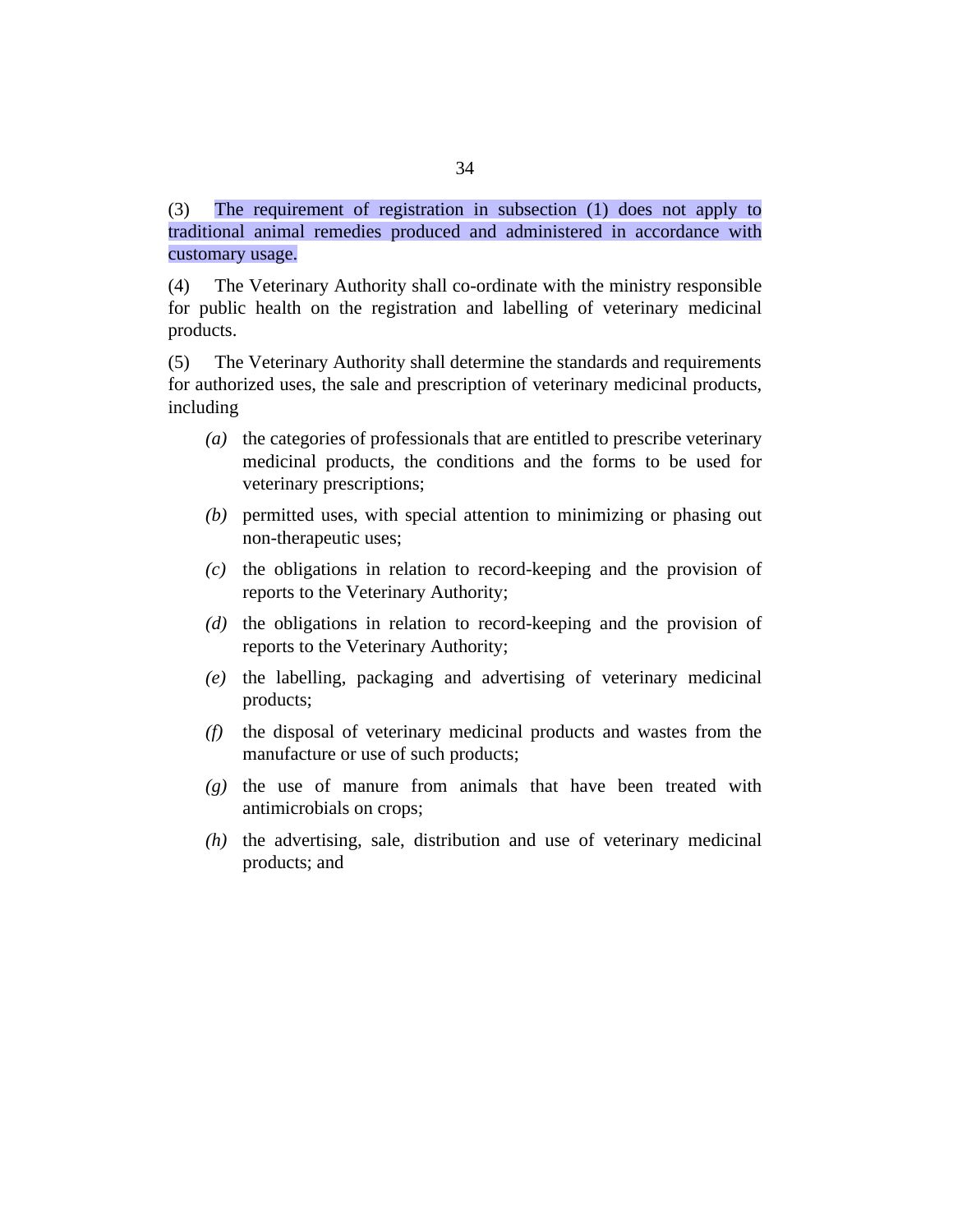- <span id="page-34-0"></span>the advertising, sale, distribution and use of animal feed containing veterinary medicinal products, with special attention to antimicrobials, used in human medicine. *(i)*
- The Minister may, on the recommendation of the Chief Veterinary Officer, (6)
	- prohibit, at any time, the use of ingredients and substances to be used *(a)* as veterinary medicinal products;
	- prohibit, at any time, the use of ingredients and substances to be used *(b)* for the production of veterinary medicinal products;
	- prohibit or restrict non-therapeutic uses of antimicrobials; and *(c)*
	- coordinate with the Ministry responsible for public health to establish *(d)* the maximum residue levels of veterinary medicinal products in foods of animal origin and in animal feed used for food producing animals.

For the purposes of this Act, animal feed containing veterinary medicinal products shall be considered as a veterinary medicinal product. (7)

### **Veterinary ante-mortem and post-mortem inspections**

The Veterinary Authority shall carry out veterinary ante-mortem and post-mortem inspections at slaughterhouses for the purposes of animal disease control and veterinary public health. **28.**(1)

Any person who operates a slaughterhouse facility shall comply with the required standards on location, design, operational systems, hygiene standards and other requirements for registration as may be prescribed. (2)

Where the operator of a slaughterhouse facility fails to comply with the conditions of registration or with the requirements of this Act, an inspector shall (3)

issue a notice stating that the facility fails to comply with conditions *(a)* or with requirements under this Act; or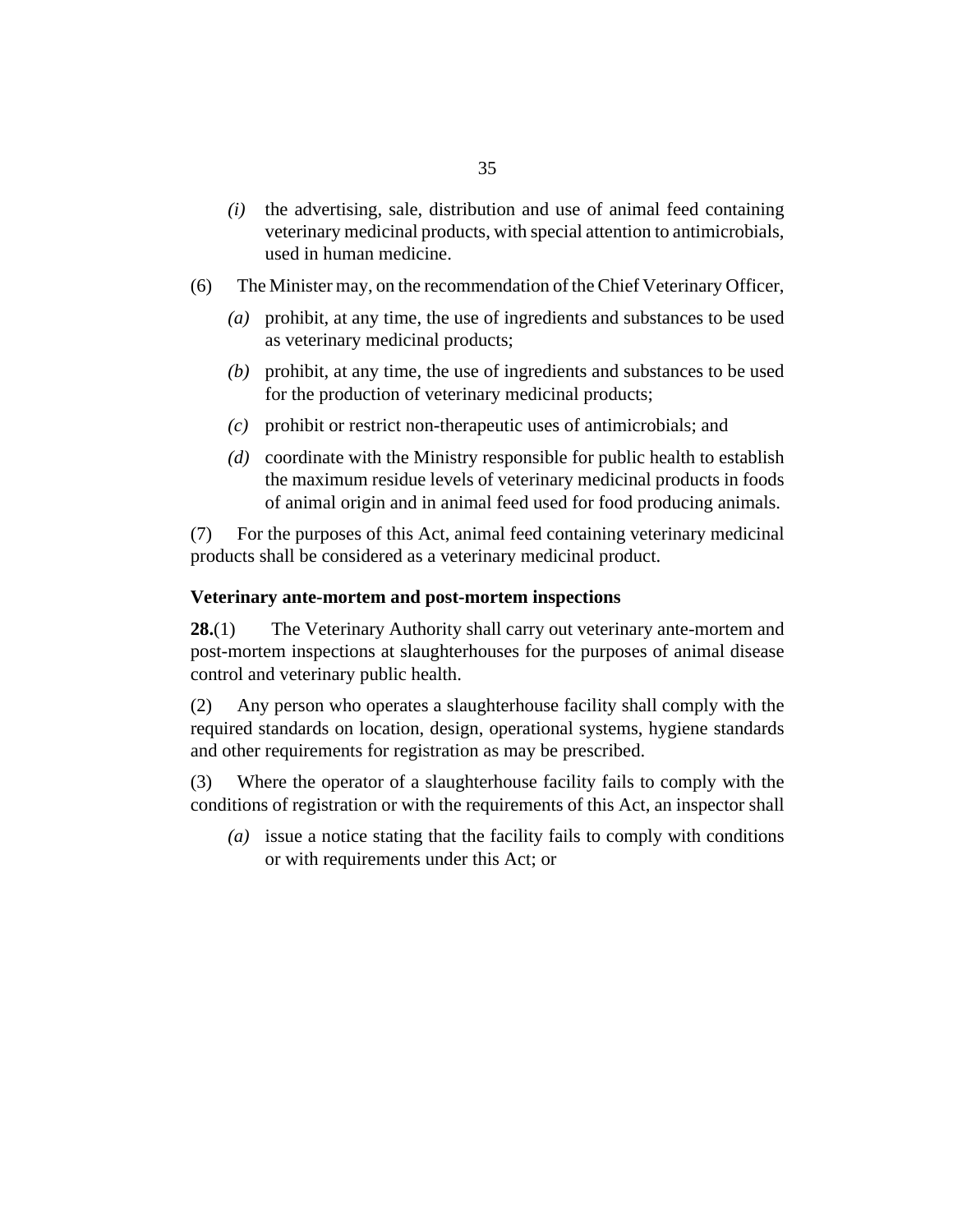<span id="page-35-0"></span>where such failure may result in an immediate risk to animal, human *(b)* or environmental health, suspend the operations at the slaughterhouse and issue a notice to that effect.

Where the failure in subsection (3) creates a serious risk to animal health, animal welfare or public health, the inspector may recommend to the authority that registered the slaughterhouse to revoke registration. (4)

Inspections at slaughterhouses, including ante-mortem and post-mortem inspections, the procedures and methods of slaughter, animal welfare at slaughterhouses, the procedures for cleaning, sanitation and disinfection, disease detection and control, disease-related information management, hygiene and other matters shall be prescribed by regulations. (5)

- The Veterinary Authority shall collaborate with (6)
	- $(a)$  the ministry responsible for public health to ensure that the requirements and inspections systems established meet public health and food safety requirements; and
	- (b) the Markets Division, under the *[Markets and Slaughterhouses Act](http://barbadosparliament-laws.com/en/showdoc/cs/265)*, [Cap. 265](http://barbadosparliament-laws.com/en/showdoc/cs/265) to ensure that inspections meet requirements under that Act.

## **Knackeries and rendering facilities**

The Veterinary Authority shall collaborate with the ministry responsible for public health and the Markets Division under the *[Markets and](http://barbadosparliament-laws.com/en/showdoc/cs/265) [Slaughterhouses Act](http://barbadosparliament-laws.com/en/showdoc/cs/265)*, Cap. 265 to control animal diseases at knackeries and rendering facilities used for the extraction of an animal by-product or for the production of animal feed of animal origin. **29.**

### **Zoonotic diseases**

The Veterinary Authority shall take measures to prevent the introduction and spread of zoonotic diseases, in particular through the application of Part II of this Act. **30.**(1)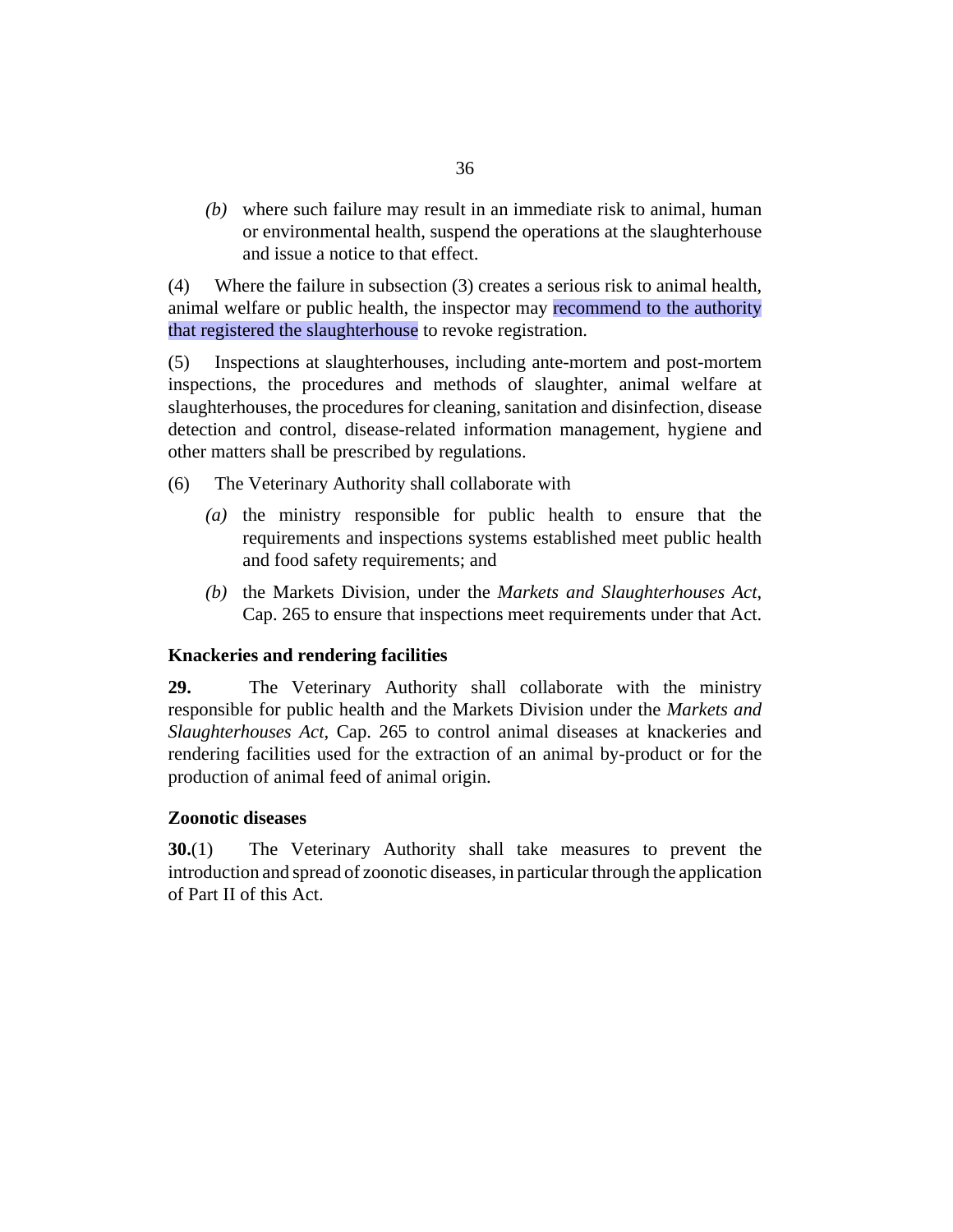The Veterinary Authority shall coordinate with the Ministry responsible for public health for the control of zoonotic diseases. (2)

# PART IV

### HEALTH PROVISIONS RELATING TO ANIMAL PRODUCTION

#### **Animal feed**

No animal feed shall be imported, produced, manufactured, sold or distributed in Barbados unless it is registered by the Veterinary Authority **31.**(1)

Notwithstanding subsection (1), animal feed that is not registered by the Veterinary Authority may be imported where (2)

- (a) there is an animal disease emergency declared under section 11 that justifies the importation, production or use of unregistered animal feed;
- (b) the availability or affordability of registered animal feed is recognized by the Veterinary Authority as insufficient to meet needs; or
- (c) required for the purposes of testing, trials or research.

The Veterinary Authority may make regulations establishing the standards and requirements for (3)

- (a) the production, manufacture, import and export of animal feed;
- $(b)$  the ingredients and composition of animal feed;
- $\alpha$  the raw materials, substances and additives used in the manufacture or mixing of animal feed;
- amimal feed safety, food safety relating to feed, contaminants and *(d)* maximum residue limits in feed;
- (e) the sale, storage, transport, packaging, re-packing, labeling and advertising of feed; and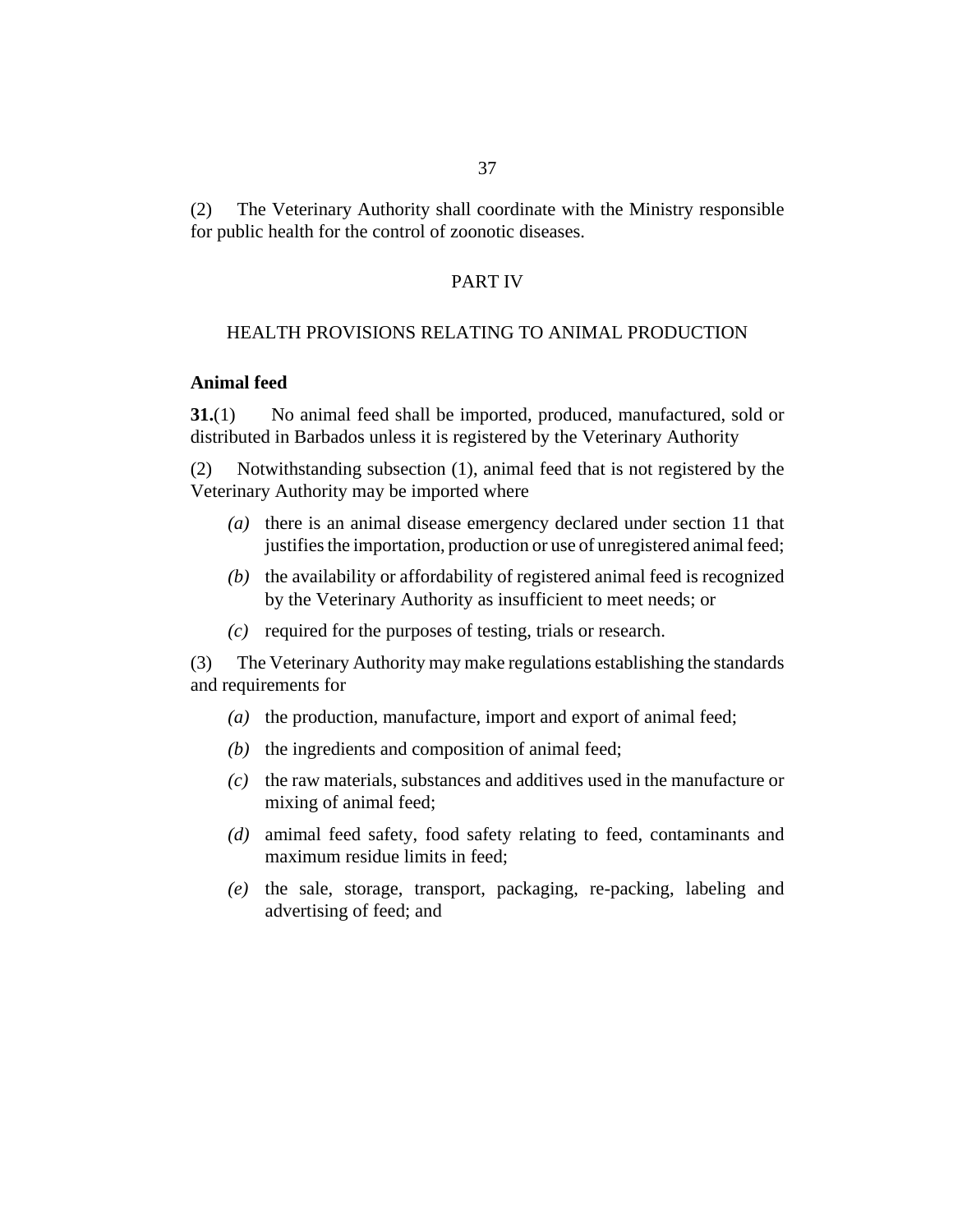the keeping of prescribed records where required. *(f)*

All animal feed and animal feed ingredients shall meet safety standards issued by the Veterinary Authority. (4)

The Veterinary Authority shall establish limits and tolerance levels for biological, chemical or physical hazards in animal feed and feed ingredients, and inform the Ministry responsible for public health, accordingly. (5)

### **Animal identification and traceability**

The Veterinary Authority shall establish a system for the identification and traceability of prescribed species of animals. **32.**(1)

The Veterinary Authority shall collaborate with the Ministry responsible for food safety (2)

- with regard to the traceability of animals and animal products to be *(a)* used for food for human consumption; and
- $(b)$  to ensure the confidentiality of information collected and use the information collected solely for the purposes of ensuring animal health and veterinary public health.

### **Animal reproduction**

The Veterinary Authority shall establish conditions and requirements by regulations for **33.**

- artificial insemination centres, semen and embryo collection facilities *(a)* including laboratories to prevent the spread of pathogenic microorganisms;
- (b) testing procedures to ensure that semen and embryos produced in or imported into Barbados are free of pathogenic micro-organisms; and
- procedures for the import and export of semen, ova and embryos. *(c)*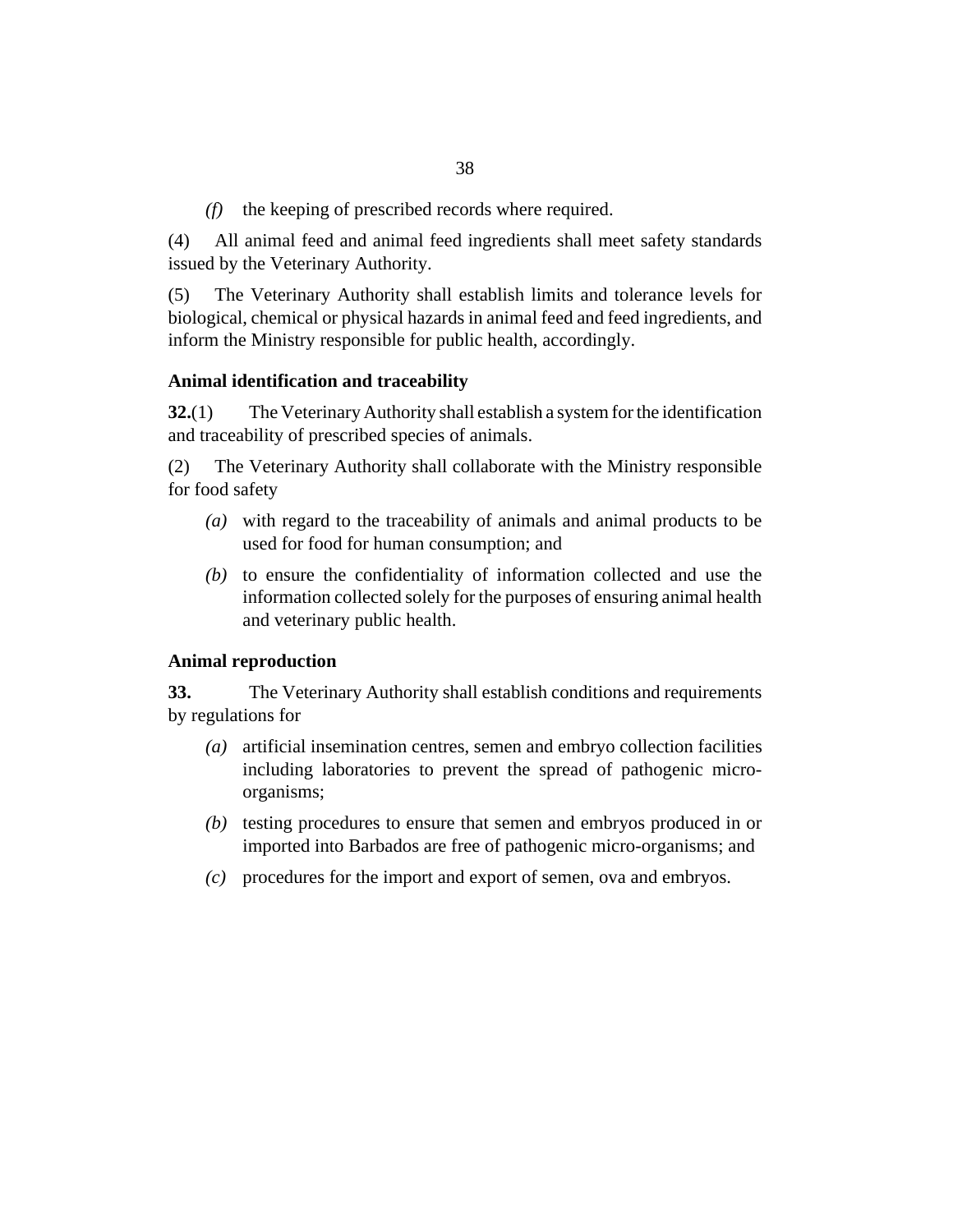# PART V

# IMPORT, EXPORT AND TRANSIT

#### **Border inspection facility**

The Minister shall, on the advice of the Chief Veterinary Officer, establish standards and requirements for border inspection facilities. **34.**(1)

The responsible authority or the owner or operator of a border inspection facility shall, where required in writing by the Minister, provide and maintain adequate areas, offices, examination areas for inspection, including buildings, furnishings and fixtures, for inspection or for any other purpose related to the administration of this Act. (2)

- The Minister may (3)
	- cause to be made, improvements he considers desirable to any area, *(a)* office, or other facility provided pursuant to subsection (1);
	- (b) post, on or about the area, office, or other facility for as long as is required, a notice of the requirements of this section.

Where the owner or operator fails to comply with a request under subsection (2), the Minister may cause the construction or repairs to be carried out and the owner or operator shall be liable for all reasonable costs incurred. (4)

#### **Restrictions on importation**

No animal, animal products or animal-related item shall be imported into Barbados except through a designated port of entry. **35.**(1)

No person shall import an animal, animal product or animal-related item except (2)

( $a$ ) the importation is in accordance with an import permit issued by the Veterinary Authority under section 37; and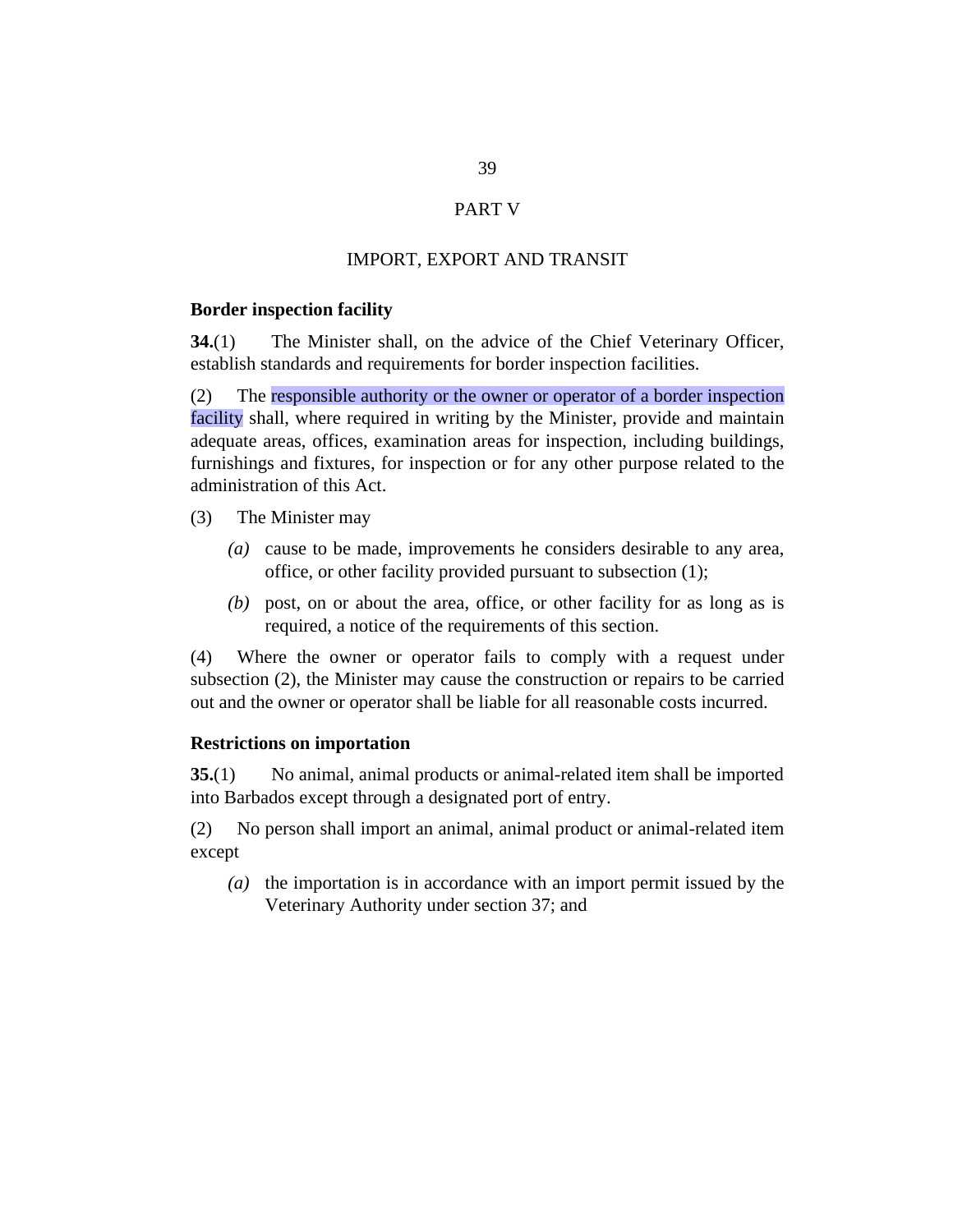$(b)$  the animal, animal product or animal-related item is accompanied by an international veterinary certificate or other documentation that may be required by the Veterinary Authority.

The Minister may, on the recommendation of the Veterinary Authority, at any time prohibit or restrict the importation into Barbados of any animal, animal product or animal-related item where the importation is considered likely to result in the introduction or spread of any vector, pathogen, disease or toxic substance. (3)

The Veterinary Authority shall develop and regularly update a list of species and breeds of animals or animal products which are restricted or expressly prohibited by international agreement or by a decision of the Veterinary Authority from being imported, based on a risk analysis. (4)

### **Import requirements**

A person who intends to import an animal or animal product into Barbados shall require: **36.**(1)

- an international veterinary certificate; *(a)*
- an import permit; or *(b)*
- written approval from the Veterinary Authority.. *(c)*
- The Veterinary Authority shall publish (2)
	- a list of all animals and animal products that require an international *(a)* veterinary certificate or an import permit; and
	- a list of animal-related items that require written approval of the *(b)* Veterinary Authority.

The import requirements for animals, animal products and animal-related items shall be based on international standards, or a science-based risk assessment and shall be reviewed regularly by the Veterinary Authority. (3)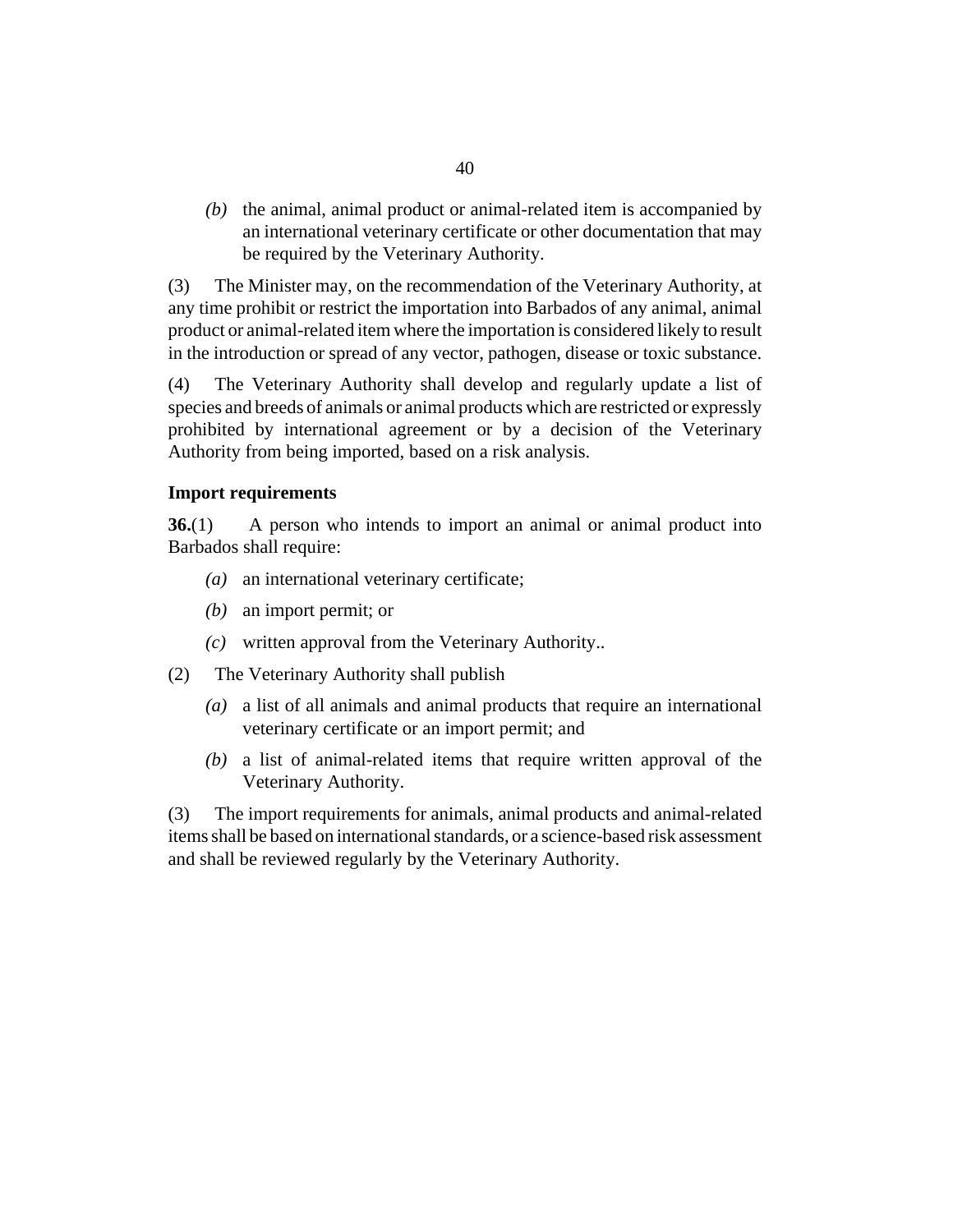#### The Minister shall, on the recommendation of the Chief Veterinary Officer, by regulations establish (4)

- import requirements for animal products for human consumption in *(a)* co-ordination with the ministries responsible for public health, animal health and food safety,;
- import requirements for veterinary medicinal products in co-ordination *(b)* with the Ministry responsible for public health; and
- import requirements for other animal-related items. *(c)*

# **Import permits**

A person who intends to import an animal, animal product or animalrelated item into Barbados shall require an import permit issued by the Veterinary Authority. **37.**(1)

A person who intends to import an animal, animal product or animalrelated item shall apply to the Veterinary Authority in the prescribed manner and may be granted a permit on the payment of the prescribed fee. (2)

The Veterinary Authority shall prescribe and publish a list of animal products that require an import permit. (3)

In evaluating an application for an import permit under subsection (1), the Veterinary Authority shall consider the prescribed requirements to determine whether the import permit shall be issued and the conditions, if any, under which it shall be issued. (4)

The Veterinary Authority shall keep a record of: (5)

- all applications for import permits; and *(a)*
- all issued import permits *(b)*

for the prescribed period.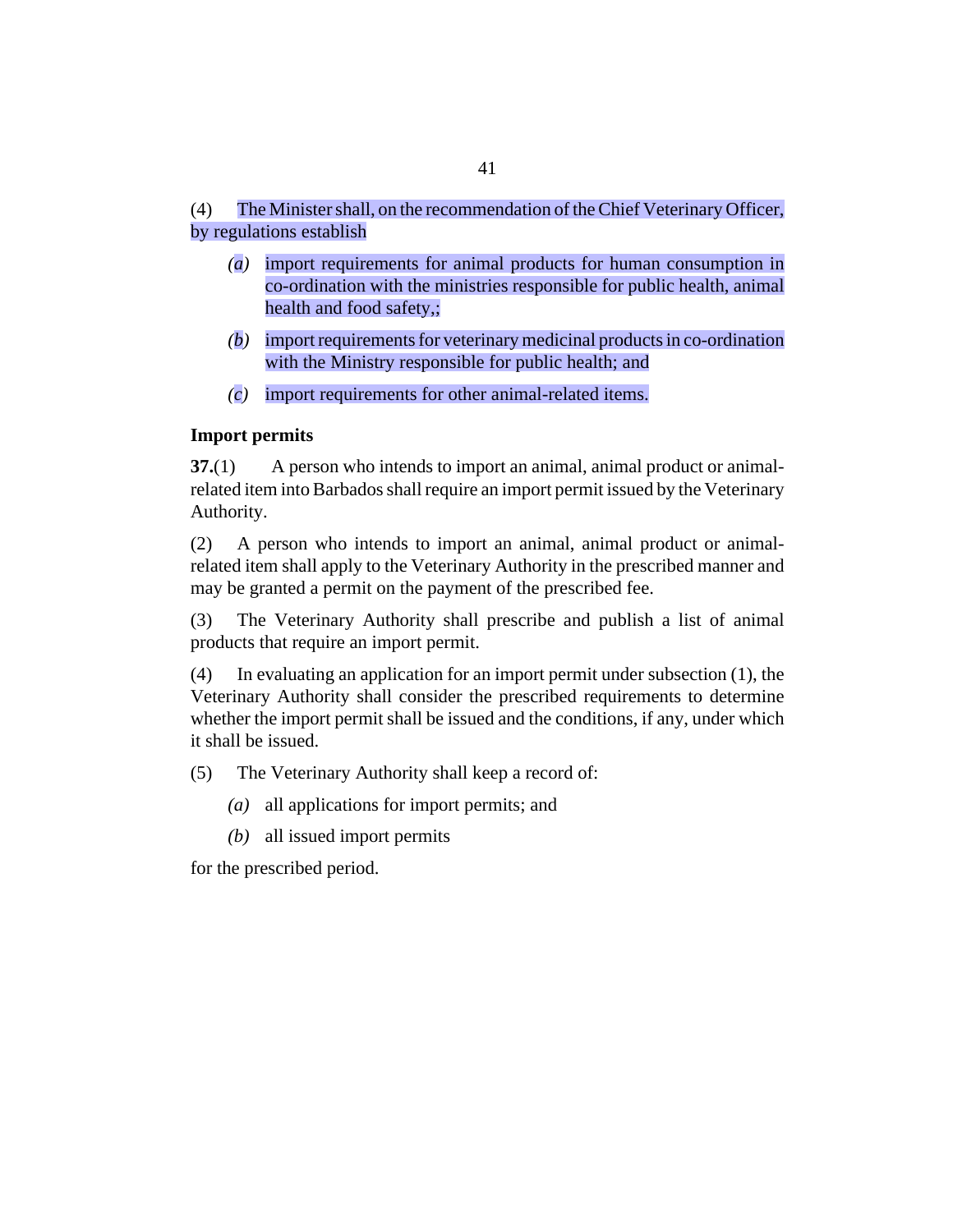# **Arrival notifications**

An importer shall notify the Veterinary Authority of the arrival of any animal, animal product or animal-related item in Barbados from a country outside Barbados. **38.**

# **Inspections of imported animals, animal products and animal-related items**

An animal, animal product or animal-related item shall, on arrival from another country, be subject to inspection at the designated point of entry. **39.**(1)

Notwithstanding subsection (1), where a container has been sealed and marked as required by the Veterinary Authority, an importer may apply for an inspection at a facility approved by the Veterinary Authority other than a quarantine station or a border inspection facility, on the payment of the prescribed fee. (2)

An inspection of an animal, animal product or animal-related item shall be carried out (3)

- at the designated point of entry during the normal business hours of the *(a)* Veterinary Authority or at any other reasonable time agreed by the Veterinary Authority; or;
- at the final destination subject to written approval of the Veterinary *(b)* Authority.

Where an animal-related item does not require prior written approval, the importer shall submit such animal-related item directly for inspection at the designated port of entry. (4)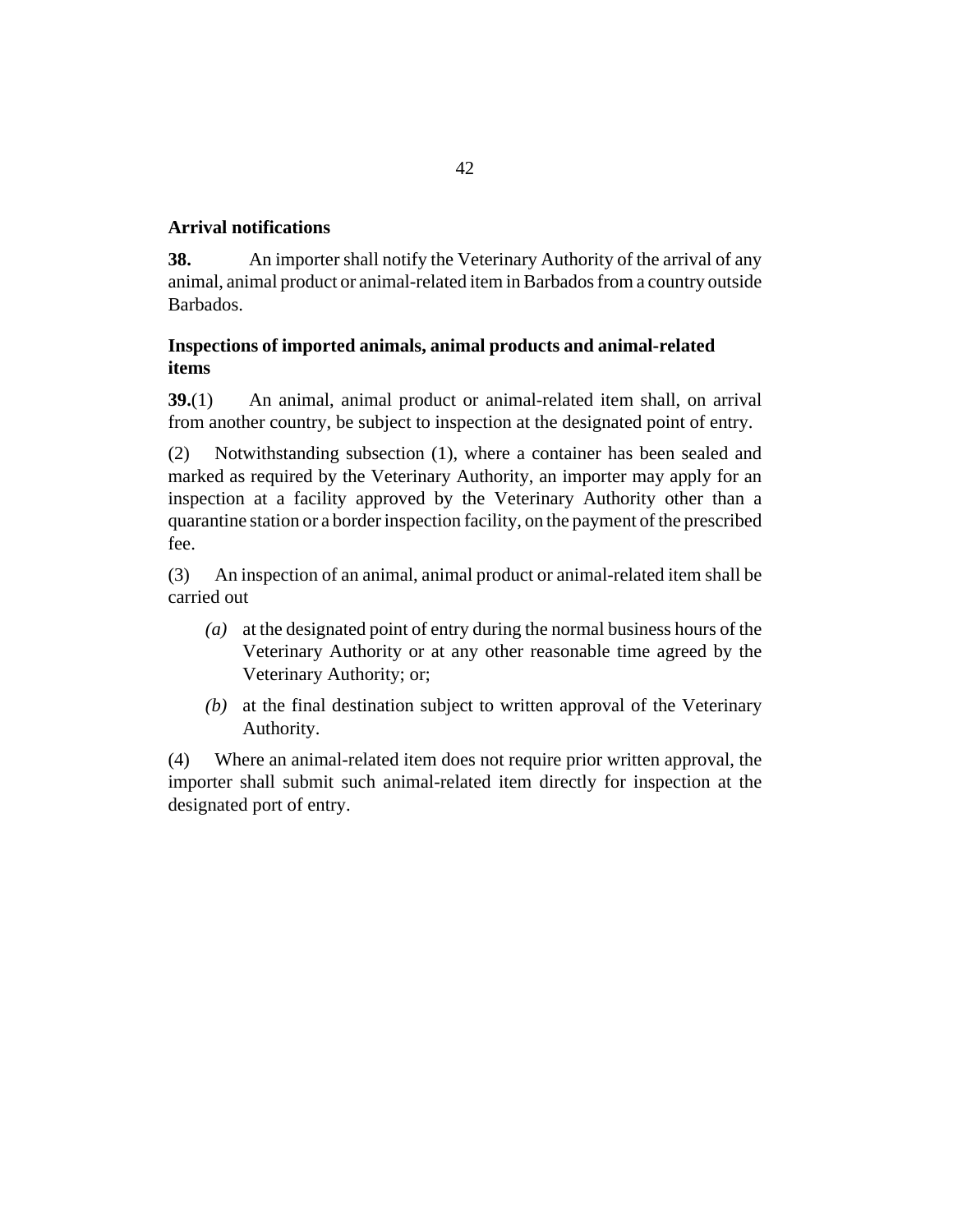Where the inspector determines that an imported animal, animal product or animal-related item does not present any risk for the introduction and spread of disease, he may release the imported shipment for clearance (5)

- to a customs officer in accordance with the provisions of any customs *(a)* enactment, who shall not release or dispose of any animal, animal product or animal related item unless authorized by the Veterinary Authority; or
- $(b)$  to the importer or person in charge of the shipment.

Where the inspector determines that an imported animal, animal product or animal-related item presents a risk of the introduction and spread of disease, or where the documentation accompanying the shipment fails to meet the prescribed requirements, he shall (6)

- inform the Veterinary Authority in a written report; and *(a)*
- (b) provide written notice to the importer of the measures to be applied within 2 days of inspection, and the grounds for imposing such measures.
- The measures referred to in paragraph *(b)* of subsection (6) shall be (7)
	- to take samples for submission to an official laboratory for analysis; *(a)*
	- $(b)$  to transfer to a quarantine station or any other location identified by the Veterinary Authority for observation, testing or disinfection;
	- $(c)$  to carry out treatment or disinfection in order to remove the risk;
	- $(d)$  to return the shipment to the country of origin; or
	- to destroy the shipment. *(e)*
- An inspector may forego notice and (8)
	- (a) apply any of the measures under subsection (7), where required, to prevent the introduction or spread of disease and where the giving of notice is impracticable; and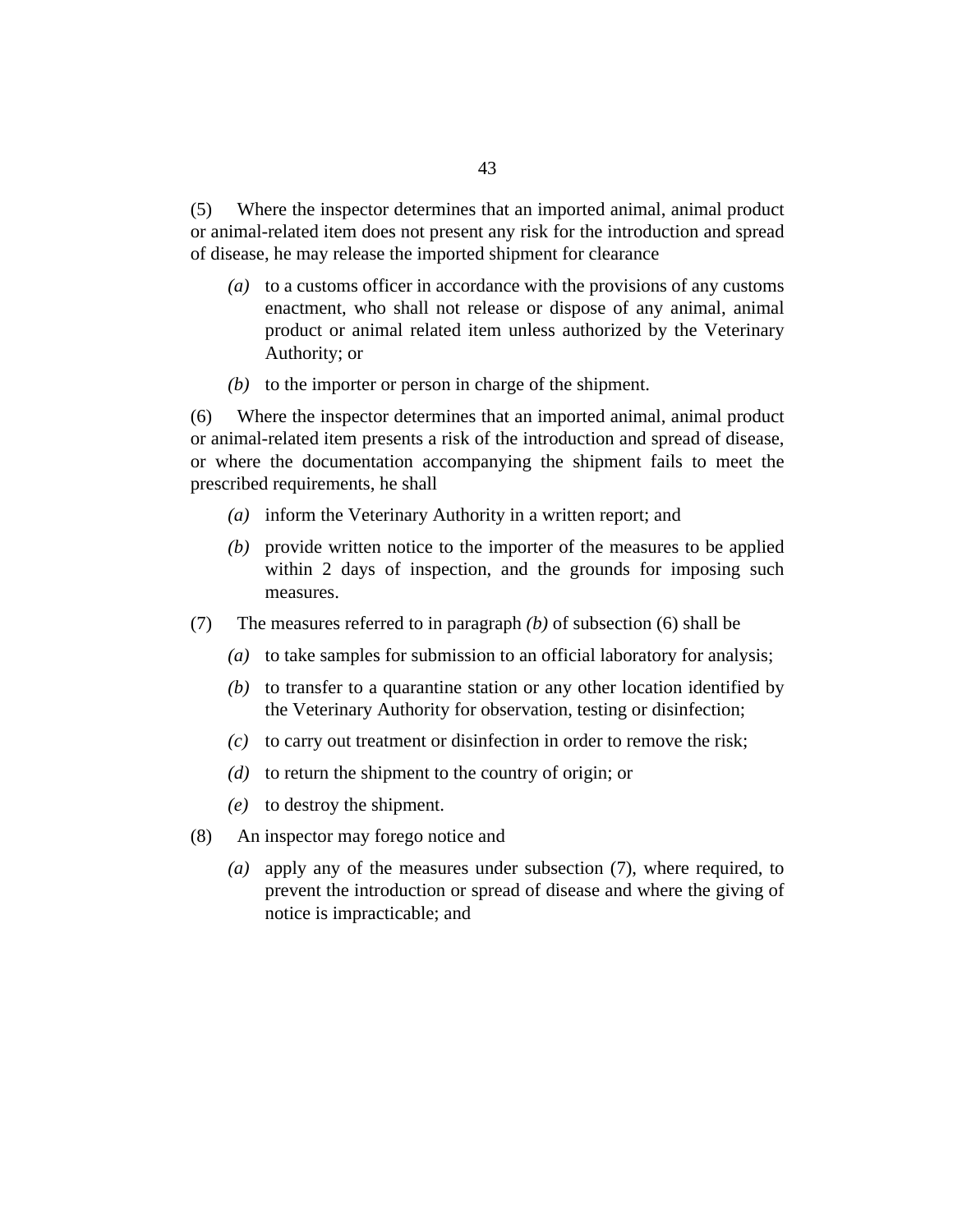- (b) provide written notice to the importer subsequent to the action taken.
- The Veterinary Authority may destroy a shipment where (9)
	- (a) the imported shipment is unclaimed for a prescribed period after entry into Barbados;
	- (b) the risk of a prescribed or listed disease is still present after treatment; or
	- $(c)$  it is required to be destroyed under paragraph  $(e)$  of subsection  $(7)$ .

(10) Any action taken under this section shall be made on the basis of an assessment of the disease risk.

The Veterinary Authority shall bear no liability for actions taken in good (11) faith for the destruction or disposal of animals, animal products or animal-related items that have been imported into Barbados in contravention of this Act.

#### **Importer to bear cost**

The importer shall bear the cost of **40.**

- (a) the care and welfare of any animal while undergoing a pre-shipment inspections; and
- any measure applied by the Veterinary Authority under section 39. *(b)*

### **Animal health agreements**

- The Veterinary Authority may enter into bilateral or other agreements **41.**
	- for arrangements relating to pre-shipment inspections in the country of *(a)* origin; or
	- $f(b)$  for the evaluation, and where feasible, the acceptance of alternative animal health measures proposed by the competent authority of an exporting country for veterinary matters as being equivalent to the animal health measures required by the Veterinary Authority.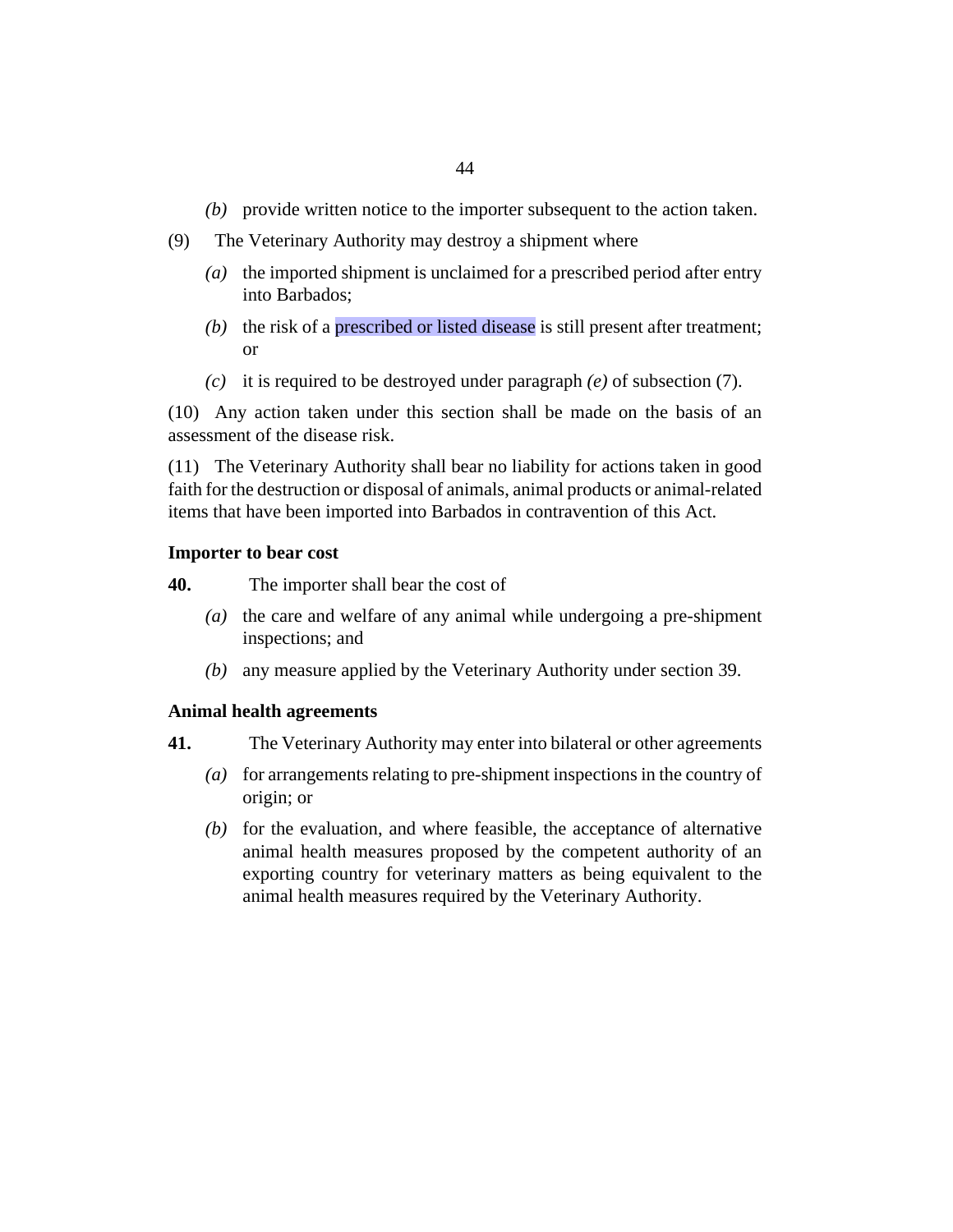# **Animal-related items**

An inspector may prohibit the import of any animal-related item which **42.**(1)

- (a) has been used in connection with any animal; or
- $(b)$  has been used in connection with any thing, which in the opinion of the inspector, is capable of carrying any notifiable or other infectious or contagious disease affecting animals.

Where the inspector is satisfied that any such animal-related item in subsection (1) is capable of being disinfected, he may permit it to be landed in the country, subject to any conditions and directions, relating to its disinfection in the prescribed manner. (2)

Where any animal-related item is landed in contravention of this section or of any condition or direction imposed, the animal-related item may be seized by an inspector and detained, destroyed or otherwise disposed of as the Veterinary Authority may direct. (3)

### **Transit of animals and animal products through Barbados**

No person shall transit an animal or animal product through Barbados without the written approval from the Veterinary Authority. **43.**(1)

Subsection (1) shall not apply to animal products that are not landed in Barbados but remain on a shipping vessel that transits from one port of Barbados to another. (2)

A person who intends to transit an animal or animal product through Barbados shall apply to the Veterinary Authority in the prescribed form and pay the prescribed fee for a transit permit. (3)

Where the Veterinary Authority receives an application for a transit permit, the Veterinary Authority may, on evaluating the prescribed requirements, determine whether to grant the transit permit. (4)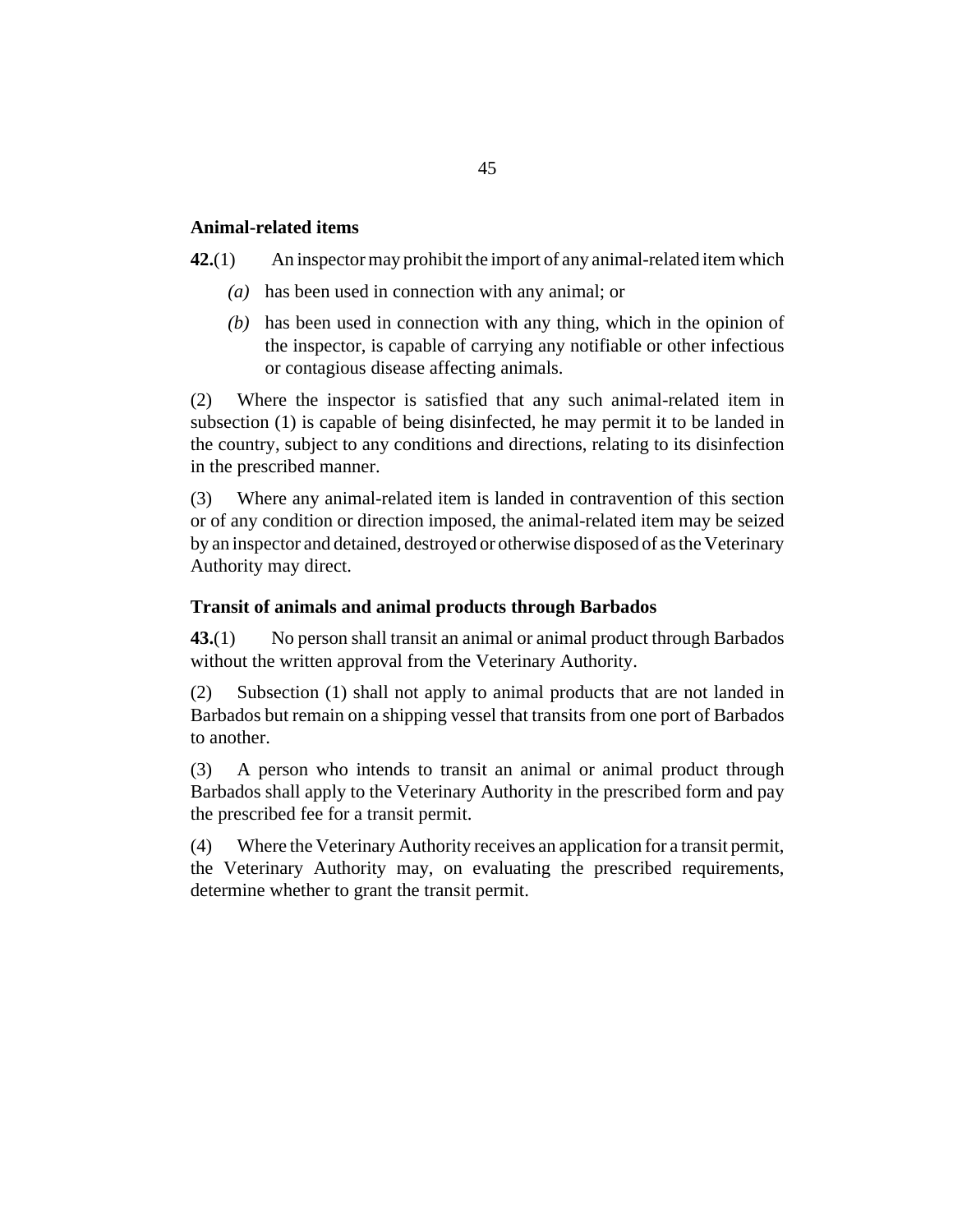- The Veterinary Authority shall (5)
	- approve the application where it meets the prescribed requirements and *(a)* issue a transit permit which may be subject to conditions; or
	- (b) deny the application where it fails to meet the prescribed requirements and inform the applicant in writing of the decision.

Where a permit has been issued in accordance with subsection (5), an animal, animal product or animal-related item that is in transit through Barbados may be inspected at the designated port of entry to verify its health status and (6)

- where the international veterinary certificate does not comply with the *(a)* import requirements, the inspector may refuse entry to the animal, animal product or animal related-item; or
- where the inspector has detected a notifiable disease or suspects the *(b)* presence of a notifiable disease, the inspector may apply any of the following measures
	- refuse entry to the animal, animal product or animal related-item; (i)
	- detain or confiscate the animal, animal product or animal relateditem; (ii)
	- (iii) apply treatment to the animal, animal product or animal relateditem; or
	- (iv) destroy the animal, animal product or animal related-item.

Where an inspector has cause to apply any of the measures under subsection (6), no compensation shall be paid to the owner or person in charge of the animal, animal product or animal-related item that is in transit. (7)

A vessel carrying animals, animal products or animal-related items shall comply with the conditions prescribed by the Veterinary Authority where it stops in a port or transits through a port in Barbados to a port outside Barbados. (8)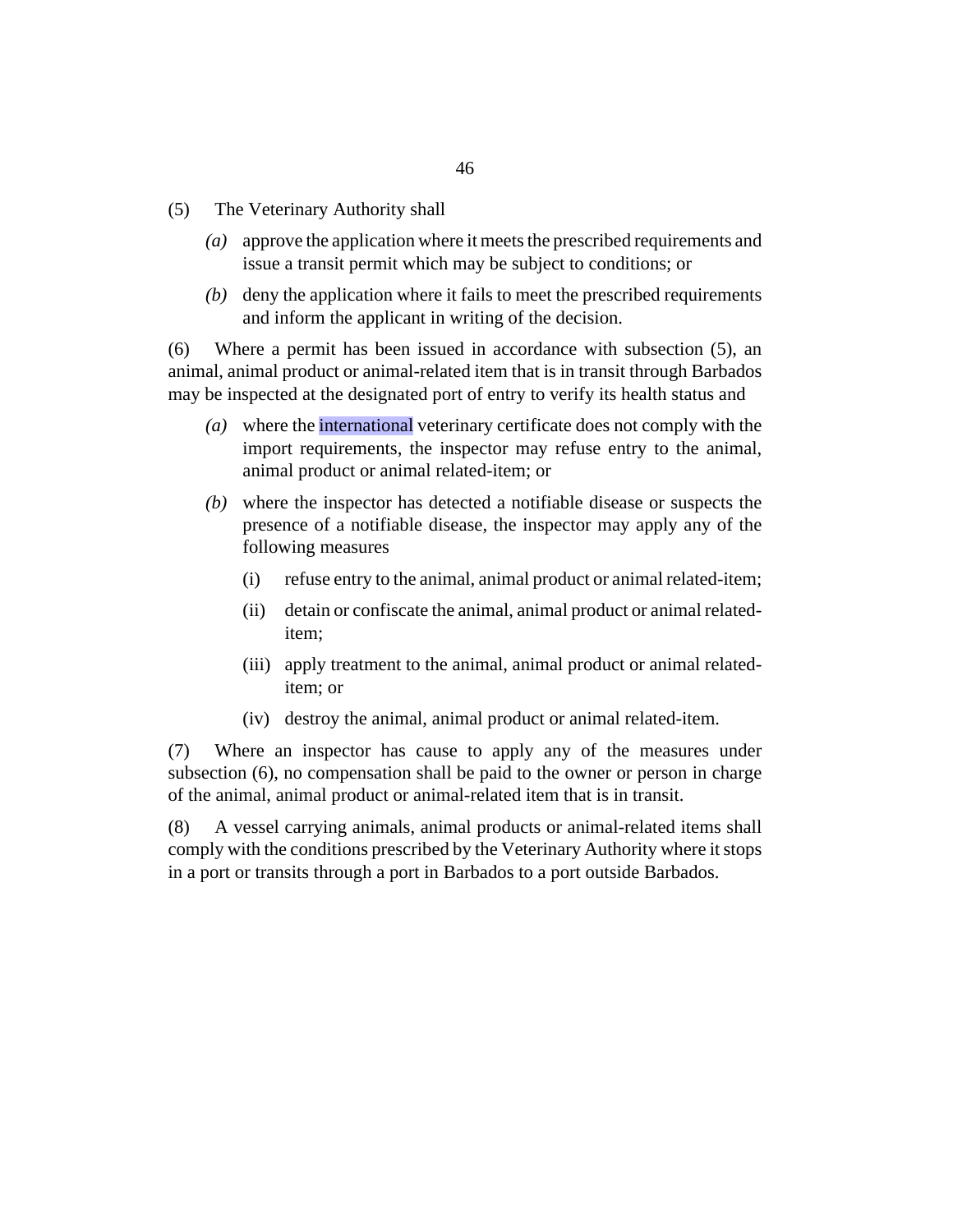### **Duty to report and detain certain imports**

A postal officer, customs officer, a member of the Police Force, a member of the Defence Force, a postal courier or any other person who has knowledge of the arrival or importation of any animal or animal product into Barbados shall, in the absence of an inspector, **44.**(1)

- (a) detain the animal or animal product for inspection by an inspector;
- as soon as practicable, notify the arrival or importation of the animal *(b)* or animal product to the Veterinary Authority.

A seizure carried out under paragraph *(a)* of subsection (1) shall be deemed to be an action taken by or on delegation from the Veterinary Authority. (2)

Where any item is detained in accordance with subsection (1), the Veterinary Authority shall take custody of that item within 3 days of it being detained. (3)

# **Export of animals, animal products or animal-related items**

A person shall not export from Barbados, except through a designated port of exit, an animal, animal product or animal-related item unless that person has been granted a veterinary certificate in the manner prescribed by the Veterinary Authority. **45.**(1)

A person who intends to export an animal, animal product or animal-related item from Barbados to a country outside Barbados shall (2)

- (a) apply to the Veterinary Authority in the prescribed form and pay the prescribed fee; and
- submit the animal, animal product or animal-related item for *(b)* inspection, together with any document prescribed.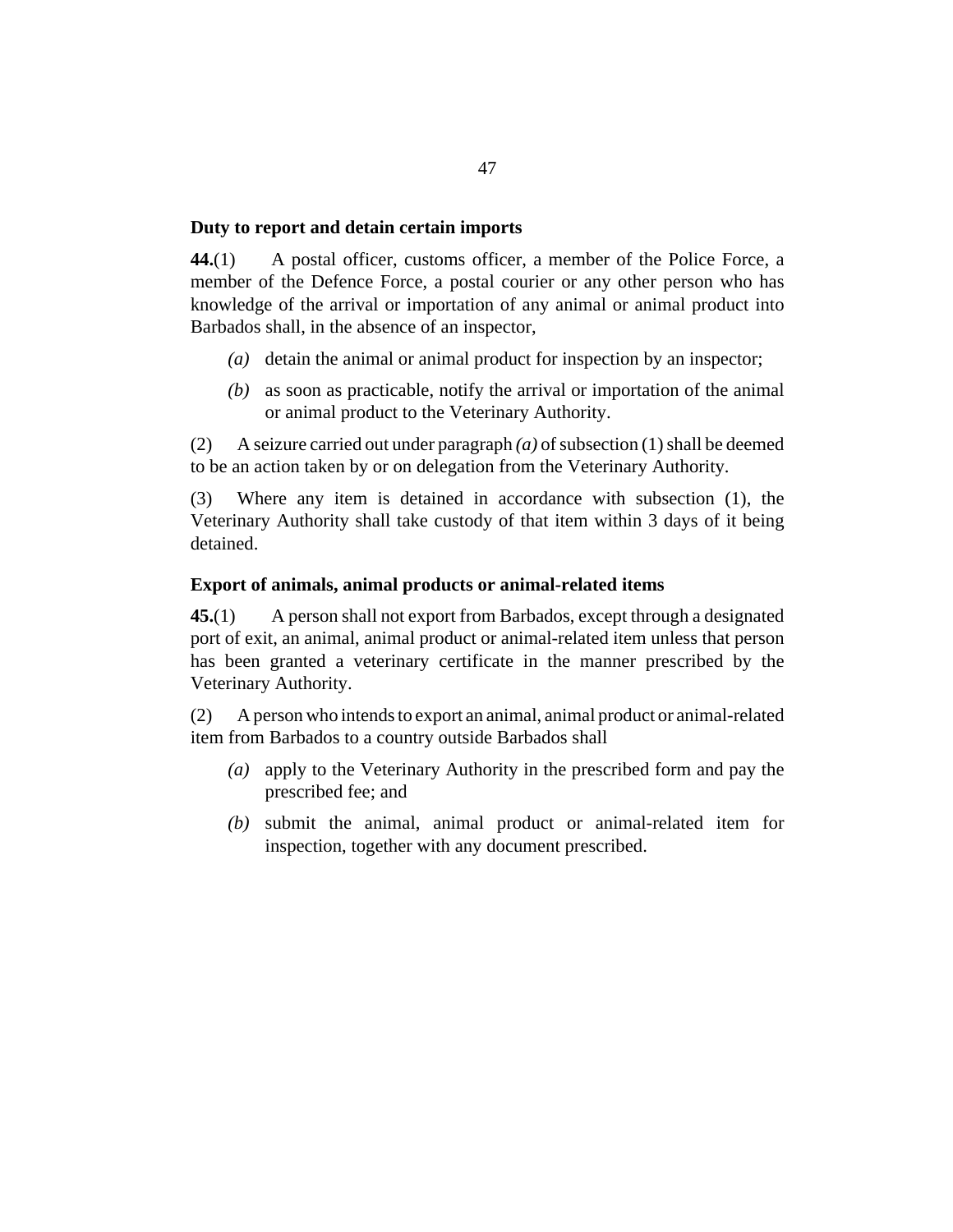Where on inspection, the Veterinary Authority, taking into consideration the requirements of the importing country (3)

- (a) is satisfied that the animal, animal product or animal-related item intended to be exported meets the requirements of the importing country, the Veterinary Authority shall issue the veterinary certificate; or
- (b) is not satisfied that the animal, animal product or animal-related item intended to be exported meets the requirements of the importing country, the Veterinary Authority shall
	- (i) subject the animal, animal product or animal-related item to the appropriate treatment in order to assure compliance with the requirements of the importing country; or
	- (ii) deny the issue of the veterinary certificate.

For the purposes of issuing a veterinary certificate, the Veterinary Authority may (4)

- carry out biological tests, vaccinations or disinfection procedures; *(a)*
- carry out inspection, approval and certification procedures of animals, *(b)* animal products and establishments;
- observe the animal during transport to the designated port of exit; or *(c)*
- (*d*) send advance notice to the importing country.

#### **Quarantine stations**

The Minister may, on the recommendation of the Chief Veterinary Officer, designate quarantine stations. **46.**(1)

- A quarantine station shall (2)
	- meet the prescribed standards for the reception and quarantine of the *(a)* animals to be received; and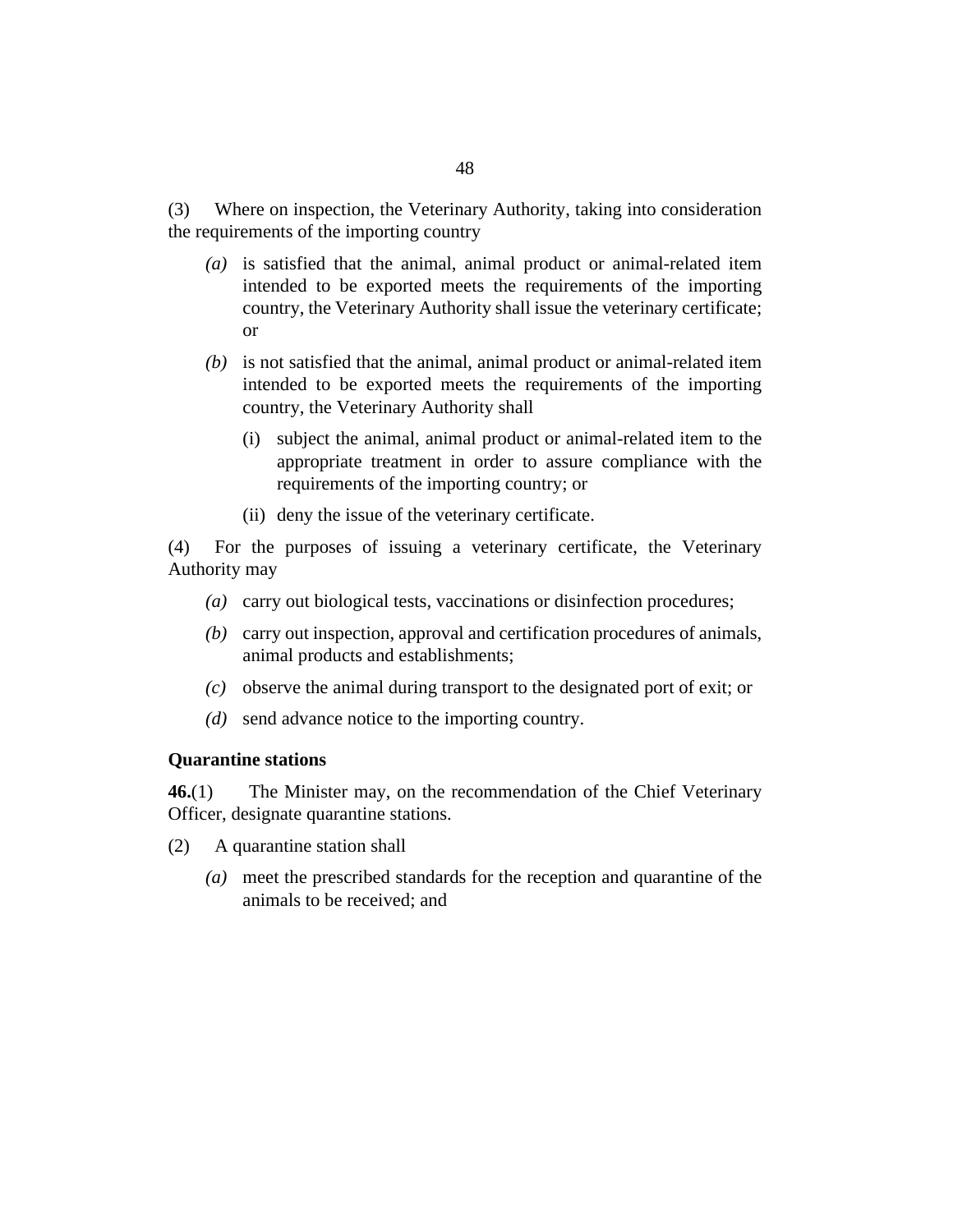be assigned an inspector, or a veterinarian authorized by the Veterinary *(b)* Authority, to provide veterinary attention and supervision at the quarantine station as required.

### **Quarantine of animals**

An animal may be placed in quarantine for such period and subject to such conditions as may be prescribed **47.**(1)

- (a) for the purposes of trade,
	- where required for certification prior to export; or (i)
	- (ii) on being landed for import, except where exempted in writing in the import permit issued by the Veterinary Authority; or
- where an inspector has reason to believe that an animal *(b)*
	- may be suffering from a notifiable or other contagious animal disease; (i)
	- (ii) may have been in contact, during its transportation, with an animal which is or may be suffering from a notifiable disease or other contagious animal disease, or with an animal which has not been tested or inspected to determine if it is suffering from a notifiable disease or other contagious animal disease or with an animal which is not exempted from the requirement of being placed in quarantine; or
	- (iii) has otherwise been exposed to the risk of contracting a notifiable or other contagious animal disease.

An animal which is removed from quarantine without written authorization from the Veterinary Authority may be seized by an inspector and detained, destroyed or otherwise disposed of as the Veterinary Authority may direct. (2)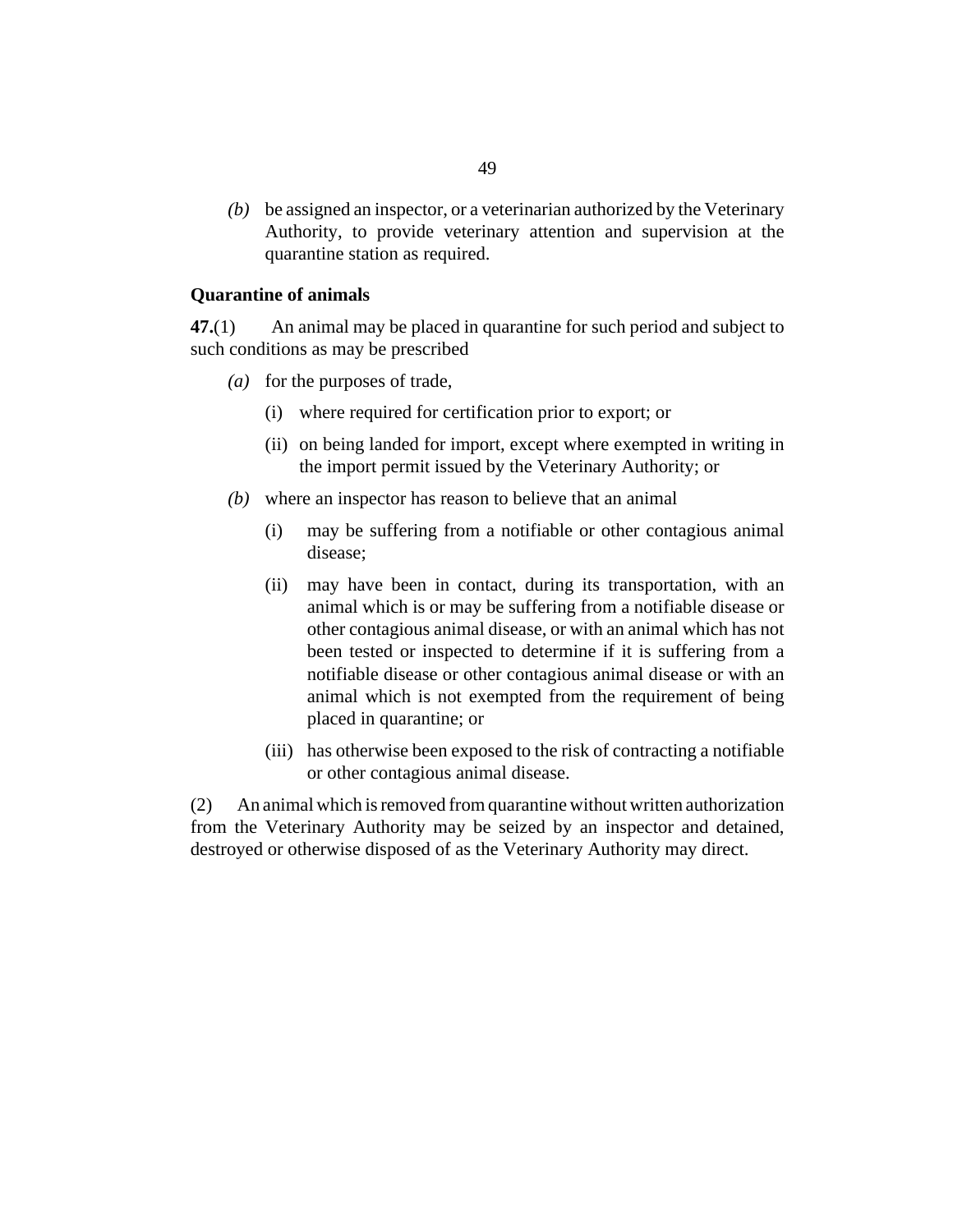- Where an animal (3)
	- (a) develops a notifiable or other contagious animal disease while in a quarantine station; or
	- $(b)$  in the opinion of the inspector, shows symptoms of any disease while in a quarantine station,

the spread of which would endanger animal health in Barbados, subject to the approval of the Veterinary Authority, an inspector may cause, an animal in a quarantine station referred to in paragraph *(a)* or *(b)* to be destroyed without payment of any compensation to the owner of the animal.

Nothing in this section shall be construed as restricting the power of the Veterinary Authority to impose, as a condition of an import permit in respect of any animal to be imported into Barbados, the requirement that the animal be placed in quarantine for such period and subject to conditions as the Veterinary Authority may specify in the import permit. (4)

# **Requirements for vehicles used to transit animals**

A vehicle used to transit an animal shall be designed, constructed and fitted in a manner that meets the requirements of the Veterinary Authority **48.**

- (a) to protect the welfare and safety of the animal; and
- $(b)$  to prevent the spread of disease.

### **Waste from vehicles**

Any waste from foods of animal origin, animal-related items or other items associated with the transit of animals aboard a vehicle coming into Barbados shall be **49.**(1)

- (a) destroyed;
- (b) reshipped to the country of origin; or
- otherwise denied entry into Barbados *(c)*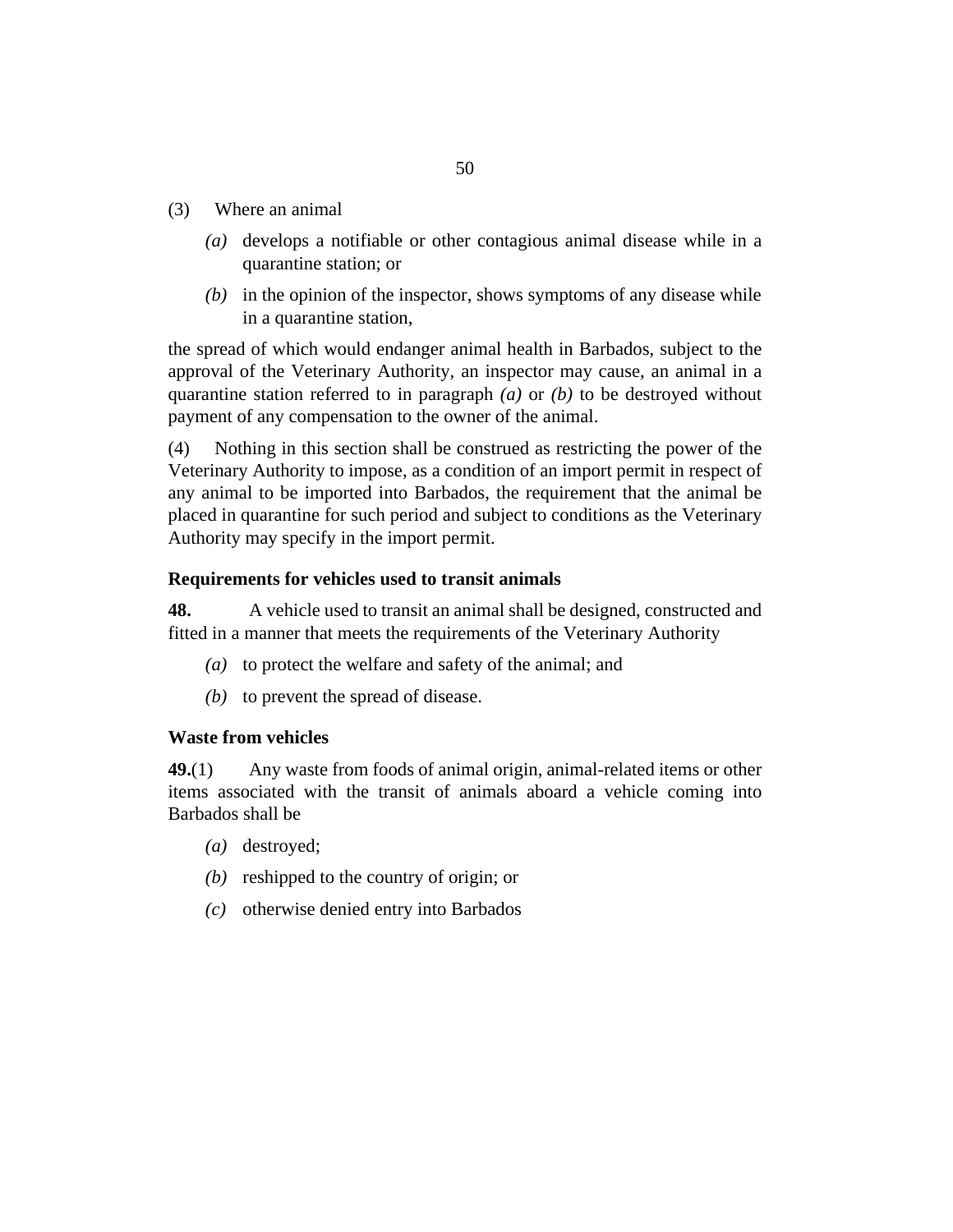in accordance with the requirements of the Veterinary Authority.

The Veterinary Authority shall destroy all waste in accordance with prescribed requirements at the expense of the importer. (2)

## PART VI

### ANIMAL WELFARE

#### **Prohibition of cruelty and mistreatment**

No person shall **50.**(1)

- (a) torture, beat, injure, mutilate, neglect or treat with cruelty any animal; or
- (b) overload any working animal.

An owner or person in charge of an animal shall not permit another person to commit an act or omit to commit an act that causes unnecessary suffering to an animal. (2)

#### **Welfare of terrestrial animals**

A person who owns, or is in charge of a terrestrial animal shall provide that animal with **51.**(1)

- (a) a sufficient and suitable diet;
- access to sufficient and clean water; *(b)*
- proper shelter and housing which are *(c)*
	- (i) appropriate for the behavioural patterns of the animal; and
	- (ii) sufficient to protect the animal from unsuitable weather conditions;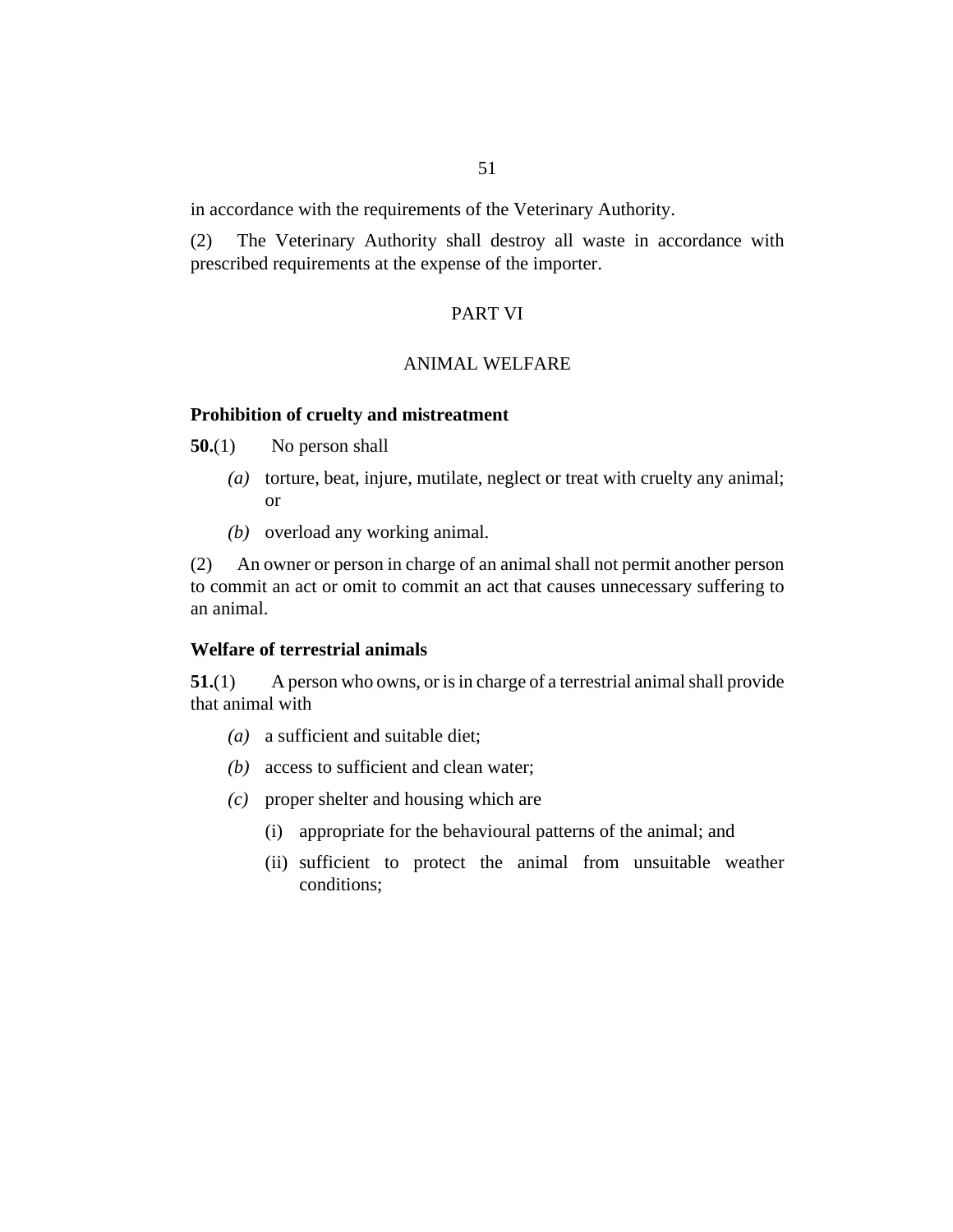- (d) veterinary care when needed to treat and prevent suffering and disease; and
- humane treatment and handling. *(e)*
- The Veterinary Authority may prescribe animal welfare standards for (2)
	- farms for terrestrial animals; *(a)*
	- $(b)$  the transport of terrestrial animals;
	- $(c)$  the slaughtering of terrestrial animals;
	- (d) the killing of terrestrial animals for disease control, stray dog population control or for other purposes;
	- working terrestrial animals; *(e)*
	- research and testing on terrestrial animals; *(f)*
	- (g) recreation, entertainment and companionship for terrestrial animals; and
	- any other circumstance as the Veterinary Authority may consider *(h)* necessary to ensure terrestrial animal welfare.

### **Welfare of aquatic animals**

For farmed fish, the Veterinary Authority may prescribe animal welfare standards for **52.**

- (a) aquaculture facilities;
- $(b)$  the transport of farmed fish;
- $(c)$  euthanising of farmed fish for human consumption;
- (d) euthanising of farmed fish for disease control;
- (e) research and testing on farmed fish;
- recreation, entertainment and companionship for farmed fish; and *(f)*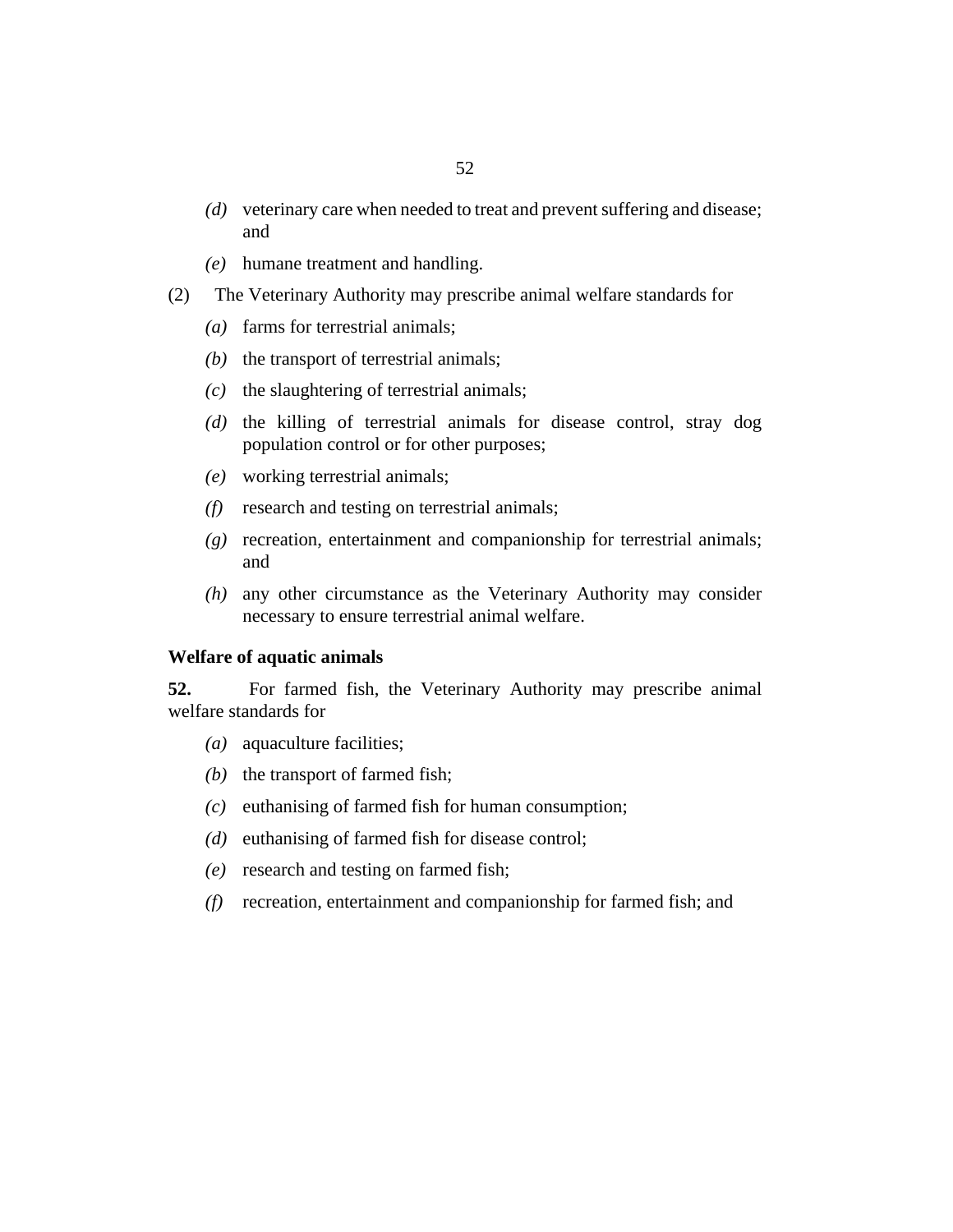any other circumstance as the Veterinary Authority may consider *(g)* necessary to ensure the welfare of farmed fish.

# PART VII

#### MANAGEMENT OF STRAY ANIMALS

#### **Stray terrestrial animals**

The Veterinary Authority shall establish programs and strategies to control animal diseases and to protect the welfare of stray animals. **53.**(1)

For the purposes of subsection (1), the Veterinary Authority shall collaborate with (2)

- (a) the ministry responsible for public health under the *[Dogs \(Licensing](http://barbadosparliament-laws.com/en/showdoc/cs/177)*) *[and Control\) Act](http://barbadosparliament-laws.com/en/showdoc/cs/177)*, Cap. 177 for animal disease control and welfare matters relating to dogs; and
- (b) the competent authority under the *[Livestock \(Control of Strays\) Act](http://barbadosparliament-laws.com/en/showdoc/cs/139A)*, [Cap. 139A](http://barbadosparliament-laws.com/en/showdoc/cs/139A) for animal disease control and welfare matters relating to livestock.

Pursuant to section 73, the Veterinary Authority shall collaborate with members of the Police Force, local authorities, private veterinarians and other stakeholders to facilitate the control of diseases and to protect the welfare of stray animals. (3)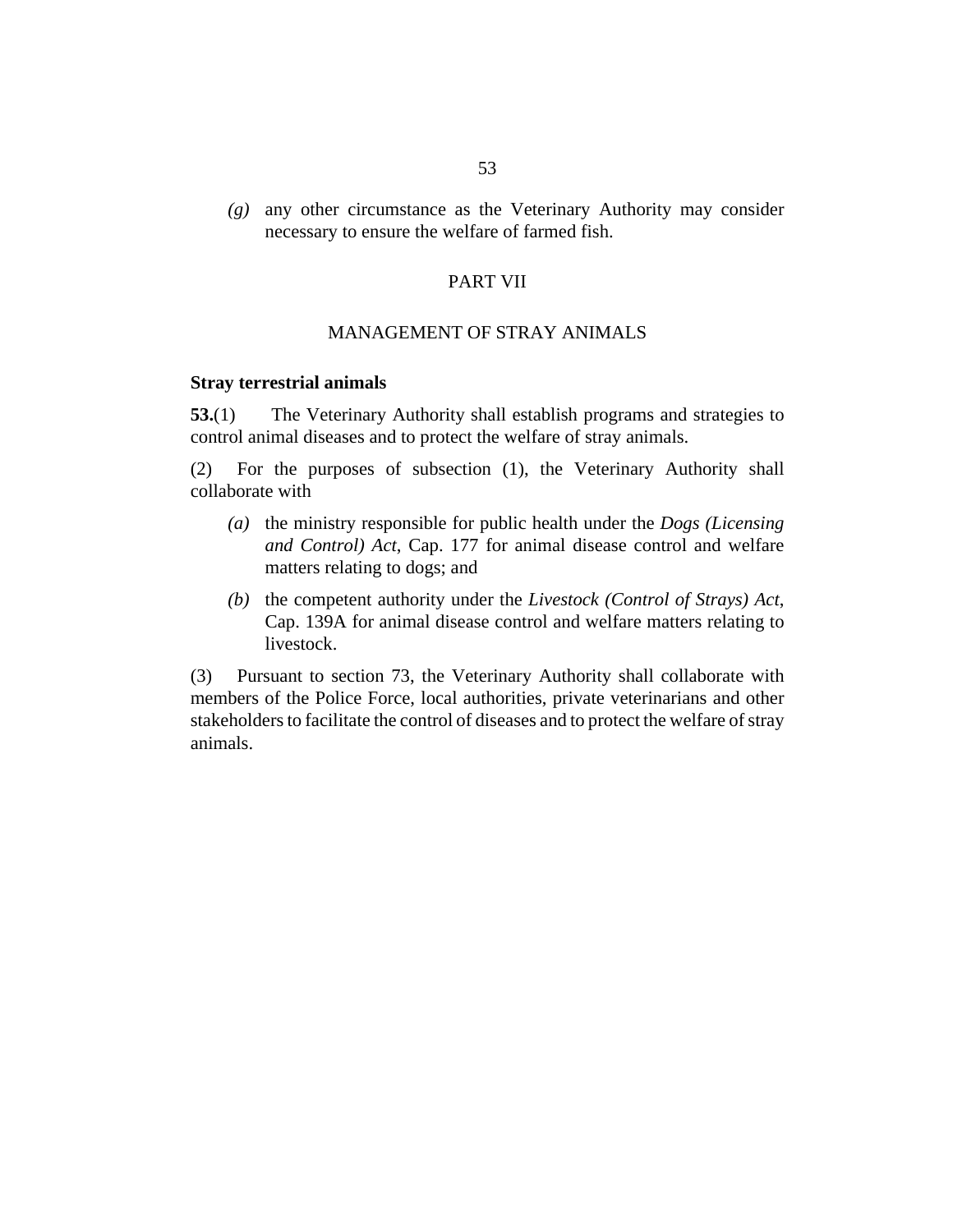# PART IX

### ENFORCEMENT

#### **Powers of an inspector**

With the exception of a dwelling place, an inspector may, without a warrant and on presenting his prescribed identification card, **54.**(1)

- enter any premises, including a slaughterhouse or vehicle, port facility, *(a)* or other place where activities in relation to animal health or veterinary public health are being conducted or are suspected of being conducted, and
	- inspect or search the premises, examine an animal, or open and examine an animal product, animal-related item, object or substance which is, or is suspected of being, used in activities relating to animal health or veterinary public health; (i)
	- require the owner or person in charge of the premises to submit any information or documentation regarding the animal, animal product, animal-related item, object or substance; (ii)
	- weigh, count, measure, mark, open, take photographs, read any values of any instruments and take samples in the prescribed manner of any thing on the premises and submit it to an official laboratory for analysis by an official analyst, or secure or prohibit access to the same; (iii)
	- examine, make copies of or take extracts from any book, statement or other document found at the premises that the inspector believes on reasonable grounds as containing any information relevant to this Act, and demand from the owner or any person in charge of the premises an explanation of any book, statement or other document found at the premises;  $(iv)$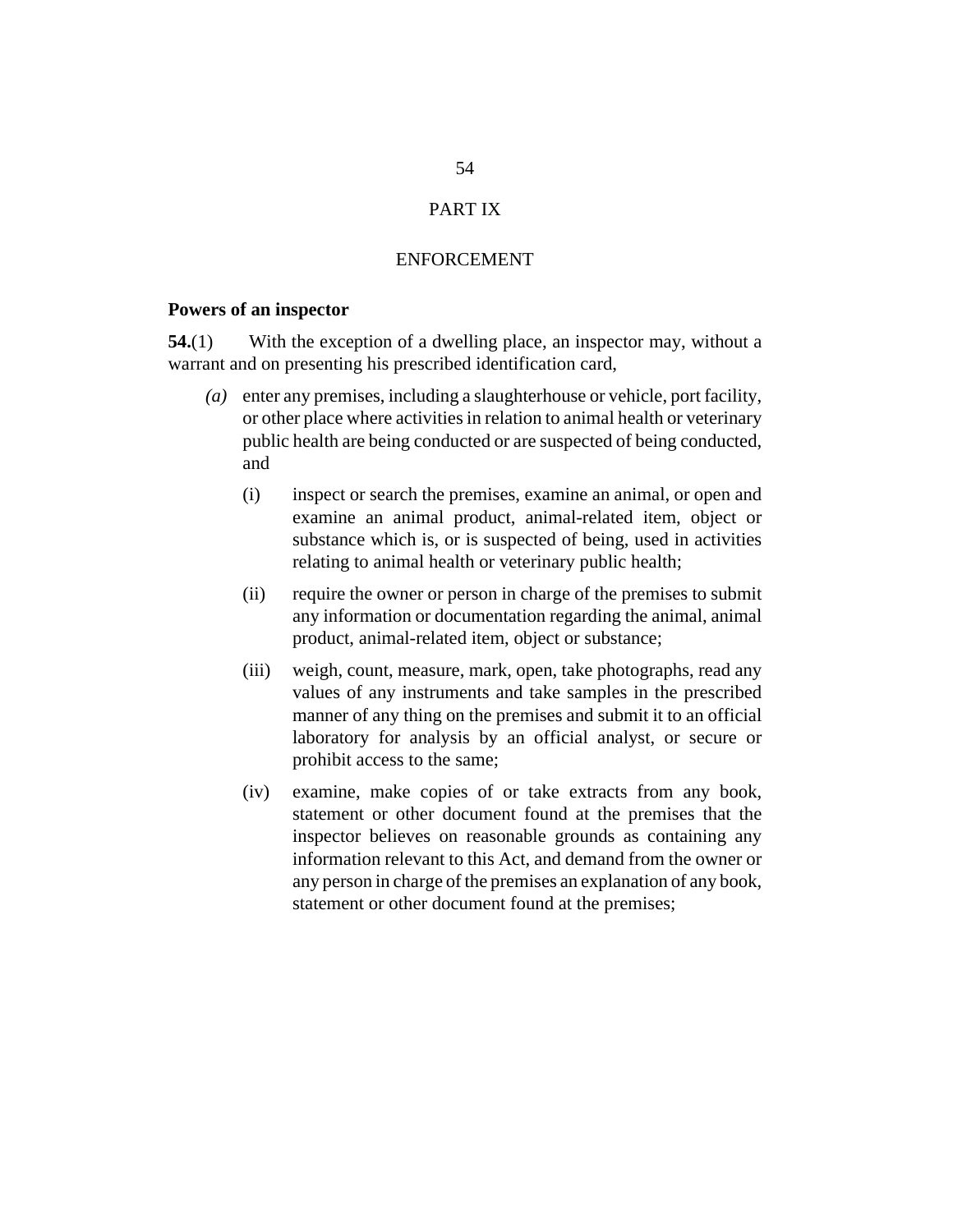- inspect any operation, process or system used or carried out on the premises; (v)
- seize any animal, appliance, product, material, object, substance, book, statement or document which appears to provide proof of a contravention of any provision of this Act, providing a signed receipt in the prescribed form, detailing the reasons for the action, which shall be countersigned immediately by the owner or person in charge of the premises, animal or object; (vi)
- (vii) order the destruction of animals that are suspected of being infected with a pathogen and order the disposal of carcasses of such animals;
- (viii) issue notices and directions with respect to actions to be taken at premises where animals have been, are or will be held;
- order the seizure, quarantine or segregation of animals for the purpose of further testing and analysis;  $(ix)$
- prohibit the movement of or seize animals; and (x)
- decontaminate or disinfect, or order the decontamination or disinfection of any vehicle, premises or place;  $(xi)$
- in relation to any animal, make examinations, apply tests, take samples *(b)* or use vaccines and apply marks as may be reasonably necessary for the purposes of this Act;
- stop and search any container or vehicle, on entry into, movement *(c)* within or exit from Barbados;
- for a prescribed period, stop the distribution, sale or use of any animal, *(d)* animal product or animal-related item which the inspector has reason to believe is infected with or may spread a notifiable disease;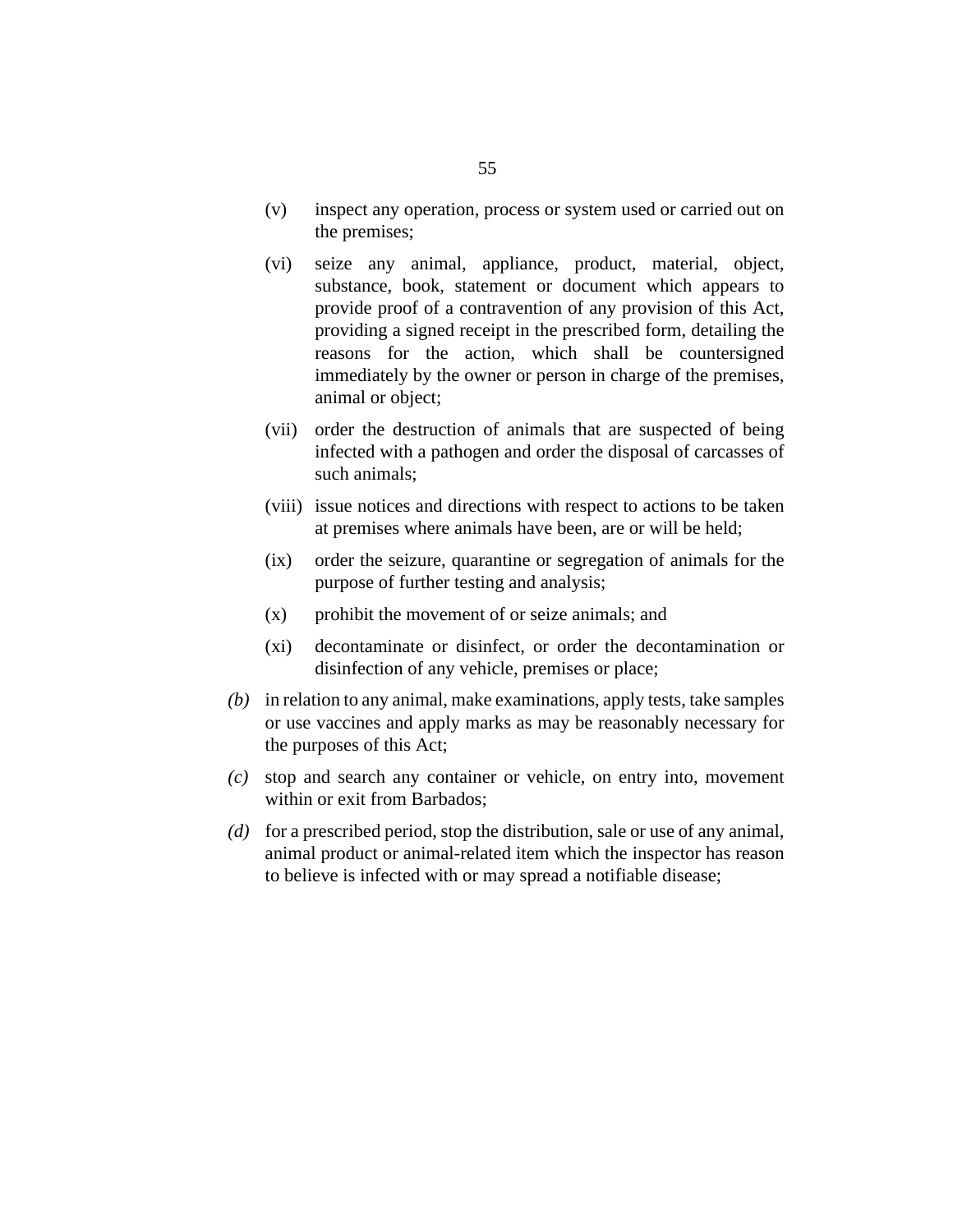- require the owner or person in charge of animals, animal-related items *(e)* or premises to give
	- assistance or carry out instructions as may be reasonably necessary (i) to facilitate the exercise of the inspector's functions or to implement the provisions of this Act; or
	- (ii) information as may be reasonably necessary in connection with the furtherance of the eradication of any animal disease or for the implementation of the provisions of this Act.
- Where an inspector is satisfied that there has been a failure on the part *(f)* of the captain of any vessel to comply with a requirement of this Act or with a condition imposed under this Act which poses an animal health risk, he may
	- (i) detain the vessel and communicate the decision to the Chief Veterinary Officer and the Comptroller of Customs; and
	- (ii) immediately provide a written and signed notice of detention justifying the particulars of the non-compliance to the captain of the vessel;
- Where the Chief Veterinary Officer receives information under *(g)* paragraph *(f)*, the Chief Veterinary Officer shall, without delay, take the appropriate action to prevent an animal health risk.

An inspector shall not enter any dwelling place for the purposes of subsection (1) without (2)

- (a) the consent of the owner or occupier; or
- a warrant that has been issued by a Magistrate. *(b)*

An inspector shall in the course of performance of his duties under this Act, (3)

identify himself as an inspector by showing his identification card or *(a)* other proof of his appointment or designation as an inspector; and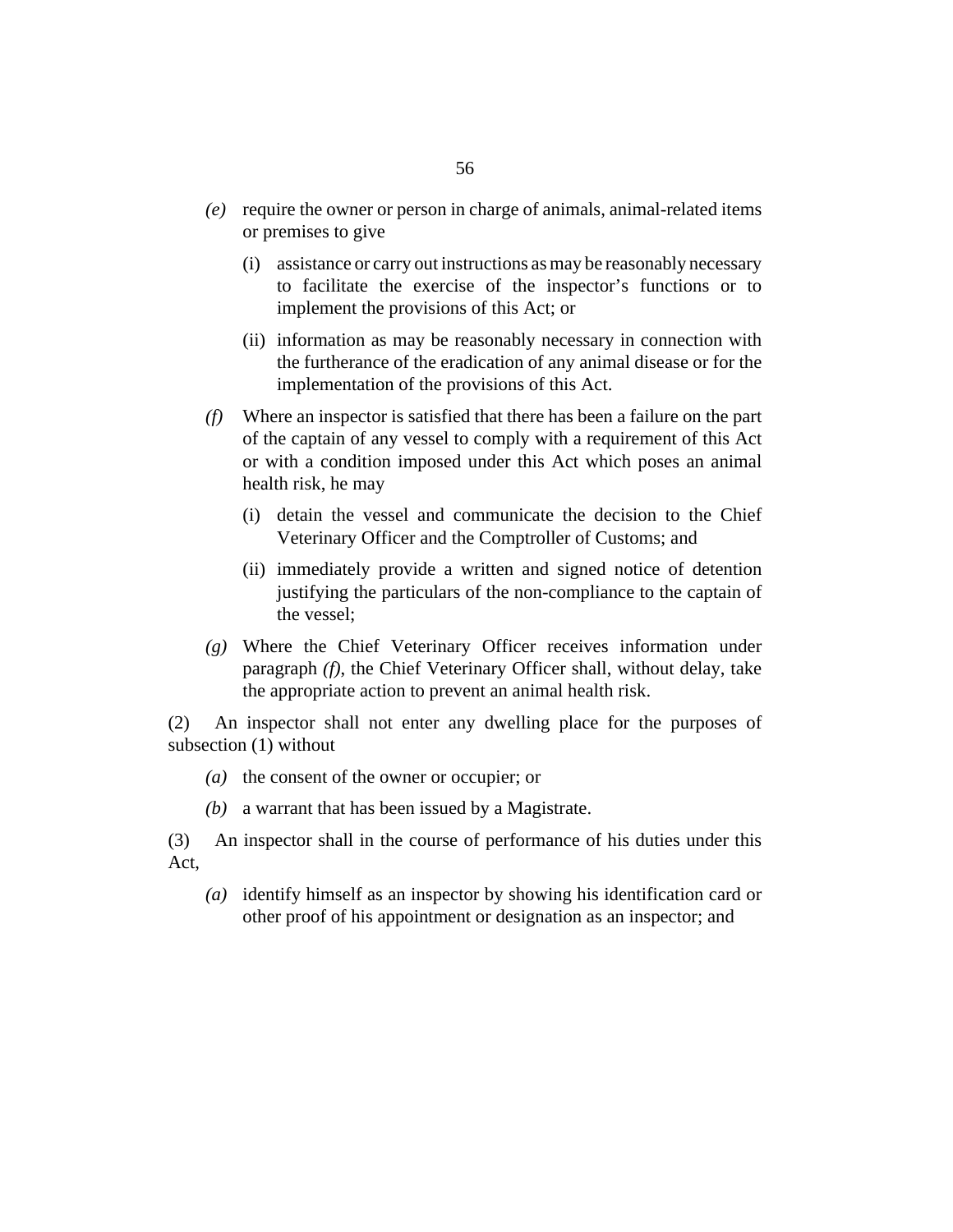maintain and secure any proprietary or confidential information, *(b)* received or uncovered during the execution of his duties.

An inspector may, in the performance of his duties under this section, be accompanied and assisted by a member of the Police Force. (4)

#### **Phytosanitary measures**

The Veterinary Authority shall make regulations to develop and implement phytosanitary measures for Barbados which shall be **55.**(1)

- harmonized with international standards; *(a)*
- (b) technically justified through risk assessments and science-based decisions;
- based on developing regionalization; and *(c)*
- (d) least-trade restrictive, necessary and proportional to the risk.

The phytosanitary measures developed in accordance with subsection (1) shall be regularly reviewed, updated and published. (2)

### **Written notices**

Where an inspector has reasonable grounds to believe that an owner or person in charge of an animal, animal product, animal-related item or premises has failed to comply with this Act, he may serve a written notice on that owner or person in charge **56.**(1)

- stating the grounds on which he believes that the provisions of the Act *(a)* have not been complied with;
- specifying the measures that the owner or person in charge shall take *(b)* in order to remedy the failures referred to in paragraph *(a)*;
- $\alpha$  requiring the owner or person in charge to implement those measures, or measures which are at least equivalent, within the time period specified in the notice; or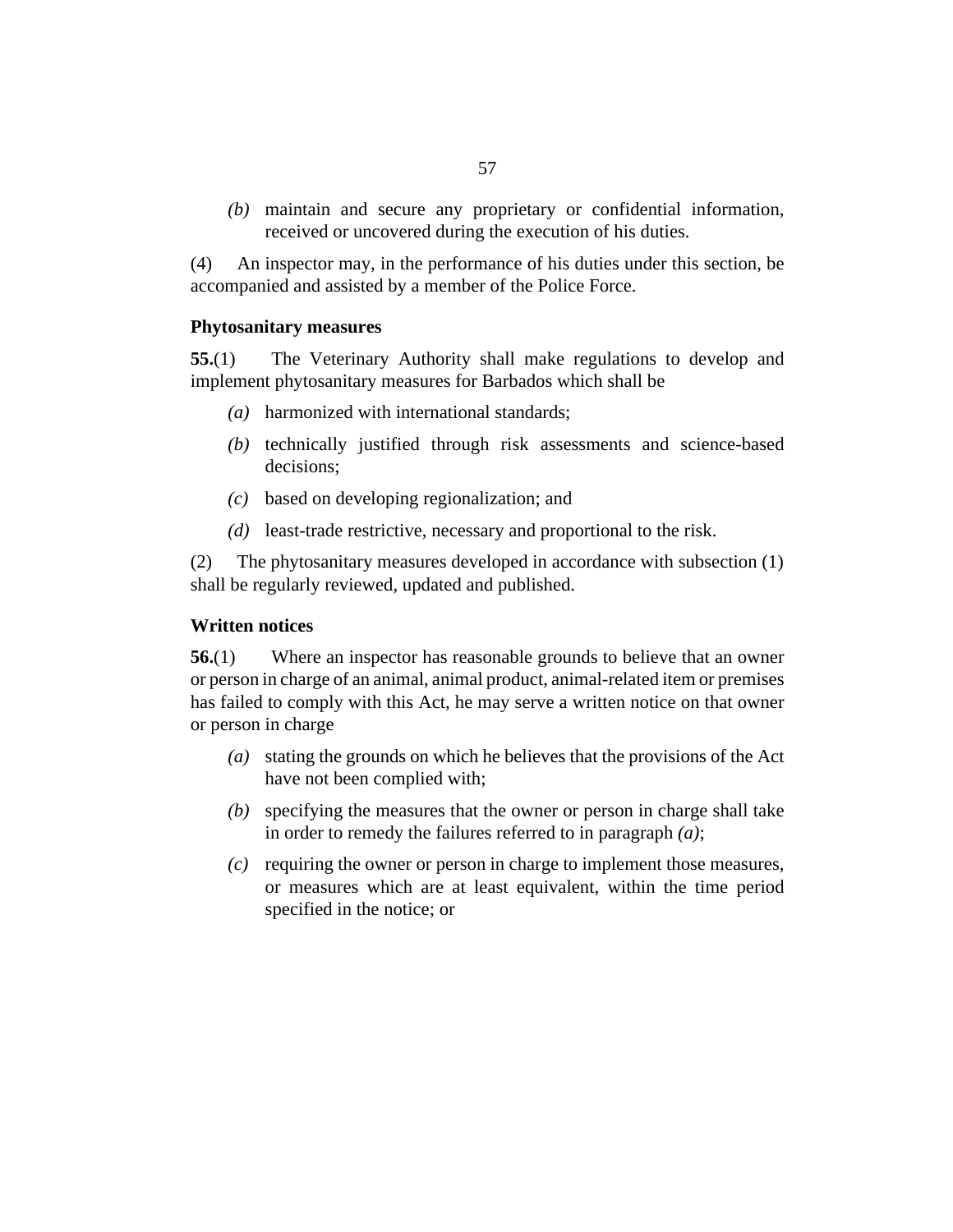where the case requires, giving notice that proceedings have been *(d)* instituted against the owner or person in charge, outlining the facts that gave rise to the offence committed, the date and the assessed sanction, and such other particulars as may be prescribed.

Where no person is in actual occupation of any premises, or where the occupier or owner cannot be located, service of any notice under this Act shall be made by affixing the notice to a conspicuous place on the premises and such affixing shall be considered as good service of the notice. (2)

# **Seizure and removal of animals, animal products and animal-related items**

An inspector who seizes and detains an animal, animal product or animal-related item or any other thing under this Act, may **57.**

- (a) require its owner or the person having the possession, care or control of the animal, animal product or animal-related item or any other thing at the time of its seizure to remove it to any place; or
- (b) cause the animal, animal product or animal-related item or any other thing to be held at the place where it was seized or to be removed to any other place for holding.

# **Prohibition of interference with seized animals, animal products or animal related items**

No person shall remove, alter or interfere in any way with an animal, animal product or animal-related item or other thing that is seized and detained under this Act unless authorized in writing by the Veterinary Authority. **58.**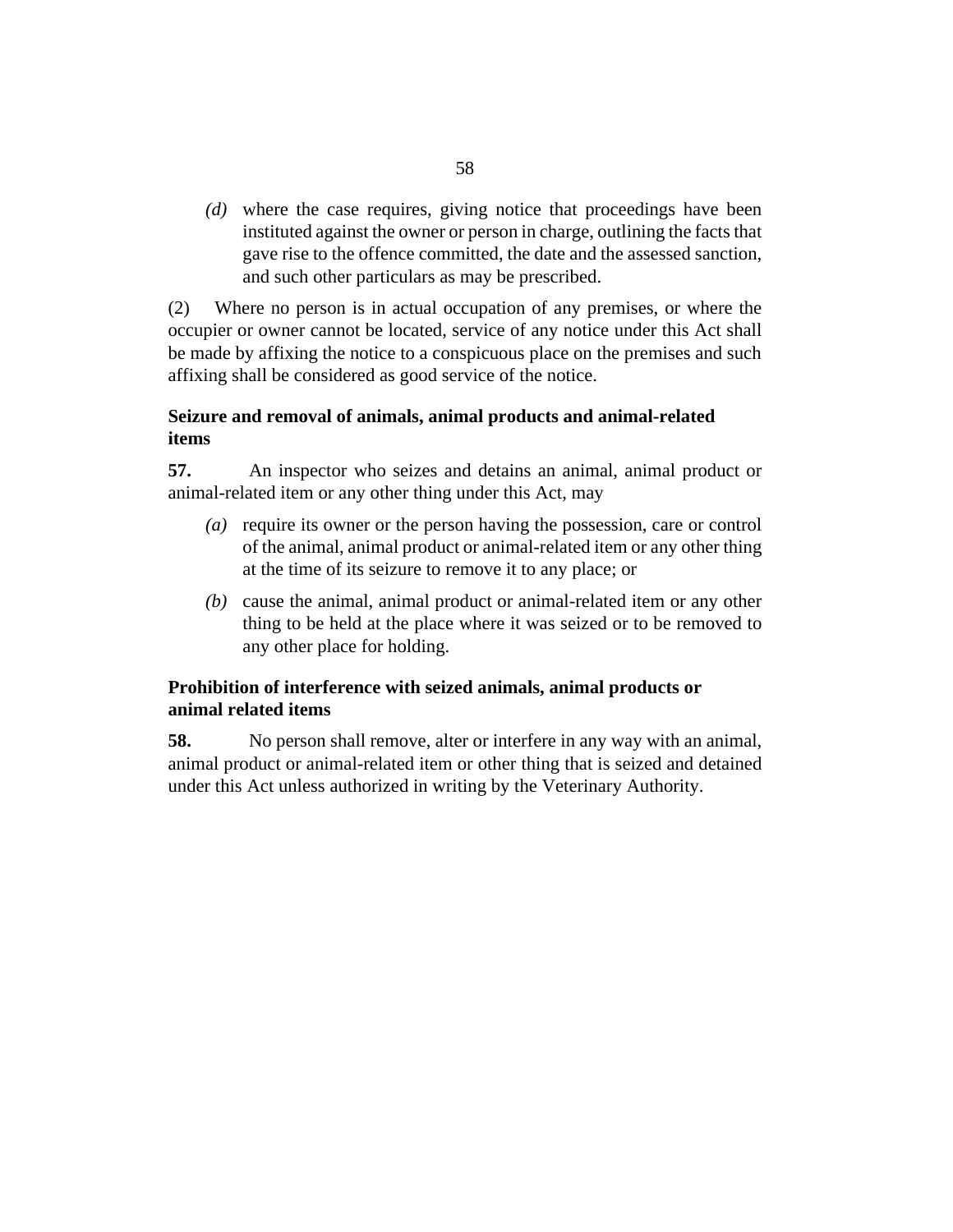# **Detention and disposal of animal, animal product or animal-related item**

Where an animal, animal product, animal-related item or other thing has been seized and detained and an inspector has determined that the animal, animal product or animal-related item or other thing **59.**(1)

- (a) is in conformity with the provisions of this Act; and
- $(b)$  does not pose a risk of the spread of disease,

the Veterinary Authority shall institute proceedings to sell or destroy the animal, animal product or animal-related item or other thing within the prescribed period.

The Veterinary Authority may dispose of an animal, animal product or animal-related item or other thing, or require its owner or person in charge to dispose of it, where the animal, animal product or animal-related item or other thing (2)

- has been in contact with or in close proximity to another animal, animal *(a)* product or animal-related item or other thing that was, or is suspected of having been, infected or contaminated by a notifiable disease or a causative agent of a disease;
- (b) is, or is suspected of being, infected or contaminated by a disease or a toxic substance; or
- $(c)$  is, or is suspected of being the vector of a pathogen, the causative agent of a disease or a toxic substance.

Where a detained animal is not claimed following a written notice served to the owner to claim the animal, the Veterinary Authority may sell the animal or destroy the animal within the prescribed period. (3)

In the case of an animal under subsection (2), the Veterinary Authority may be required to put down the animal to prevent suffering or otherwise ensure the welfare of the animal. (4)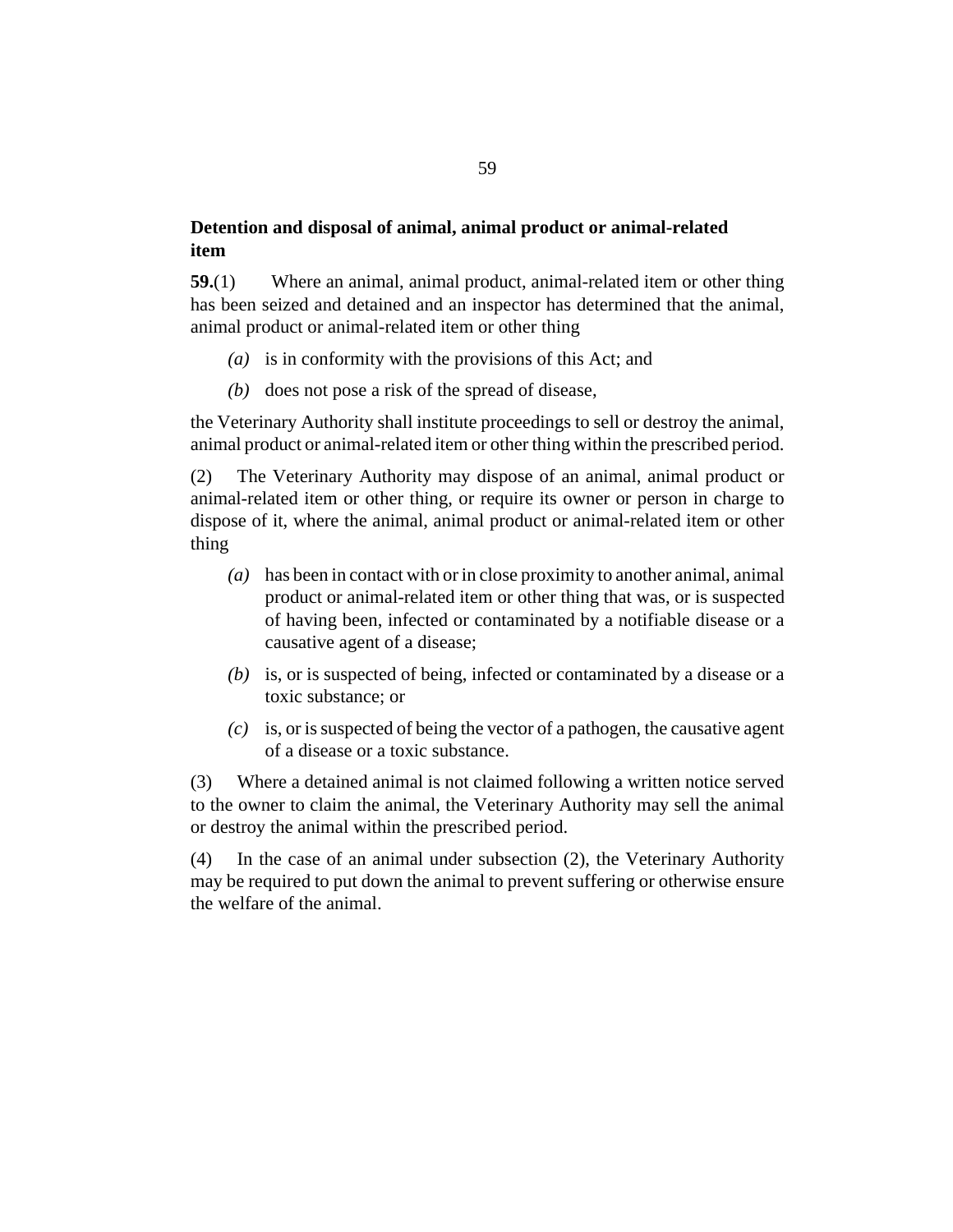#### **Appeals**

Any person aggrieved by an action or decision of an inspector or an official analyst may, within 7 days, appeal in writing to the Chief Veterinary Officer. **60.**(1)

The Chief Veterinary Officer shall give a final decision within 14 days, on technical matters but his decision shall not prejudice the right of an aggrieved party to appeal to a Judge in Chambers on a matter of law. (2)

Notwithstanding subsection (1) and (2), the Chief Veterinary Officer shall act in a timely manner in response to a notifiable disease. (3)

### PART X

### OFFENCES AND PENALTIES

# **Offences and penalties**

A person who personally or indirectly through an employee or agent **61.**(1)

- moves an animal, animal product or animal-related item out of a *(a)* quarantine station, an infected area, place or zone, containment zone, or any other place following a prohibition to do so by the Veterinary Authority, without a written movement permit allowing such movement;
- (b) possesses, sells, offers for sale, transports, imports or exports any animal, animal product or animal-related item knowing it is infected with, or may transmit, a notifiable disease, or intentionally permits or causes the introduction or spread of any notifiable disease;
- imports any animal, animal product or animal-related item without a *(c)* permit, certificate or other authorization where required, or otherwise contrary to any requirements specified under this Act;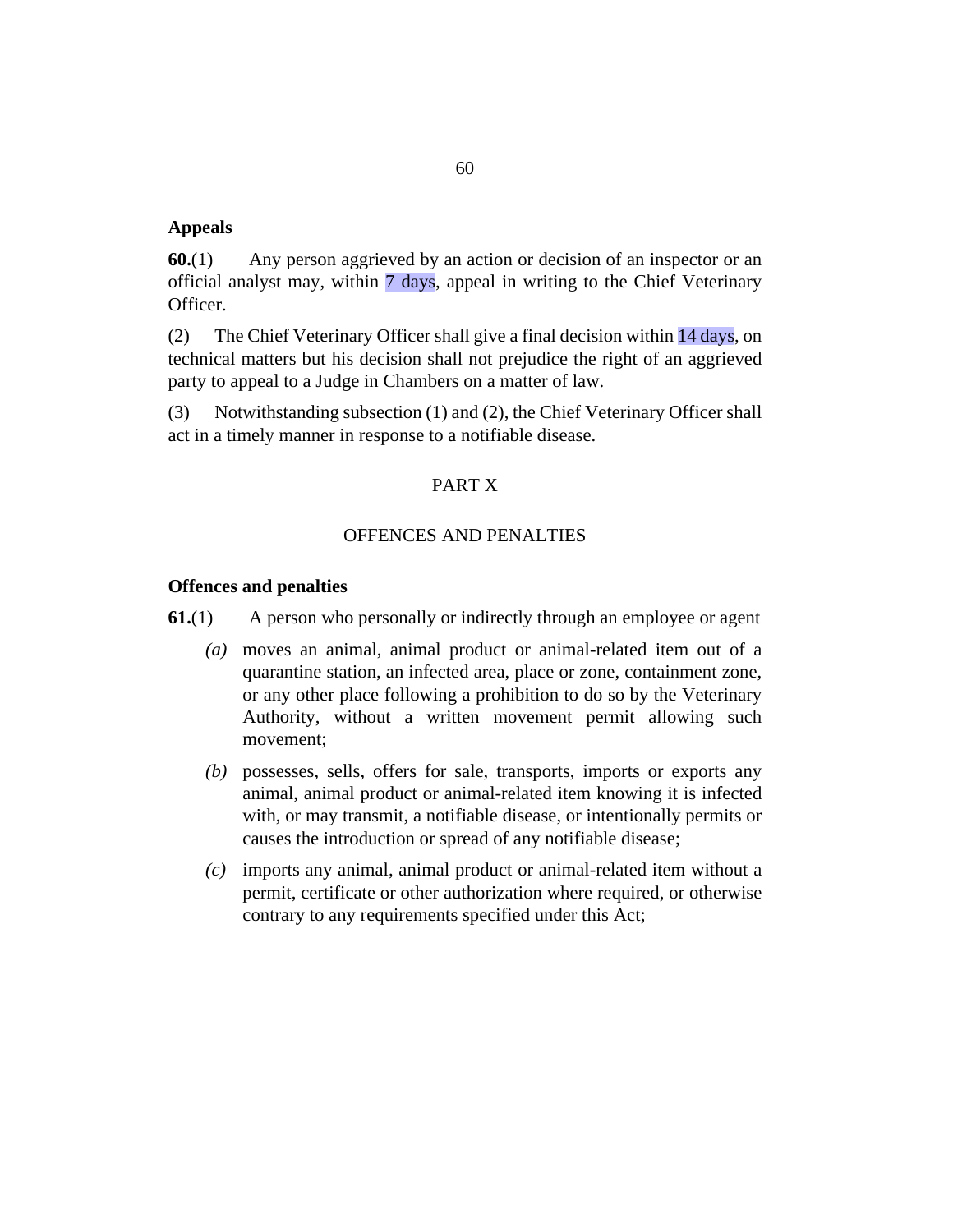- imports any animal, animal product or animal-related item illegally or *(d)* knowingly except through a designated point of entry;
- imports, distributes or offers for sale any veterinary medicinal products *(e)* except in accordance with this Act;
- carries out activities which require a permit or other authorisation by *(f)* the Veterinary Authority without receiving a permit or authorisation;
- tortures, cruelly treats, or treats an animal contrary to animal welfare *(g)* requirements in Part VI; or
- exports any animal or animal product except in accordance with this *(h)* Act;

is guilty of offence and shall be liable on summary conviction to a fine to a fine of \_\_\_\_\_\_\_\_\_ or to imprisonment for a term of \_\_\_\_\_\_\_\_\_\_\_, or to both fine and imprisonment.

- A person who personally or indirectly through an employee or agent (2)
	- fails to comply with any order, direction or permit lawfully made or *(a)* granted;
	- attempts to improperly influence an inspector in the exercise of his *(b)* official functions;
	- fails to allow a search or inspection authorised under this Act; *(c)*
	- (d) knowingly or recklessly provides information which is false, for the purpose of obtaining any document;
	- assaults, resists, threatens, or wilfully obstructs any officer while *(e)* exercising lawful powers under this Act;
	- poses as an inspector; or *(f)*
	- (g) otherwise contravenes the provisions of this Act,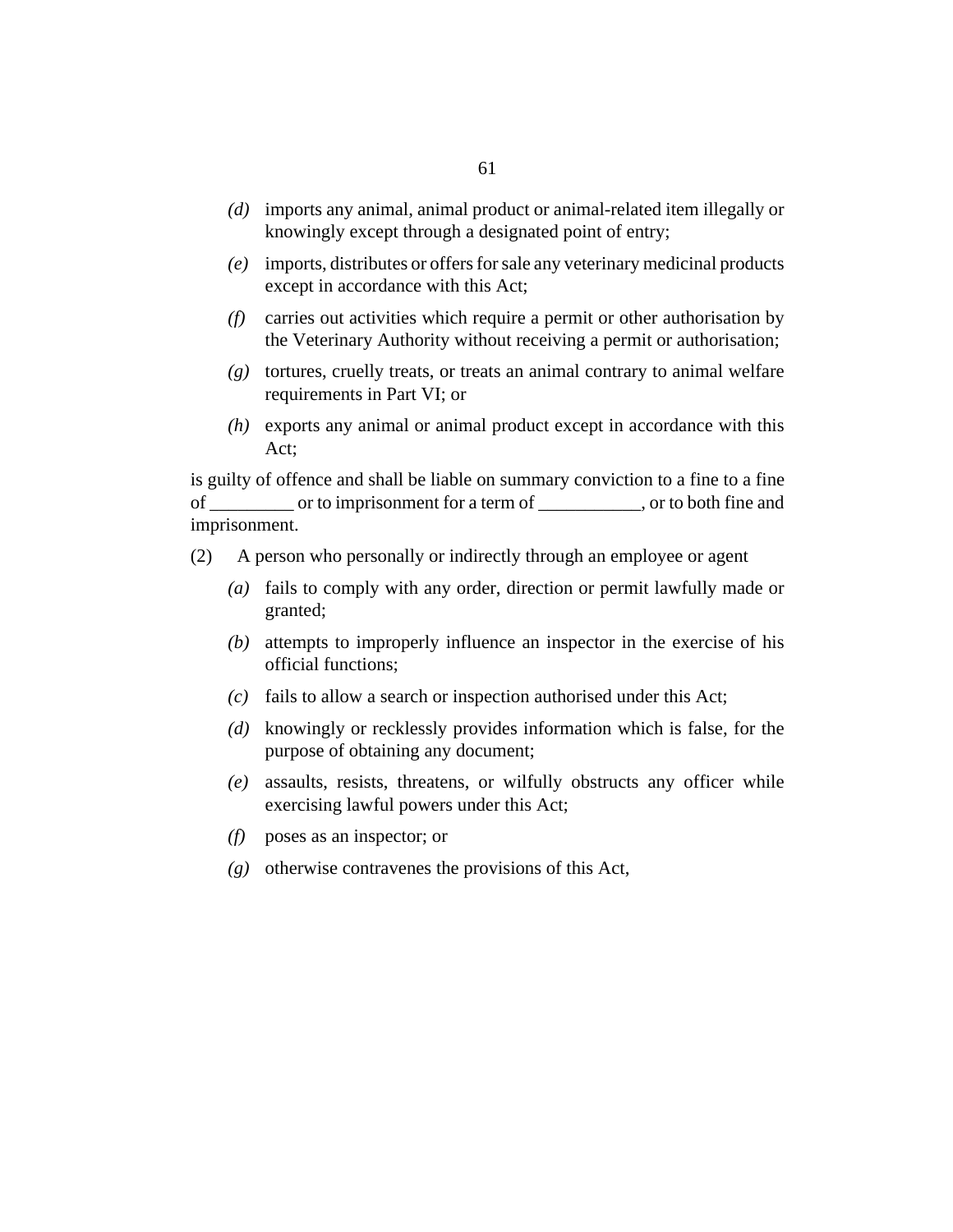is guilty of an offence and shall be liable on summary conviction to a fine of or to imprisonment for a term of can control or to both fine and imprisonment.

# **Offences by officials and penalties**

An inspector, official analyst or other official of the Veterinary Authority who **62.**(1)

- agrees to do or abstains from doing, permits, conceals, or connives in *(a)* doing any act or thing contrary to the proper execution of his official duties under this Act or any other enactment;
- (b) discloses any confidential information acquired in the performance of his official duties relating to any person, firm, or business, except when required to do so by his supervisor in the course of official duties, or where ordered to do so by any court,
- $(c)$  otherwise abuses his powers granted under this Act,

is guilty of an offence.

An inspector who in connection with any official duty, directly or indirectly asks for or takes any payment, gratuity or other reward to which that inspector is not entitled is guilty of an offence. (2)

An inspector, official analyst or other official of the Veterinary Authority who is guilty of an offence under subsection (1) or (2) shall be liable (3)

- ( $a$ ) to be ineligible for reappointment to the office held;
- (b) to be disciplined under the provisions of the *[Public Service Act](http://barbadosparliament-laws.com/en/showdoc/cs/29)*, [Cap. 29](http://barbadosparliament-laws.com/en/showdoc/cs/29); or
- $(c)$  in the case of an inspector, to be suspended from performing the duties of an inspector for a prescribed time.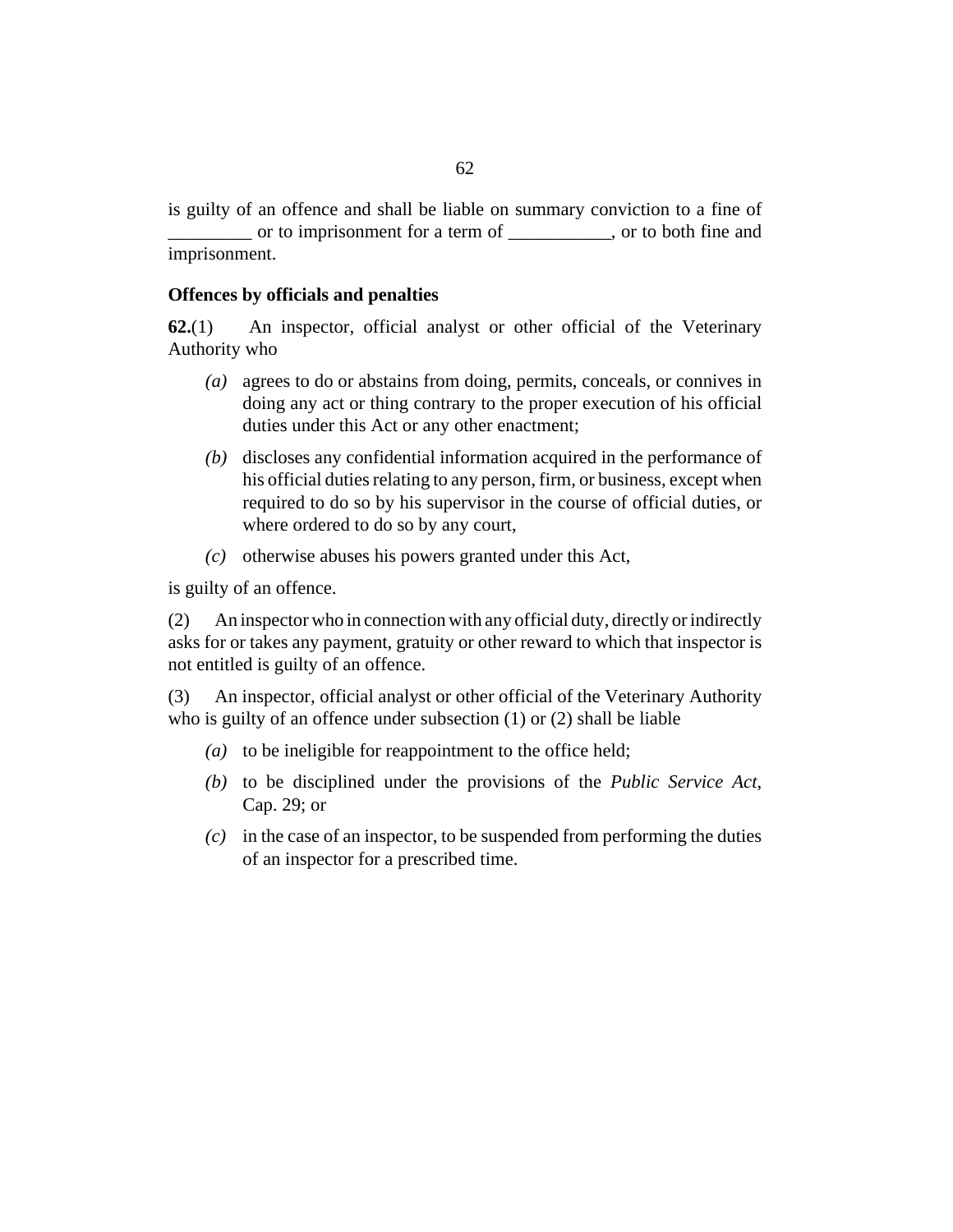# **Procedure for offences**

Where an inspector reasonably believes that a person has contravened any of the provisions of this Act, he shall provide that information to the Chief Veterinary Officer. **63.**(1)

The Chief Veterinary Officer shall determine whether the matter shall be subject to (2)

- (a) criminal prosecution;
- (b) an administrative penalty; or
- both criminal prosecution and administrative penalty. *(c)*

# **Evidence**

- In any prosecution for an offence under this Act, **64.**
	- a declaration, certificate, report or other document of the Veterinary Authority or an analyst, inspector or member of the Police Force, purporting to have been signed on behalf of the Veterinary Authority or the analyst, inspector or member of the Police Force, is in the absence of evidence to the contrary, proof of the matters asserted in it; and *(a)*
	- a copy of an extract from any record or other document that is made *(b)* by the Veterinary Authority or an analyst, inspector or member of the Police Force under this Act and certified as a true copy of the extract is admissible in evidence.

# **Forfeiture**

Where a person is convicted of an offence under this Act, the Court may, on its own motion or at the request of any party to the proceedings, in addition to any penalty imposed, order that any animal, animal product or animalrelated item or other thing by means of or in relation to which the offence was committed or any proceeds realized from its disposition, be forfeited to the Crown. **65.**(1)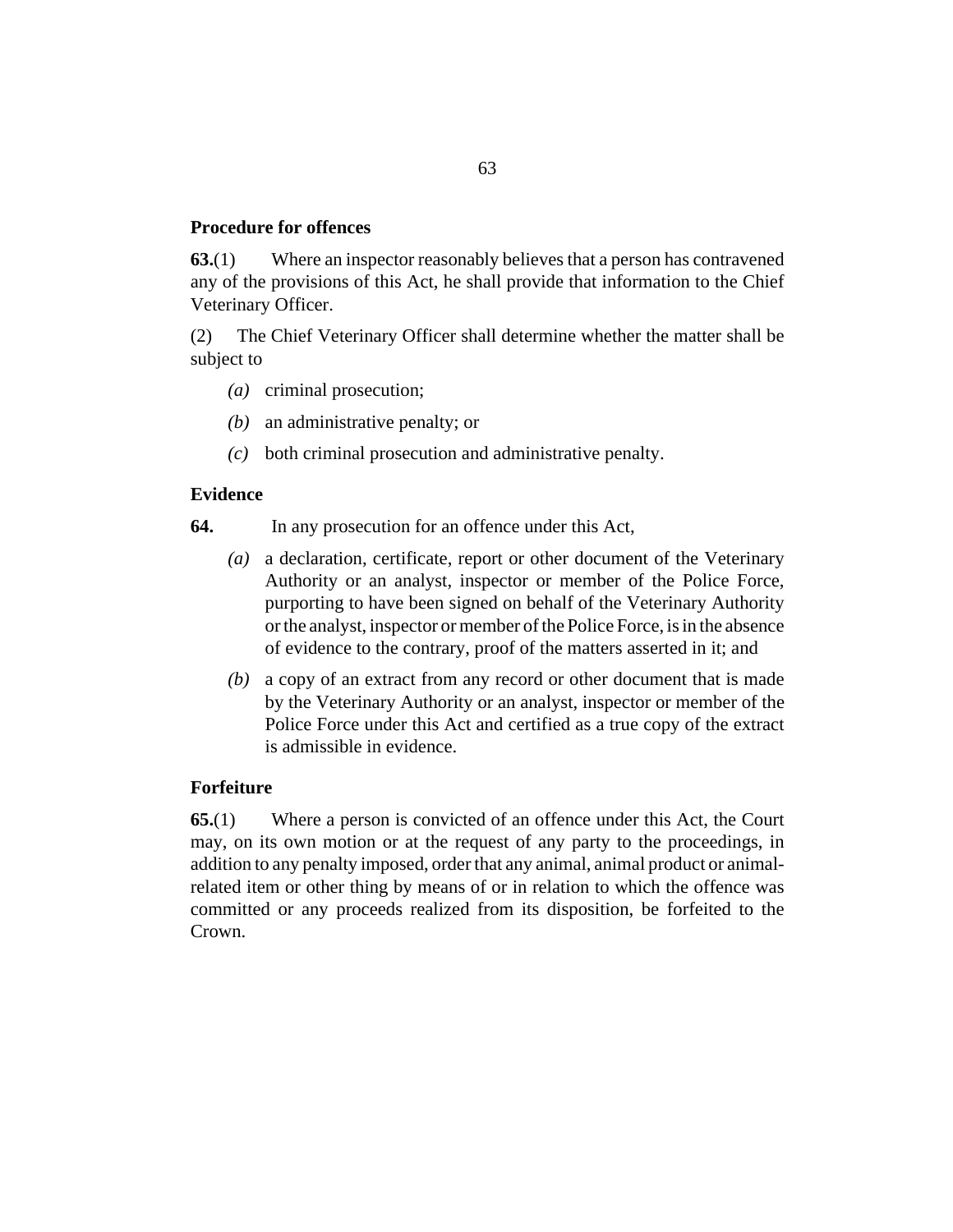Where the owner or person in charge of an animal, animal product or animal-related item or other thing is convicted of an offence under this Act and a fine is imposed, the animal, animal product, animal-related item or other thing may be (2)

- (a) detained until the fine is paid;
- sold in satisfaction of the fine; or *(b)*
- destroyed. *(c)*

Notwithstanding subsection (2), in the case of an animal, the owner or person in charge shall be liable for the cost associated with the welfare, food and shelter of the animal during its detention and prior to its sale or destruction. (3)

Where the Court does not order the forfeiture of an animal, animal product or animal-related item or other thing, the animal, animal product or animalrelated item or other thing, or any proceeds realized from its disposition shall be returned to the owner or person in charge at the time of its seizure. (4)

The Veterinary Authority shall determine the appropriate holding of any animal, animal product or animal-related item seized or forfeited under this Act prior to its disposition by a magistrate. (5)

### **Limitation on liability**

The Crown shall bear no liability for loss resulting from the destruction or disposal of any animal, animal product or animal-related item carried out in accordance with this Act. **66.**

### **Good faith defence**

No member of staff of the Veterinary Authority, official analyst, official laboratory or other Government Department shall be liable to suit or to prosecution in respect of anything done in good faith in the performance of official functions under this Act. **67.**(1)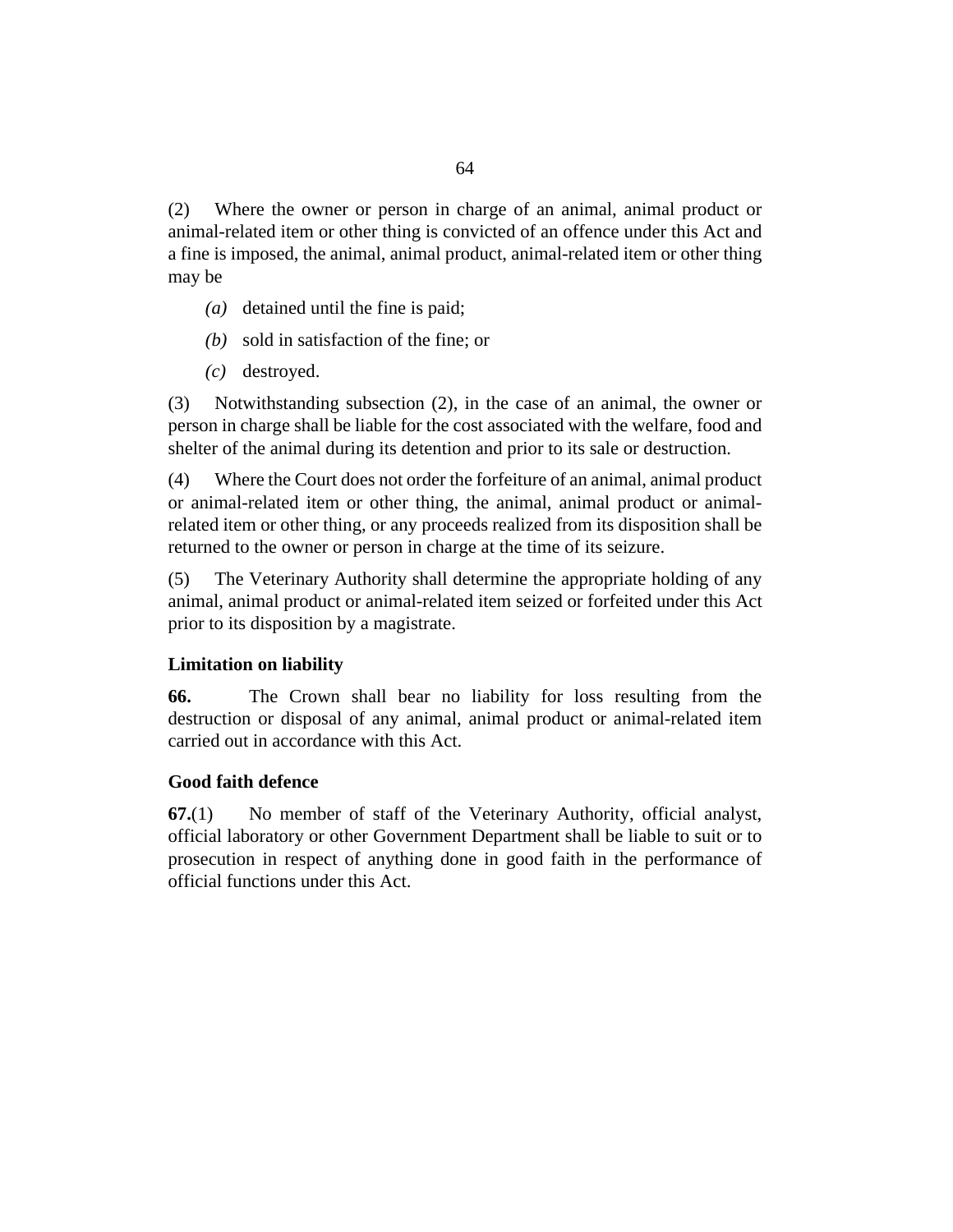Subsection (1) shall not apply to civil or criminal liability for personal injury or death. (2)

# **Fixed penalty notice for prescribed offences**

This section shall apply to any offence prescribed by regulations as a fixed penalty offence. **68.**(1)

For the purposes of this Act a fixed penalty offence is any offence for which the maximum penalty, excluding any additional fines if the offence is a continuing one, does not exceed  $\qquad \qquad$ . (2)

Where on any occasion an inspector finds a person who he has reason to believe is committing, or has committed, a fixed penalty offence, he may on the spot, issue that person a fixed penalty notice, and shall inform the person (3)

- (a) to appear before the magistrate on the date specified; or
- pay the fixed penalty, *in lieu* of appearance before a magistrate. *(b)*

Where a person is issued a fixed penalty notice in respect of a fixed penalty (4) offence and

- pays the fine within the time prescribed in the fixed penalty notice, no *(a)* proceedings shall be instituted for that offence and he shall be treated for all purposes in law as a person who has not committed, been charged with, prosecuted for, convicted of or sentenced for the offence in respect of which the payment was made; or
- (b) does not pay the fine within the time prescribed in the fixed penalty notice, the Veterinary Authority shall decide whether to
	- (i) increase the fine to be paid through written notice, specifying a new time period for payment; or
	- (ii) take other action as established under this Act.
- A fixed penalty notice shall (5)
	- be in the form set out in regulations; *(a)*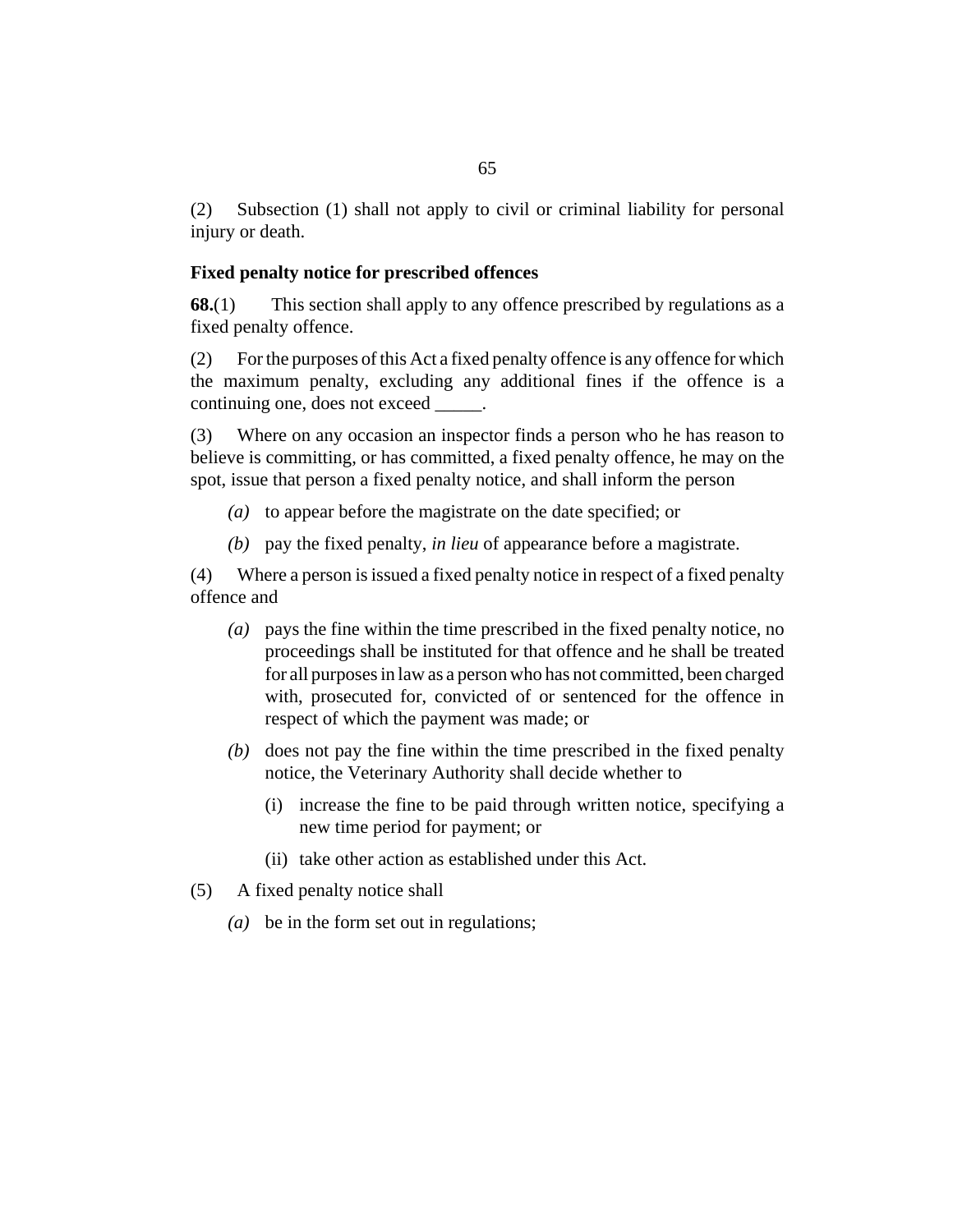- give such reasonable particulars of the circumstances alleged to *(b)* constitute the offence to which the notice relates; and
- state *(c)*
	- the amount of the fixed penalty, which shall not exceed twenty per cent of the maximum amount of any fine that is specified under this Act in respect of the offences to which the fixed penalty notice relates; (i)
	- (ii) the period for paying the fixed penalty, which shall not exceed twenty-one days upon receipt of the fixed penalty notice; and
	- (iii) the person to whom, and the address at which
		- (A) the fixed penalty may be paid, and
		- (B) any correspondence relating to the fixed penalty notice may be sent;
		- (C) the method or methods by which payment may be made; and
		- (D) the consequences of not making a payment within the period for paying the fixed penalty.

The Chief Veterinary Officer may extend the period for paying the fixed penalty in any particular case if he considers it appropriate to do so by sending notice to the person to whom the fixed penalty notice was given. (6)

The admission of guilt and the fixed penalty paid under this section shall be dealt with by the magistrate in the same manner as adjudication in Court of an offence punishable on summary conviction and for which no conviction is recorded. (7)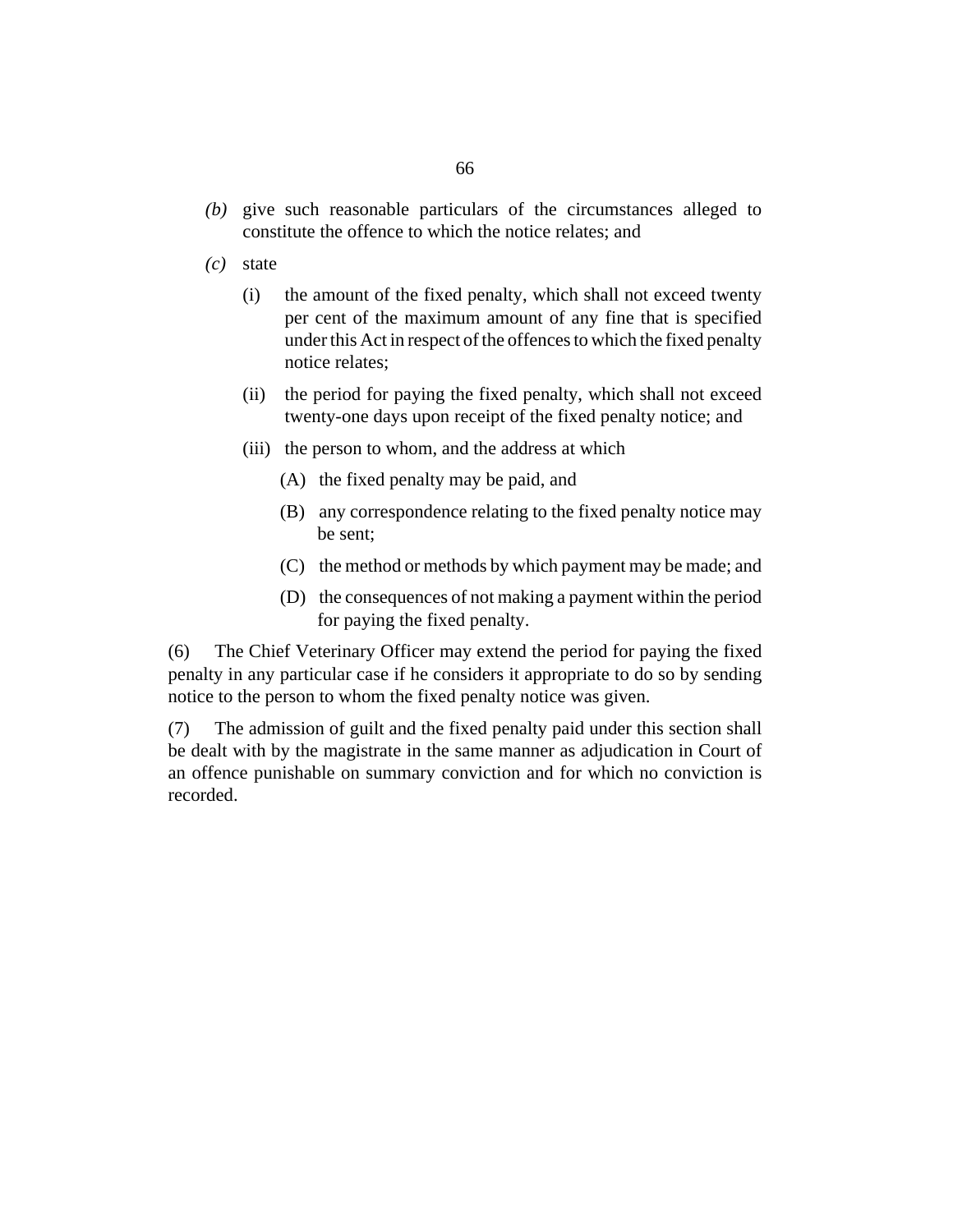# **Administrative penalty**

Where a person has not complied with the provisions of this Act, and the matter is not sufficiently serious as to warrant criminal prosecution, the Veterinary Authority may **69.**(1)

- suspend or revoke any permit or other authorization; *(a)*
- (b) suspend or close the operations at an establishment;
- seize or confiscate an animal, animal product or animal-related item, *(c)*

and an inspector shall issue a written notice to the owner of the animal, animal product or animal-related item, providing the reasons for the decision, and may include in the notice, an obligation to pay a fine not exceeding \_\_\_\_\_\_.

In cases of serious or repeated violations of this Act, or of a permit or other authorization issued by the Veterinary Authority, the Veterinary Authority shall recommend to the ministry responsible for the issue of a business license, that the business operating license be revoked. (2)

On the receipt of a recommendation to revoke the business license, the ministry responsible for the issue of a business license shall suspend or revoke the business license within seven days of receipt of the recommendation. (3)

Where the failure of a person to comply with the provisions of a notice issued under this Act results in either a spread of a disease or poses a serious risk to the animal health status of the country, such person may have his establishment closed, or any license issued under this Act cancelled. (4)

# **Unpaid administrative fine or fixed penalty to constitute a debt to the Crown**

The amount of an outstanding administrative fine constitutes a debt due to the Crown and is recoverable in accordance with the provisions of the *[Debtors Act](http://barbadosparliament-laws.com/en/showdoc/cs/196)*, Cap. 196. **70.**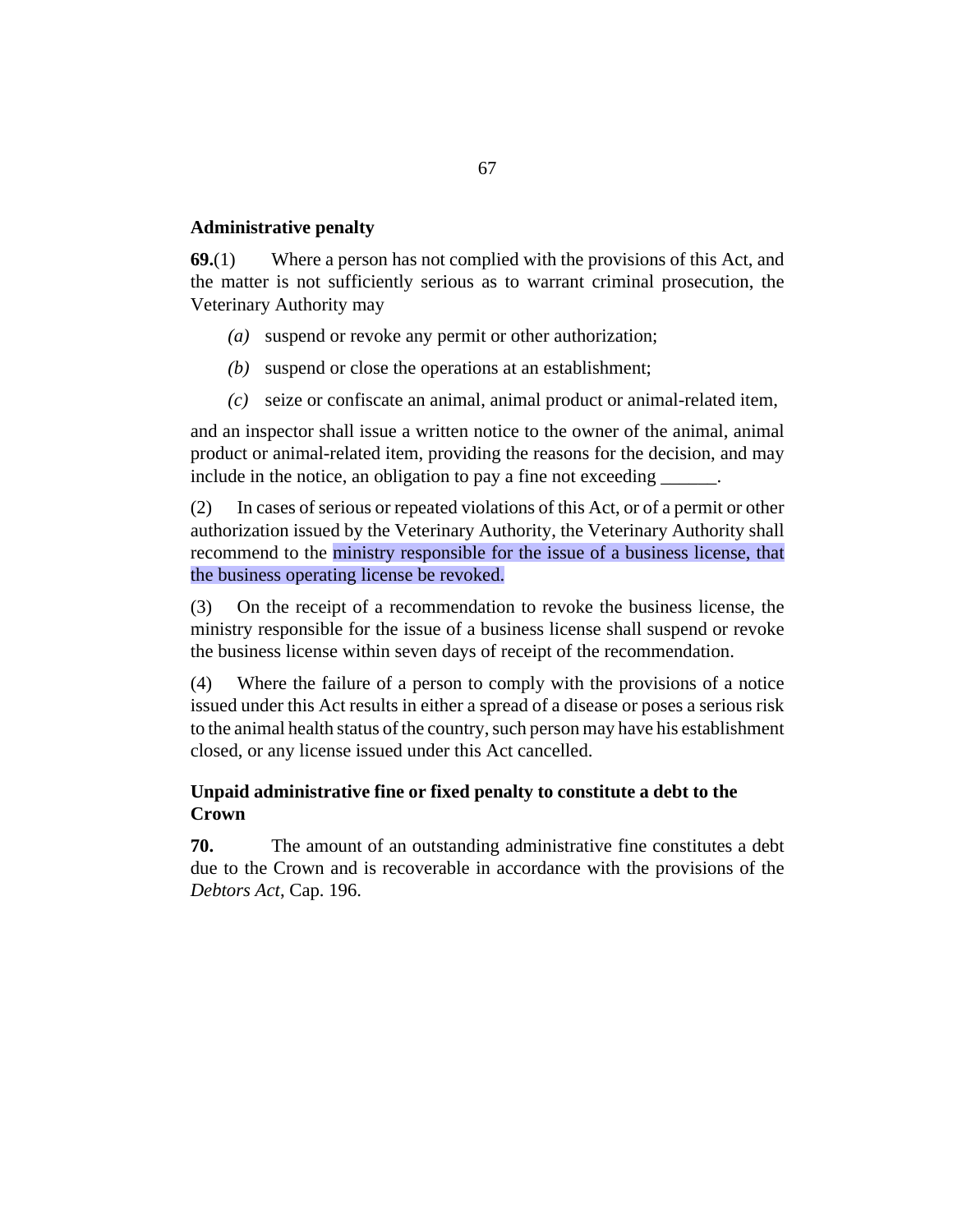#### **Powers of the Chief Veterinary Officer in administrative proceedings**

Where a matter is to be dealt with administratively by the Chief Veterinary Officer, the Chief Veterinary Officer may in writing **71.**

- stay the proceedings for condemnation of anything forfeited under this *(a)* Act;
- (b) restore anything seized under this Act, subject to conditions, if any;
- impose, reinstate or revoke penalties or fines as the case may be, in *(c)* respect of non-prosecutable breaches or offences dealt with administratively under this Act
- seize an animal, animal product or animal-related item; or *(d)*
- mitigate or remit any fine or penalty imposed or restore anything seized *(e)* under this Act.

# PART XI

### **MISCELLANEOUS**

#### **Charging of fees**

The Veterinary Authority shall charge fees for the following services in accordance with the *[Agricultural, Diagnostic & Other Services \(Fees\) Act](http://barbadosparliament-laws.com/en/showdoc/cs/252A)*, [Cap. 252A:](http://barbadosparliament-laws.com/en/showdoc/cs/252A) **72.**(1)

- applications for a permit or veterinary certificate relating to the import, *(a)* export and transit of an animal, animal product and animal related item;
- (b) laboratory services;
- inspections; *(c)*
- (*d*) quarantine.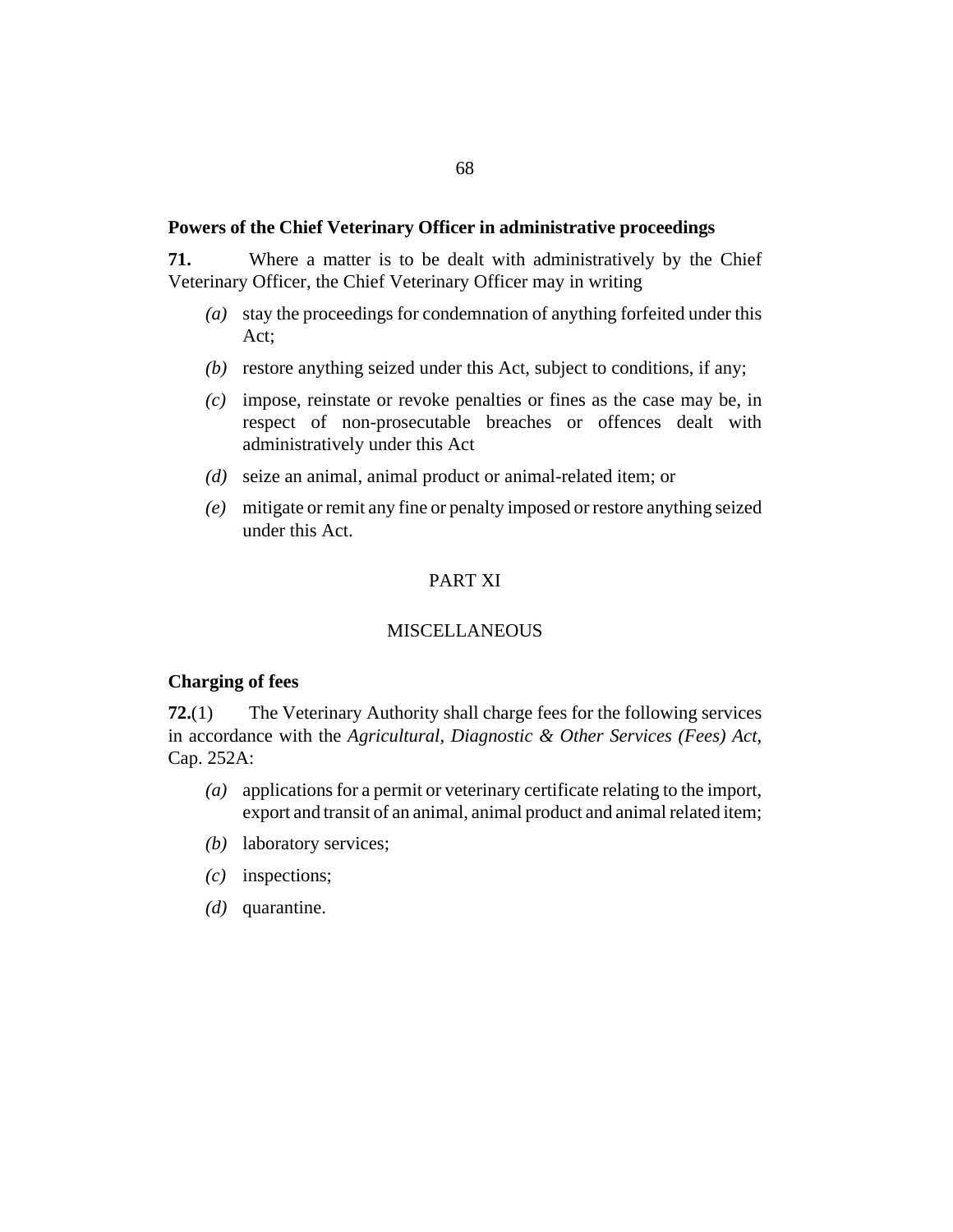The fees charged under this Act shall be based on the cost of the service only and shall be prescribed in regulations. (2)

# **Assistance and co-operation**

The Veterinary Authority may request from public officers, ministries and departments of Government, statutory bodies and private organizations the provision of such facilities and services to assist inspectors in the performance of their functions and the exercise of their powers under this Act. **73.**(1)

The Veterinary Authority may enter into agreements that establish cooperation and collaboration arrangements, for the purposes of subsection (1). (2)

# **Documents**

A document required to be furnished to the Minister or an inspector under this Act or any regulation or order made thereunder may be furnished in electronic form. **74.**(1)

Where a document referred to in subsection (1) is furnished in electronic form, an original hard copy of the document shall be furnished to the Minister or an inspector where required, within a reasonable period after the documents are furnished in electronic form. (2)

# **Regulations**

The Minister may, on the advice of the Veterinary Authority, make Regulations to give effect to the provisions of this Act. **75.**(1)

In particular and without prejudice to the generality of subsection (1), Regulations may provide for all or any of the following: (2)

- (a) the designation of the ports of entry and exit in Barbados at which animals, animal products or animal-related items or other things, may be landed and imported;
- $(b)$  the movement of animals, animal products or animal-related items or other things into, within, or out of, any infected place, infected area,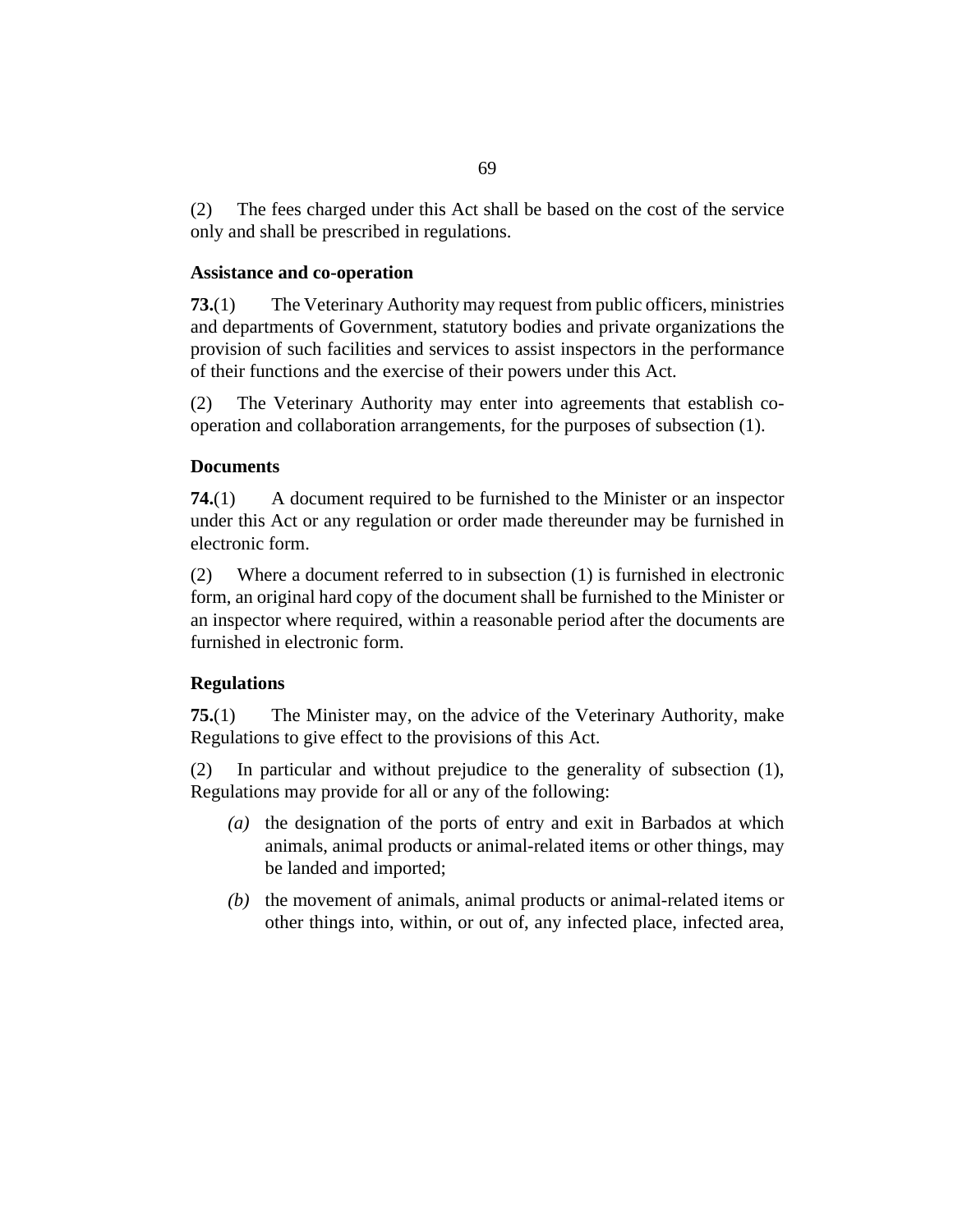infected zone, infected compartment, containment zone, free zone or free compartment;

- (c) the examination, inspection, cleansing, destruction, disposal, seizure and detention of any animal, animal product or animal-related item or other thing;
- prescribing risk assessment studies as the basis for approving measures *(d)* under this Act;
- (e) the requirements, procedures and forms required for the import, export and transit of animals, animal products and animal-related items into, within or from Barbados;
- $(f)$  the fees to be charged, the persons to whom they are to be paid and the manner in which they may be recovered;
- $(g)$  the requirements for animal welfare;
- animal identification and traceability systems, including any marking *(h)* by tagging or in any other manner a condition of import to enable trace back to the country of origin;
- $(i)$  the application of any test for any notifiable or other infectious or contagious disease or of any treatment, vaccination or inoculation of animals imported into Barbados;
- control of ante-mortem and post-mortem inspections *(j)*
- $(k)$  the quarantine of animals, the duration of the quarantine to be imposed on each category of animal, the category of animals to be exempted, and the circumstances under which exemption may be granted;
- (*l*) the requirements relating to the operation of quarantine stations and facilities to be used for the purpose of animal quarantine;
- $(m)$  the requirements relating to border inspection facilities;
- $(n)$  the procedures to be followed by inspectors, official analysts, and official laboratories in the exercise of their functions under this Act;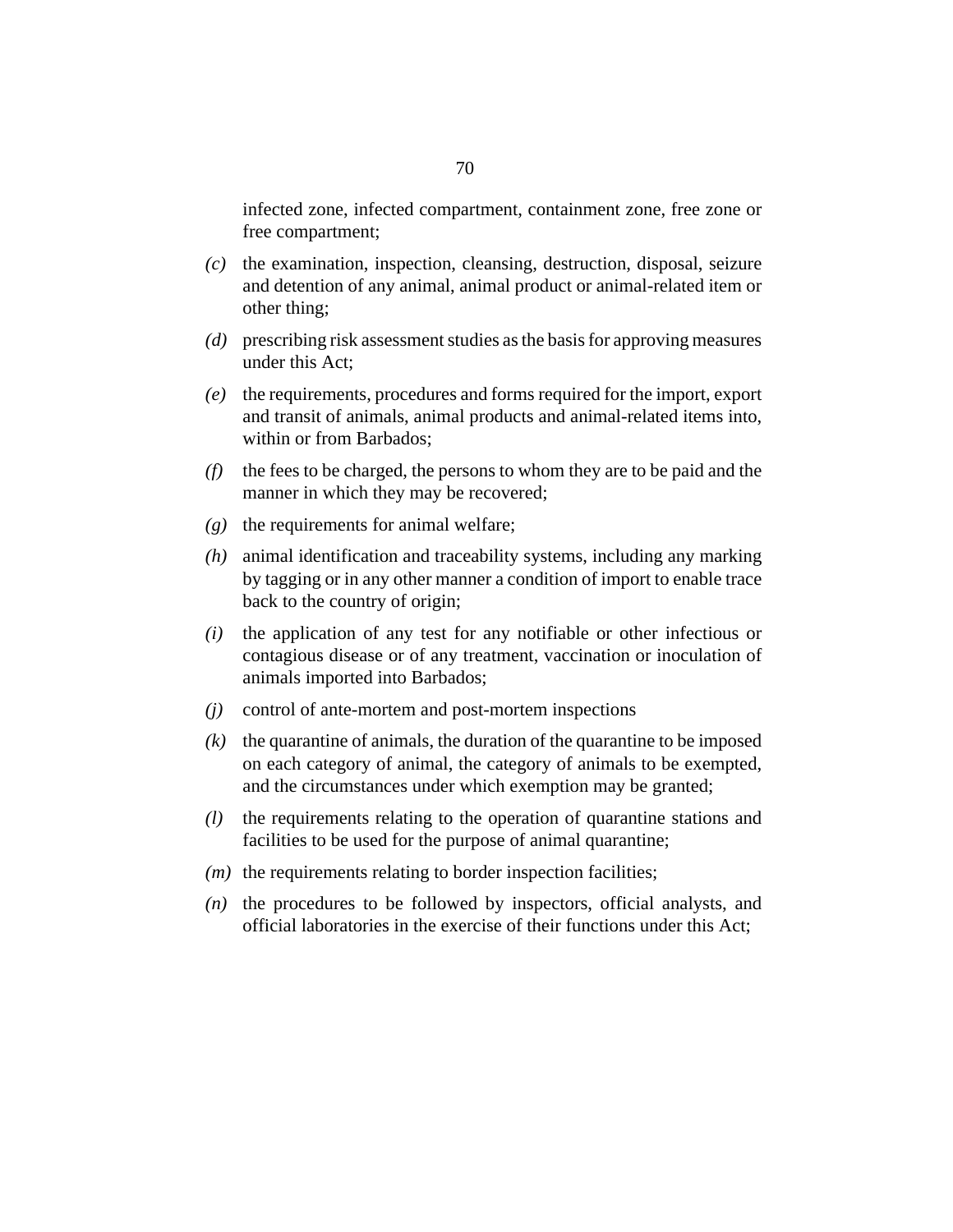- (o) the actions and treatments to decontaminate or disinfect any place or thing, including vehicles and ships, that is likely to be a vector of or to be contaminated by any disease or toxic substance;
- planning and preparedness for animal disease emergencies; *(p)*
- $\eta$  the time at which, and the conditions under which, animals may be destroyed and disposed of;
- $(r)$  the diseases to be classified as notifiable diseases;
- (s) the inspection procedures and forms to be used by inspectors;
- the regulation of the manufacture, import, sale, advertisement, use and waste disposal of veterinary medicinal products, including animal feeds containing veterinary medicinal products, as well as waste contaminated with veterinary medicinal products; *(t)*
- any other matter for the better carrying out of the provisions of this Act. *(u)*

# **Amendment of Schedules**

The Minister may by Order amend the *Schedules*. **76.**

#### **Repeal and savings**

The *[Animal \(Diseases and Importation Control\) Act](http://barbadosparliament-laws.com/en/showdoc/cs/253)*, Cap. 253 is repealed. **77.**(1)

The following enactments shall remain in force in so far as they are not inconsistent with the provision of this Act, until repealed or revoked: (2)

- *[Animals \(Civil Liability\) Act](http://barbadosparliament-laws.com/en/showdoc/cs/194A)*, Cap. 194A; *(a)*
- *[Animal \(Diseases and Importation\)\(Importation Control\)](http://barbadosparliament-laws.com/en/showdoc/cr/1961/53) Regulations* [\(L.N. 1961 No. 53\)](http://barbadosparliament-laws.com/en/showdoc/cr/1961/53); *(b)*
- *[Animal \(Diseases and Importation\) \(Anthrax\)](http://barbadosparliament-laws.com/en/showdoc/cr/1951/266) [Regulations](http://barbadosparliament-laws.com/en/showdoc/cr/1951/266)* (1951/266); *(c)*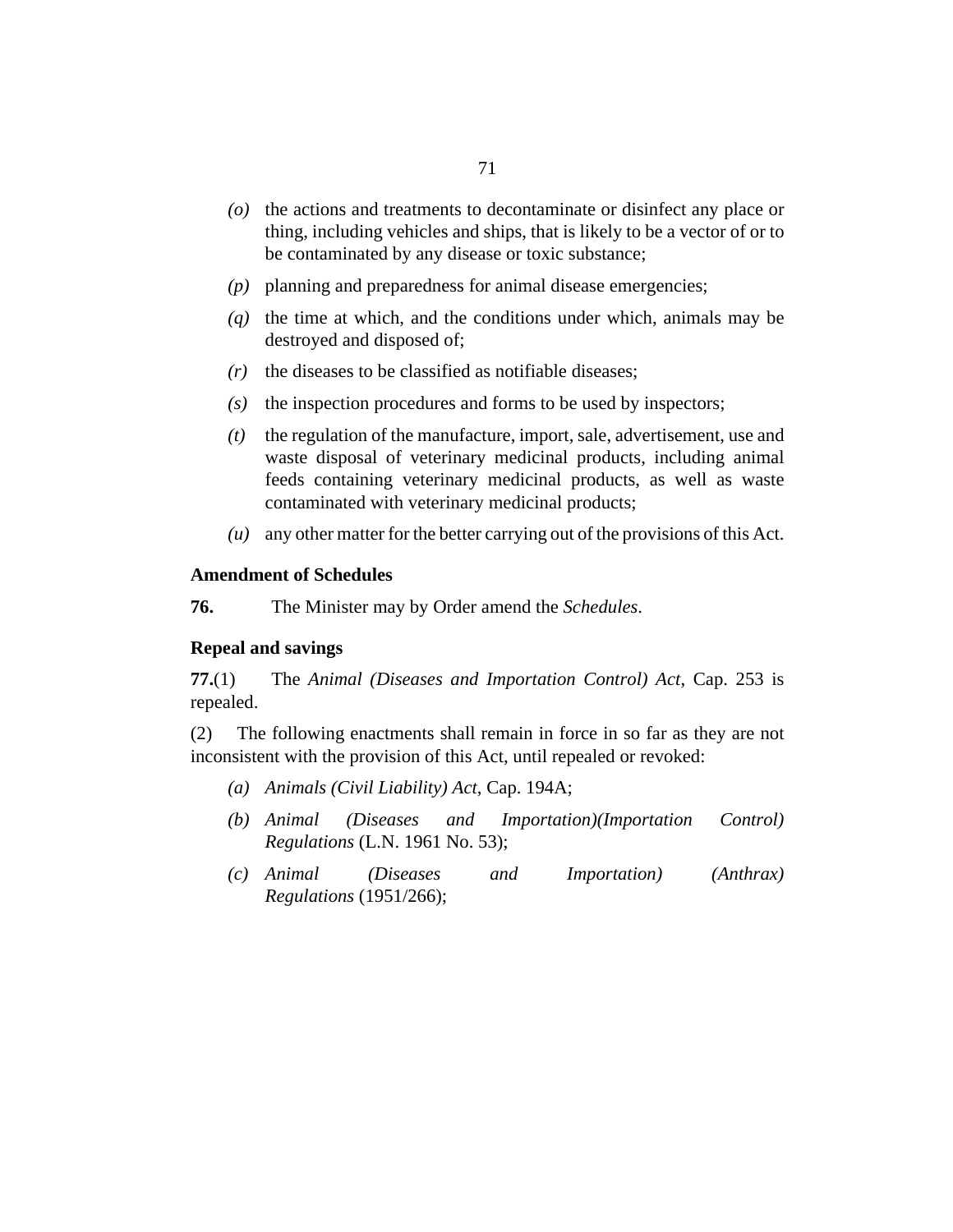- *[Animal \(Diseases and Importation\)\(Epizootic Abortion\)](http://barbadosparliament-laws.com/en/showdoc/cr/1951/272) [Regulations](http://barbadosparliament-laws.com/en/showdoc/cr/1951/272)* (1951/272); *(d)*
- *[Animal \(Diseases and Importation\)\(Rabies\) Regulations](http://barbadosparliament-laws.com/en/showdoc/cr/1951/273)* (1951/273); *(e)*
- *[Animal \(Diseases and Importation\)\(Communicable Animal Diseases\)](http://barbadosparliament-laws.com/en/showdoc/cr/1951/280) (f) [\(Swine Fever\) Regulations](http://barbadosparliament-laws.com/en/showdoc/cr/1951/280)* (1951/280);
- *[Animal \(Diseases and Importation\)\(Foot and Mouth Disease\)](http://barbadosparliament-laws.com/en/showdoc/cr/1952/383) (g) [Regulations](http://barbadosparliament-laws.com/en/showdoc/cr/1952/383)* (1952/383);
- *[Animal \(Diseases and Importation\)\(Diseases\)\(Amblyomma](http://barbadosparliament-laws.com/en/showdoc/cr/1995/9) [Variegatum Heartwarer and Dermatophilosis\)\(Prevention and](http://barbadosparliament-laws.com/en/showdoc/cr/1995/9) [Control\) Regulations](http://barbadosparliament-laws.com/en/showdoc/cr/1995/9)* (S.I. 1995 No. 9); *(h)*
- *[Dog \(Licensing and Control\) Act](http://barbadosparliament-laws.com/en/showdoc/cs/177)*, Cap. 177; *(i)*
- *[Health Services Act](http://barbadosparliament-laws.com/en/showdoc/cs/44)*, Cap. 44; *(j)*
- *[Livestock \(Control of Strays\) Act](http://barbadosparliament-laws.com/en/showdoc/cs/139A)*, Cap. 139A; *(k)*
- *[Market and Slaughter-houses Act](http://barbadosparliament-laws.com/en/showdoc/cs/265)*, Cap. 265; *(l)*
- *[Prevention of Cruelty to Animals Act](http://barbadosparliament-laws.com/en/showdoc/cs/144A)*, Cap. 144A; *(m)*
- *[Swine Fever Act](http://barbadosparliament-laws.com/en/showdoc/cs/273)*, Cap. 273. *(n)*

#### **Act to bind the Crown**

This Act binds the Crown. **78.**

#### **Commencement**

This Act shall come into force ... **79.**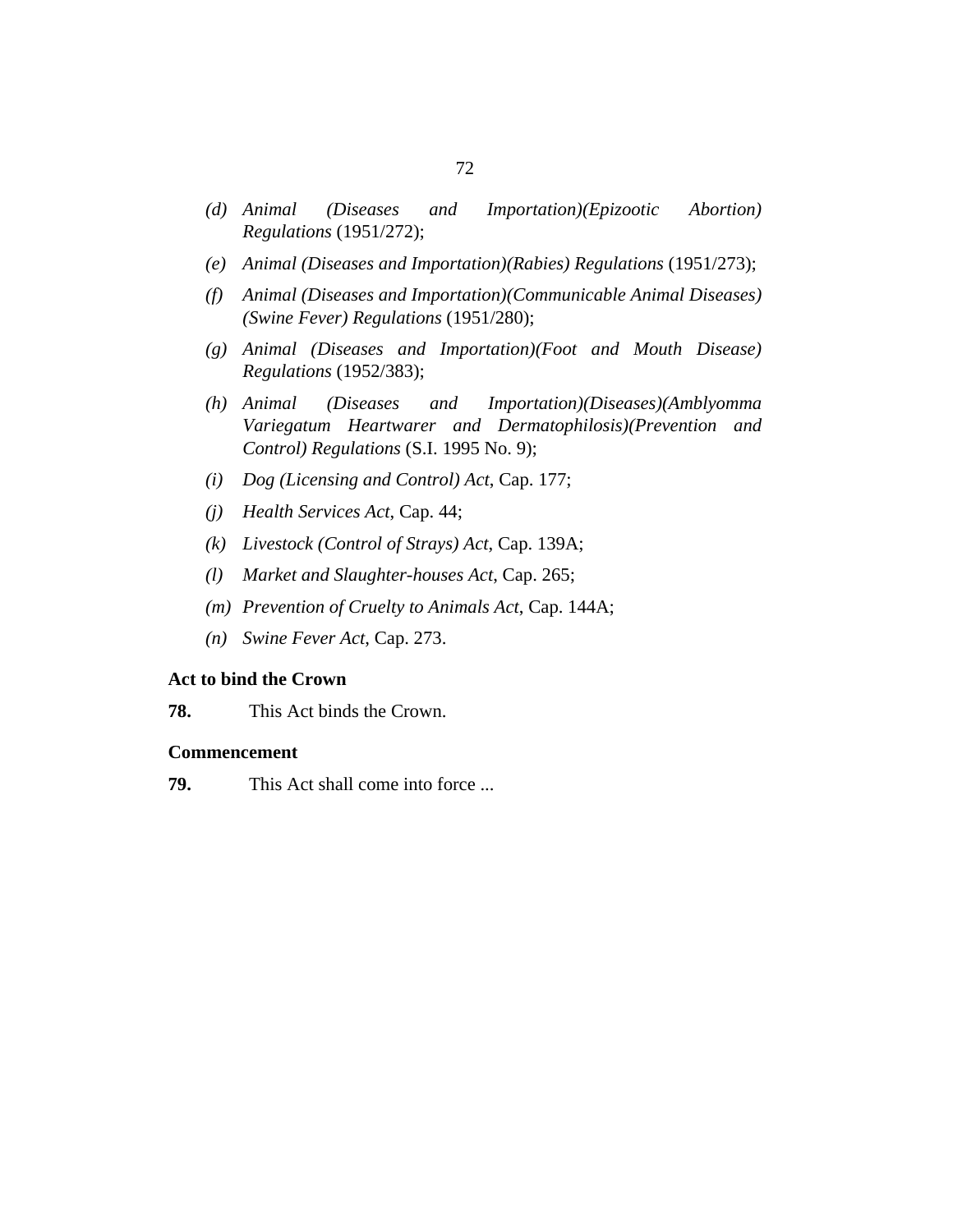## **FIRST SCHEDULE**

*(Section 9)*

List of notifiable animal diseases for terrestrial animals

*Animal Health and Veterinary Public Health Bill, 2021* (Act 2021- )

List of notifiable terrestrial animal diseases

## **Multiple species diseases, infections and infestations**

Anthrax Crimean Congo hemorrhagic fever Equine encephalomyelitis (Eastern) Heartwater Infection with Aujeszky's disease virus Infection with bluetongue virus Infection with *Brucella abortus*, *Brucella melitensis* and *Brucella suis* Infection with *Echinococcus granulosus* Infection with *Echinococcus multilocularis* Infection with epizootic hemorrhagic disease virus Infection with foot and mouth disease virus Infection with *Mycobacterium tuberculosis* complex Infection with rabies virus Infection with Rift Valley fever virus Infection with rinderpest virus Infection with *Trichinella* spp. Japanese encephalitis New World screwworm *(Cochliomyia hominivorax)* Old World screwworm *(Chrysomya bezziana)* Paratuberculosis (Johne's disease) Q fever Surra *(Trypanosoma evansi)* Tularemia West Nile fever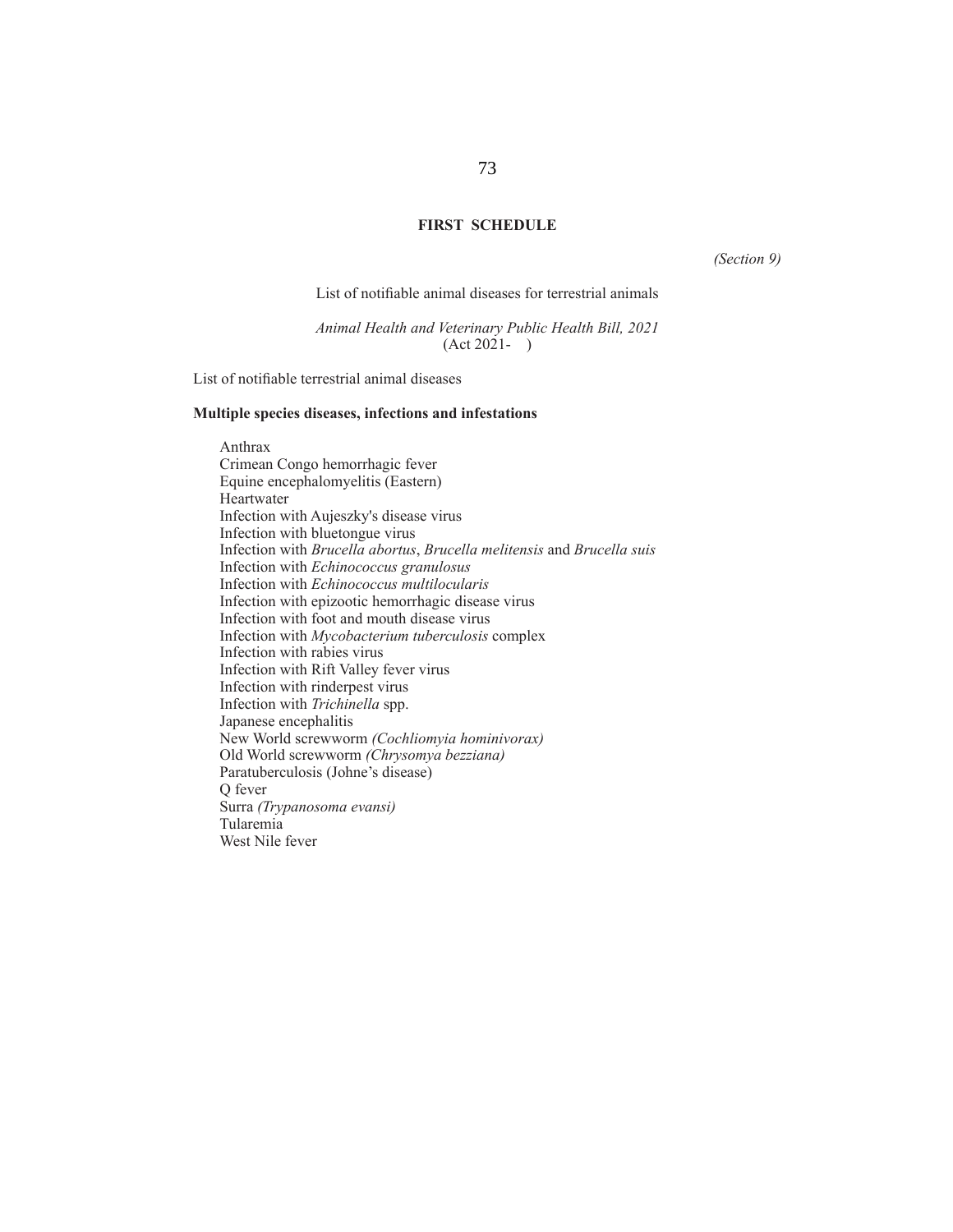*First Schedule - (Cont'd)*

#### **Cattle diseases and infections**

Bovine anaplasmosis Bovine babesiosis Bovine genital campylobacteriosis Bovine spongiform encephalopathy Bovine viral diarrhoea Enzootic bovine leukosis Haemorrhagic septicaemia Infection with lumpy skin disease virus Infection with *Mycoplasmamycoides* subsp. *mycoides* SC (Contagious bovine pleuropneumonia) Infectious bovine rhinotracheitis/infectious pustular vulvovaginitis Theileriosis Trichomonosis Trypanosomosis (tsetse-transmitted)

#### **Sheep and goat diseases and infections**

Caprine arthritis/encephalitis Contagious agalactia Contagious caprine pleuropneumonia Infection with *Chlamydia abortus* (Enzootic abortion of ewes, ovine chlamydiosis) Infection with peste des petits ruminants virus Maedi–visna Nairobi sheep disease Ovine epididymitis *(Brucella ovis)* Salmonellosis (S. abortusovis) Scrapie Sheep pox and goat pox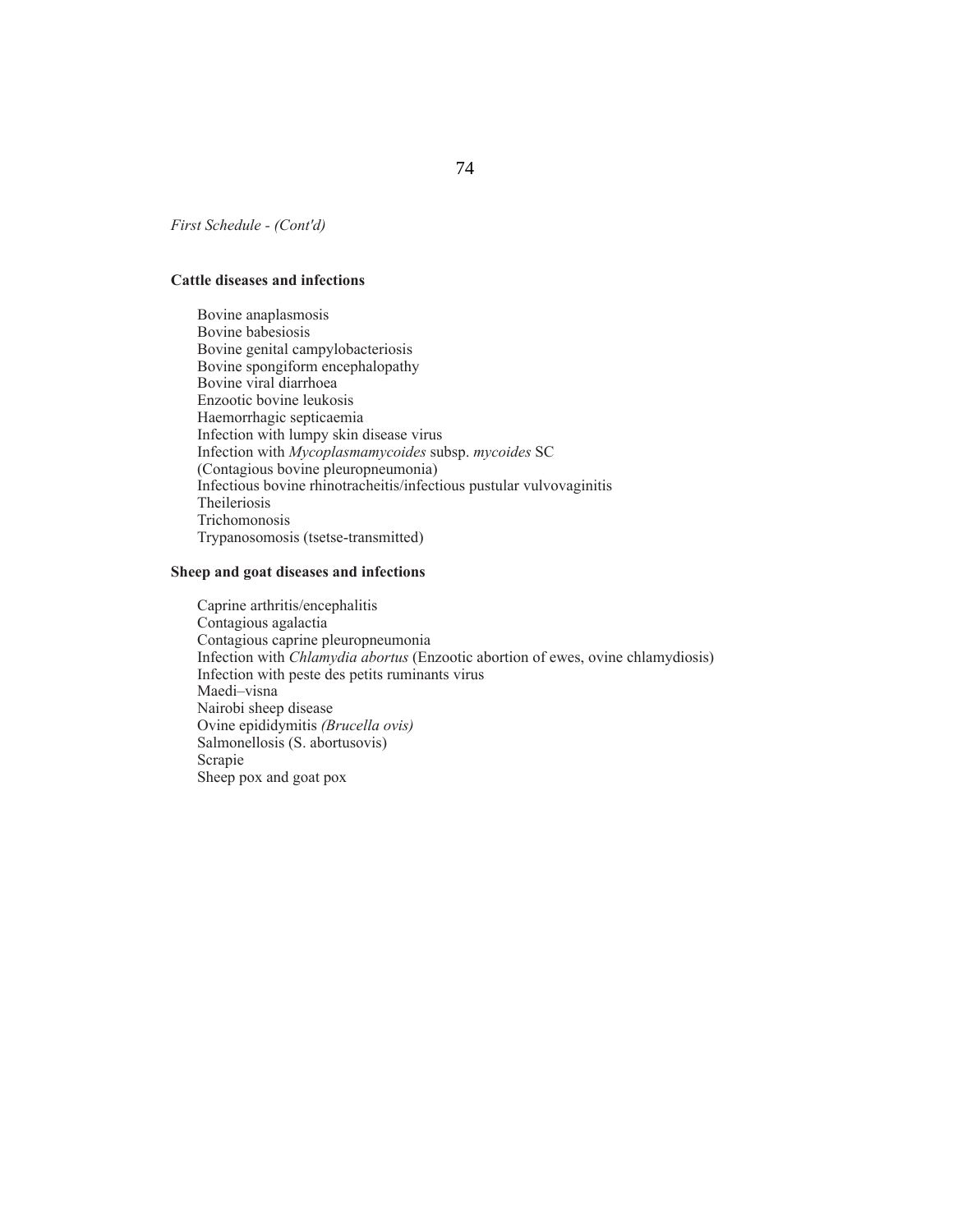*First Schedule - (Cont'd)*

### **Equine diseases and infections**

Contagious equine metritis Dourine Equine encephalomyelitis (Western) Equine infectious anaemia Equine influenza Equine piroplasmosis Infection with *Burkholderia mallei* (Glanders) Infection with African horse sickness virus Infection with equid herpesvirus-1 (EHV-1) Infection with equine arteritis virus Venezuelan equine encephalomyelitis

## **Swine diseases and infections**

Infection with African swine fever virus Infection with classical swine fever virus Infection with porcine reproductive and respiratory syndrome virus Infection with *Taenia solium* (Porcine cysticercosis) Nipah virus encephalitis Transmissible gastroenteritis

#### **Avian diseases and infections**

Avian chlamydiosis Avian infectious bronchitis Avian infectious laryngotracheitis Avian mycoplasmosis *(Mycoplasma gallisepticum)* Avian mycoplasmosis *(Mycoplasma synoviae)* Duck virus hepatitis Fowl typhoid Infection with avian influenza viruses Infection with influenza A viruses of high pathogenicity in birds other than *poultry* including wild birds Infection with Newcastle disease virus Infectious bursal disease (Gumboro disease) Pullorum disease Turkey rhinotracheitis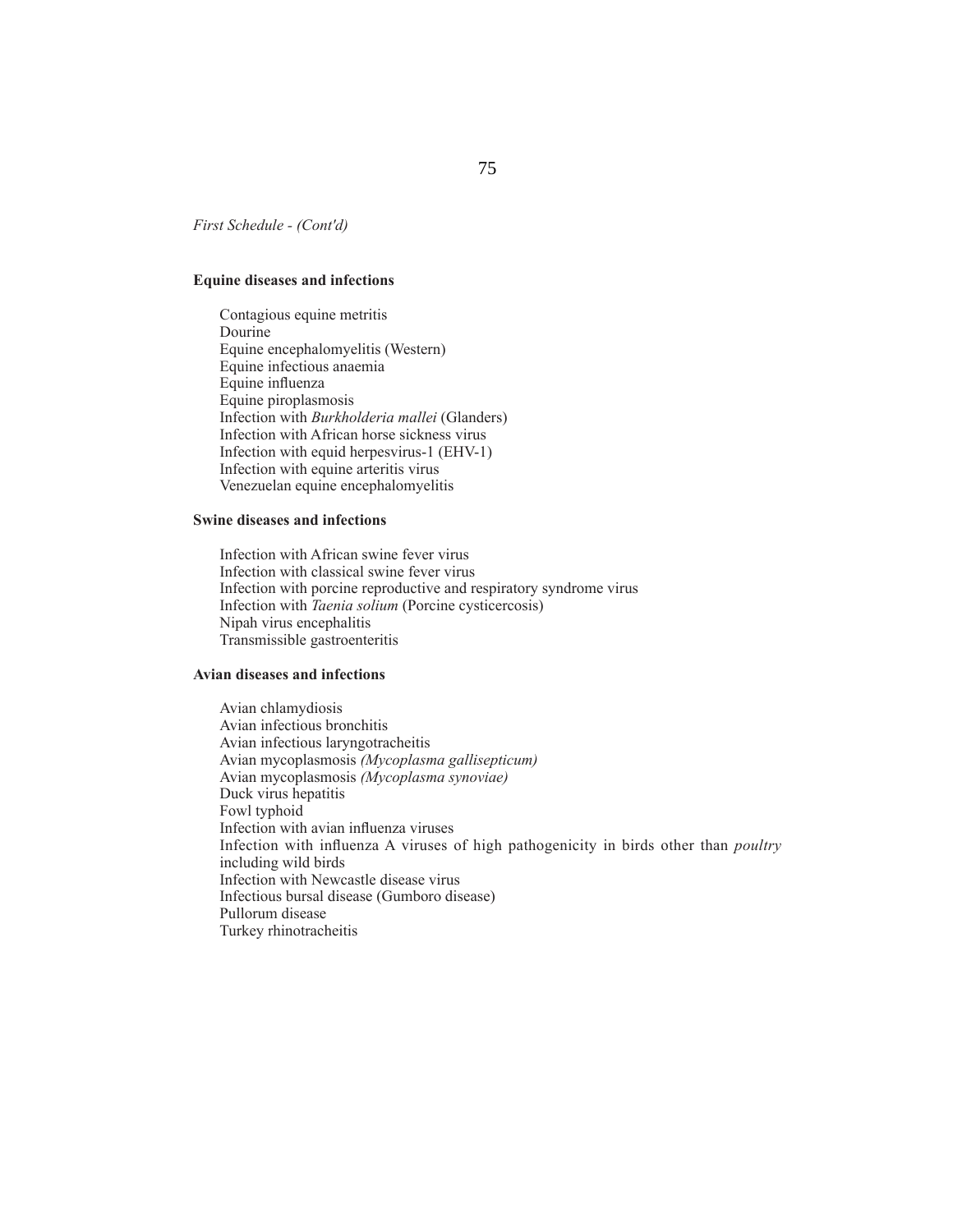## *First Schedule - (Concl'd)*

# **Lagomorph diseases and infections**

Myxomatosis Rabbit haemorrhagic disease

# **Bee diseases, infections and infestations**

Infection of honey bees with *Melissococcus plutonius* (European foulbrood) Infection of honey bees with *Paenibacillus larvae* (American foulbrood) Infestation of honey bees with *Acarapis woodi* Infestation of honey bees with *Tropilaelaps* spp. Infestation of honey bees with *Varroa* spp. (Varroosis) Infestation with *Aethina tumida* (Small hive beetle)

## **Other diseases and infections**

Camelpox Leishmaniosis. Actinomycosis (lumpy jaw) Strangles Canine distemper Epizootic lymphangitis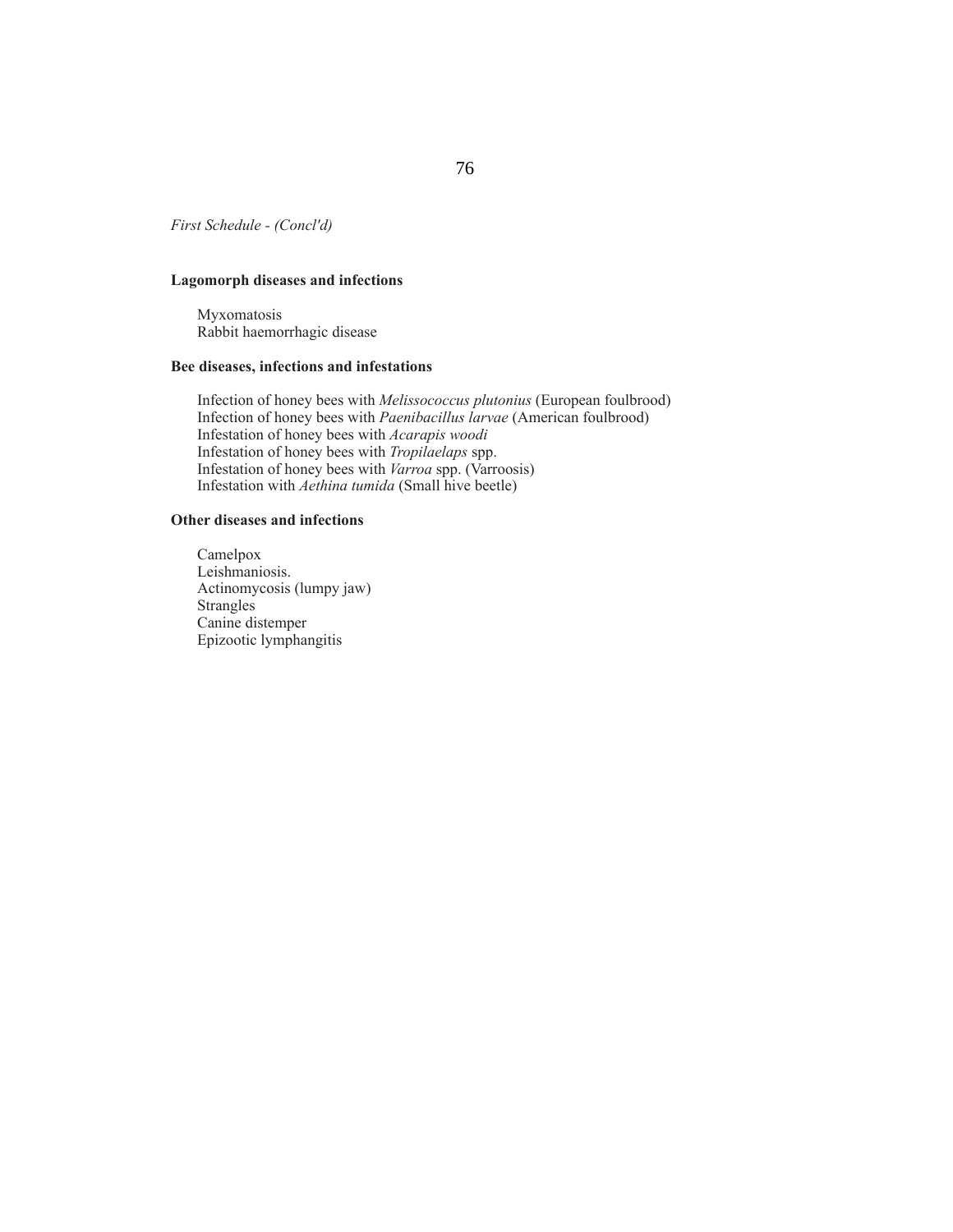## **SECOND SCHEDULE**

*(Section 9)*

List of notifiable animal diseases for aquatic animals

*Animal Health and Veterinary Public Health Bill, 2021* (Act 2021- )

List of notifiable aquatic animal disease

### **Diseases of fish**

Infection with *Aphanomycesinvadans* (epizootic ulcerative syndrome) Infection with epizootic haematopoietic necrosis virus Infection with *Gyrodactylus salaris* Infection with HPR-deleted or HPR0 infectious salmon anaemia virus Infection with infectious haematopoietic necrosis virus Infection with koi herpesvirus Infection with red sea bream iridovirus Infection with salmonid alphavirus Infection with spring viraemia of carp virus Infection with viral haemorrhagic septicaemia virus

#### **Diseases of molluscs**

Infection with abalone herpesvirus Infection with *Bonamia ostreae* Infection with *Bonamia exitiosa* Infection with *Marteilia refringens* Infection with *Perkinsus marinus* Infection with *Perkinsus olseni* Infection with *Xenohaliotis californiensis*